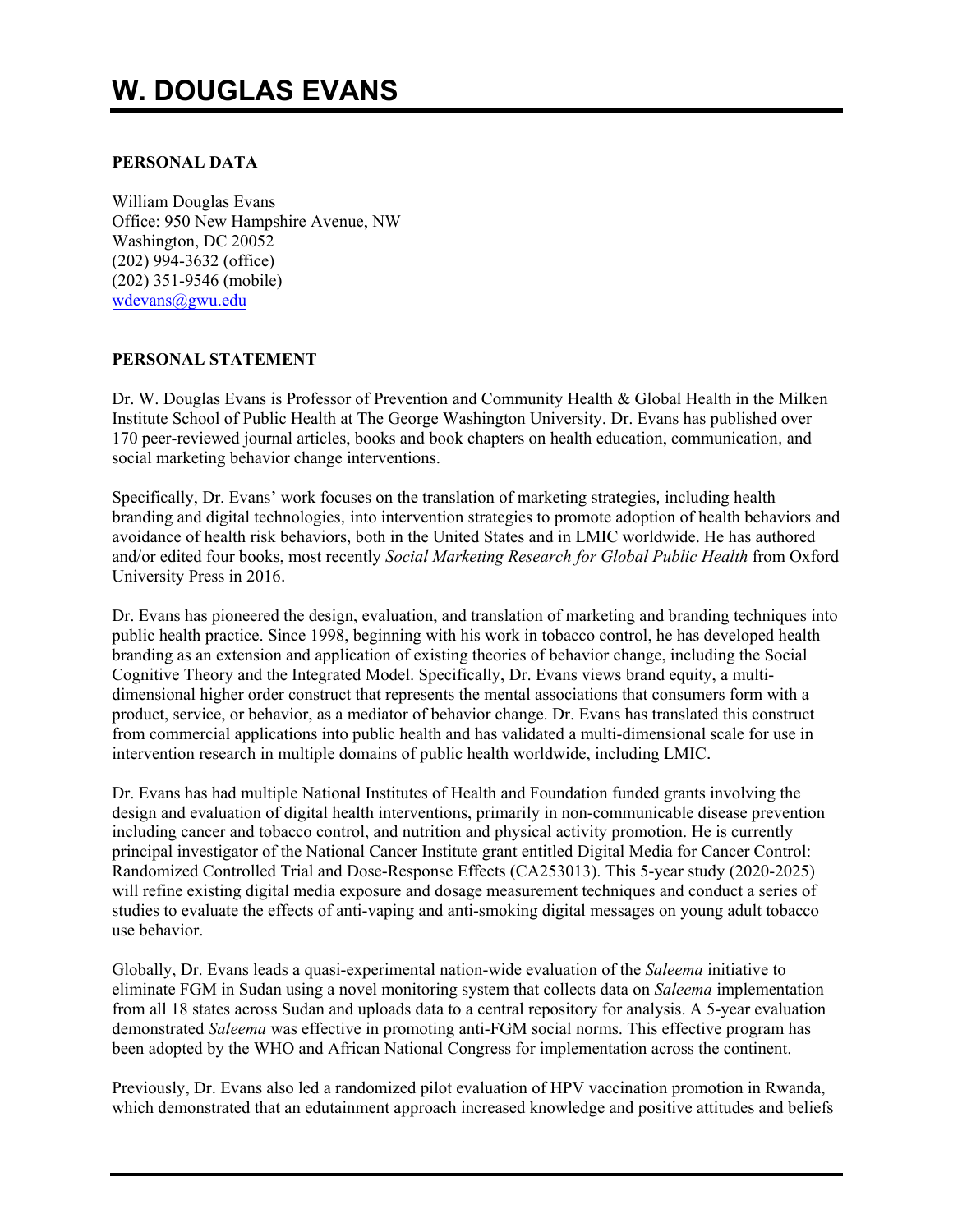about vaccination. He also led a study on modern cookstove demand generation under funding from the UK Department of Foreign Investment and Development (DFID). This project evaluated 4 interventions to generate demand for modern cookstoves, such as those using liquid propane gas (LPG), in Bangladesh, Kenya, and Nigeria. Demand generation techniques from this project, such as point-of-decision promotions and educational entertainment, are examples of the intervention strategies employed in Dr. Evans' research.

# **EDUCATION**

B.A., Psychology/Philosophy, Reed College, Portland, OR, May 1984. M.A., Cognitive Science, The Johns Hopkins University, Baltimore, MD, May 1988. Ph.D., Cognitive Science, The Johns Hopkins University, Baltimore, MD, May 1991.

# **EMPLOYMENT**

| 2008 to date | The George Washington University, Milken Institute School of Public Health                                                                                                                                                                                                                                                                                                                                                                                                                                                                                                                                                                                                                                                                                                                                                                                    |  |  |  |
|--------------|---------------------------------------------------------------------------------------------------------------------------------------------------------------------------------------------------------------------------------------------------------------------------------------------------------------------------------------------------------------------------------------------------------------------------------------------------------------------------------------------------------------------------------------------------------------------------------------------------------------------------------------------------------------------------------------------------------------------------------------------------------------------------------------------------------------------------------------------------------------|--|--|--|
|              | Professor. Tenured Professor of Prevention and Community Health & Global<br>Health. Was founding director and developed curriculum for the Milken Institute<br>School of Public Health Master of Public Health online degree program<br>(MPH@GW), beginning Summer 2013. Program has current enrollment of<br>approximately 1,500 students. Teaches courses in health communication and<br>social marketing. Conducts sponsored research in the field.                                                                                                                                                                                                                                                                                                                                                                                                        |  |  |  |
| 2005 to 2008 | RTI, Division of Health Promotion Research, Washington, DC.                                                                                                                                                                                                                                                                                                                                                                                                                                                                                                                                                                                                                                                                                                                                                                                                   |  |  |  |
|              | Division Vice President. Directed a research division of approximately 125 staff<br>within RTI's Statistics and Social Sciences group. Profit/loss responsibility for<br>annual budget of approximately \$33 million. Conducted sponsored intervention<br>research and program evaluation. Supervised senior staff; provided technical<br>oversight on large-scale, multisite research and evaluation projects; and<br>collaborated with directors and senior staff in other RTI centers and programs.<br>Developed and supported RTI strategic plans and activities. Expert in evaluating<br>the effects of social marketing and health communications campaigns on health<br>behavior change. Specialized expertise in evaluating public health branding<br>strategies and brand equity among audiences exposed to health behavior change<br>interventions. |  |  |  |
| 2003 to 2005 | Research Triangle Institute (RTI), Center for Health Promotion Research,<br>Washington, DC.                                                                                                                                                                                                                                                                                                                                                                                                                                                                                                                                                                                                                                                                                                                                                                   |  |  |  |
|              | Research Director. Directed a research center of approximately 55 research<br>professionals. See above Division Vice President description for details.                                                                                                                                                                                                                                                                                                                                                                                                                                                                                                                                                                                                                                                                                                       |  |  |  |
| 2000 to 2003 | American Institutes for Research (AIR), Health Communications Research and<br>Evaluation, Prospect Center, Silver Spring, MD. [Note: Prospect Associates<br>merged with AIR and became Prospect Center in April 2000.]                                                                                                                                                                                                                                                                                                                                                                                                                                                                                                                                                                                                                                        |  |  |  |
|              | Managing Director. Managed a group of more than 20 research professionals.<br>Specialized in program evaluation and intervention research. Evaluated public<br>health behavior change interventions, mass media campaigns, health promotion                                                                                                                                                                                                                                                                                                                                                                                                                                                                                                                                                                                                                   |  |  |  |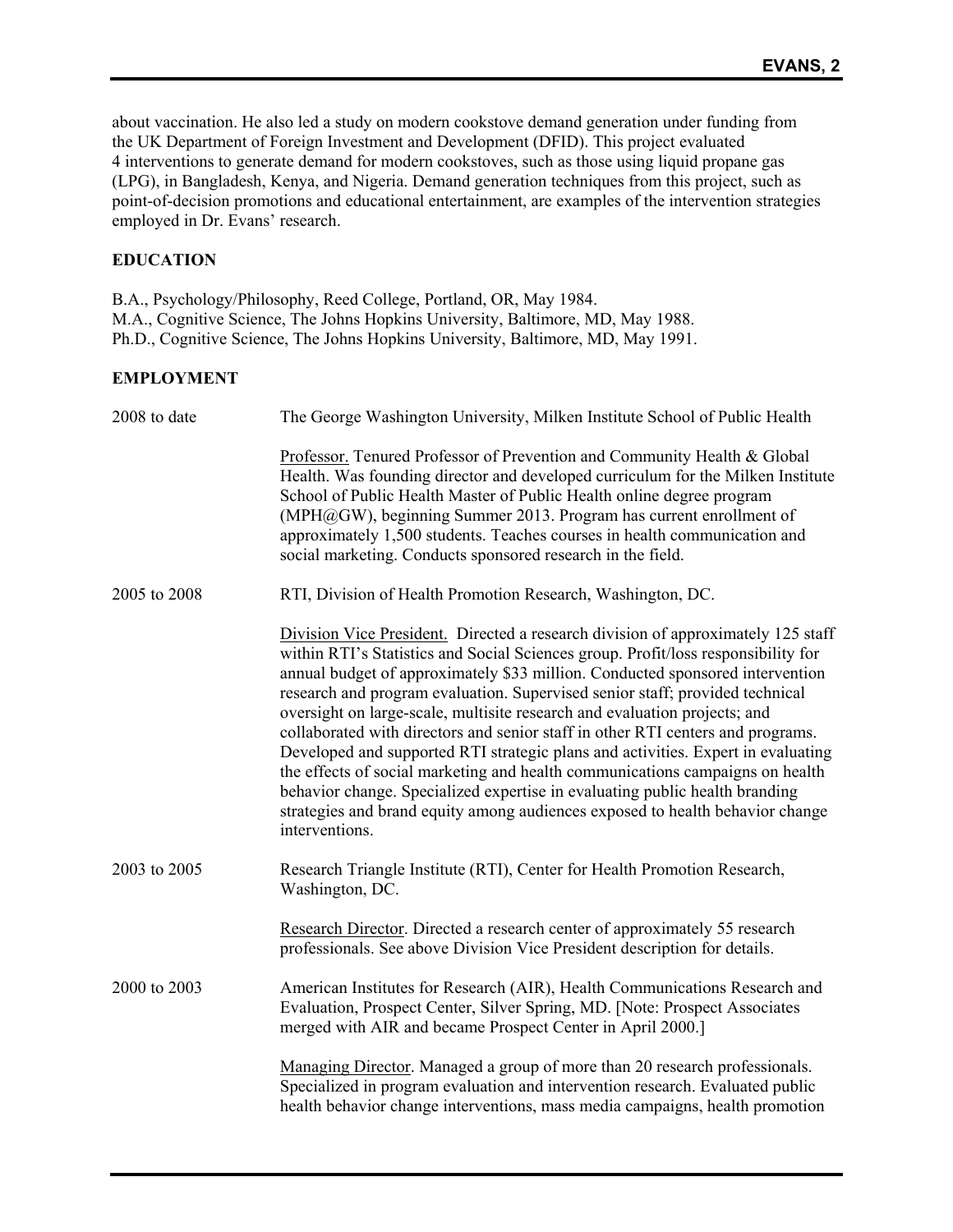|              | programs, and community-based programs designed to prevent or control health<br>risk behaviors. Developed new business; supervised senior staff; provided<br>technical oversight on large-scale, multisite research and evaluation projects; and<br>collaborated with directors and senior staff in health communications, public<br>health promotion, and information technology.                                                                                                                                                                                                                                                                                                                                                                                                                               |
|--------------|------------------------------------------------------------------------------------------------------------------------------------------------------------------------------------------------------------------------------------------------------------------------------------------------------------------------------------------------------------------------------------------------------------------------------------------------------------------------------------------------------------------------------------------------------------------------------------------------------------------------------------------------------------------------------------------------------------------------------------------------------------------------------------------------------------------|
| 1998 to 2000 | Prospect Associates, Research and Evaluation, Silver Spring, MD                                                                                                                                                                                                                                                                                                                                                                                                                                                                                                                                                                                                                                                                                                                                                  |
|              | Director (1998 to 1999). See AIR description above.                                                                                                                                                                                                                                                                                                                                                                                                                                                                                                                                                                                                                                                                                                                                                              |
|              | Vice President and Director (1999 to 2000). See AIR description above.                                                                                                                                                                                                                                                                                                                                                                                                                                                                                                                                                                                                                                                                                                                                           |
| 1996 to 1998 | Quantum Research Corporation (QRC), Bethesda, MD.                                                                                                                                                                                                                                                                                                                                                                                                                                                                                                                                                                                                                                                                                                                                                                |
|              | Project Manager. Directed biomedical research data standardization and analysis<br>project funded by the Howard Hughes Medical Institute (HHMI). Coordinated<br>the development and implementation of data standards across QRC's archival<br>database, financial, and World Wide Web projects with HHMI. Provided QRC<br>database and programming staff and HHMI staff with technical<br>recommendations regarding standards. Designed National Science Foundation<br>funded evaluation research studies. Analyzed data and produced findings for use<br>in grants policy decision-making. Provided technical input on QRC's nationwide<br>surveys for National Science Foundation's Division of Science Resource Studies<br>(SRS) and projects with the National Institutes of Health, Office of the Director. |
| 1992 to 1996 | Academy for Educational Development (AED), Washington, DC.                                                                                                                                                                                                                                                                                                                                                                                                                                                                                                                                                                                                                                                                                                                                                       |
|              | Research and Evaluation Officer. Managed research staff and supported projects<br>in AED's Social Development division. Directed and collaborated on evaluation<br>of HIV/AIDS prevention education programs in schools funded by the Centers<br>for Disease Control and Prevention. Directed international evaluation studies in<br>Jordan (water conservation) and El Salvador (recycling and waste disposal) for<br>projects funded by the United States Agency for International Development.<br>Collaborated on a study of emergency room utilization behavior among Medicaid<br>patients for the Dayton Area Health Plan. Collaborated with the vice presidents<br>of management and development and research and evaluation to develop new<br>sponsored projects.                                         |
| 1991 to 1992 | Westover Consultants, Inc. (WCI), Washington, DC.                                                                                                                                                                                                                                                                                                                                                                                                                                                                                                                                                                                                                                                                                                                                                                |
|              | Senior Program Analyst. Managed evaluation activities of the "Dissemination<br>and Utilization of the Results of Research and Demonstration Projects Supported<br>by the Administration on Children, Youth, and Families" (ACYF) contract.<br>Served as senior technical staff on program evaluation, writing technical and<br>analytical reports, supervising staff, and assisting in business development.<br>Conducted analyses of replicability of research and demonstration projects,<br>focusing on the projects' methodology and statistical evidence of effectiveness.                                                                                                                                                                                                                                  |
| 1989 to 1991 | University of Maryland-Baltimore County, Catonsville, MD.                                                                                                                                                                                                                                                                                                                                                                                                                                                                                                                                                                                                                                                                                                                                                        |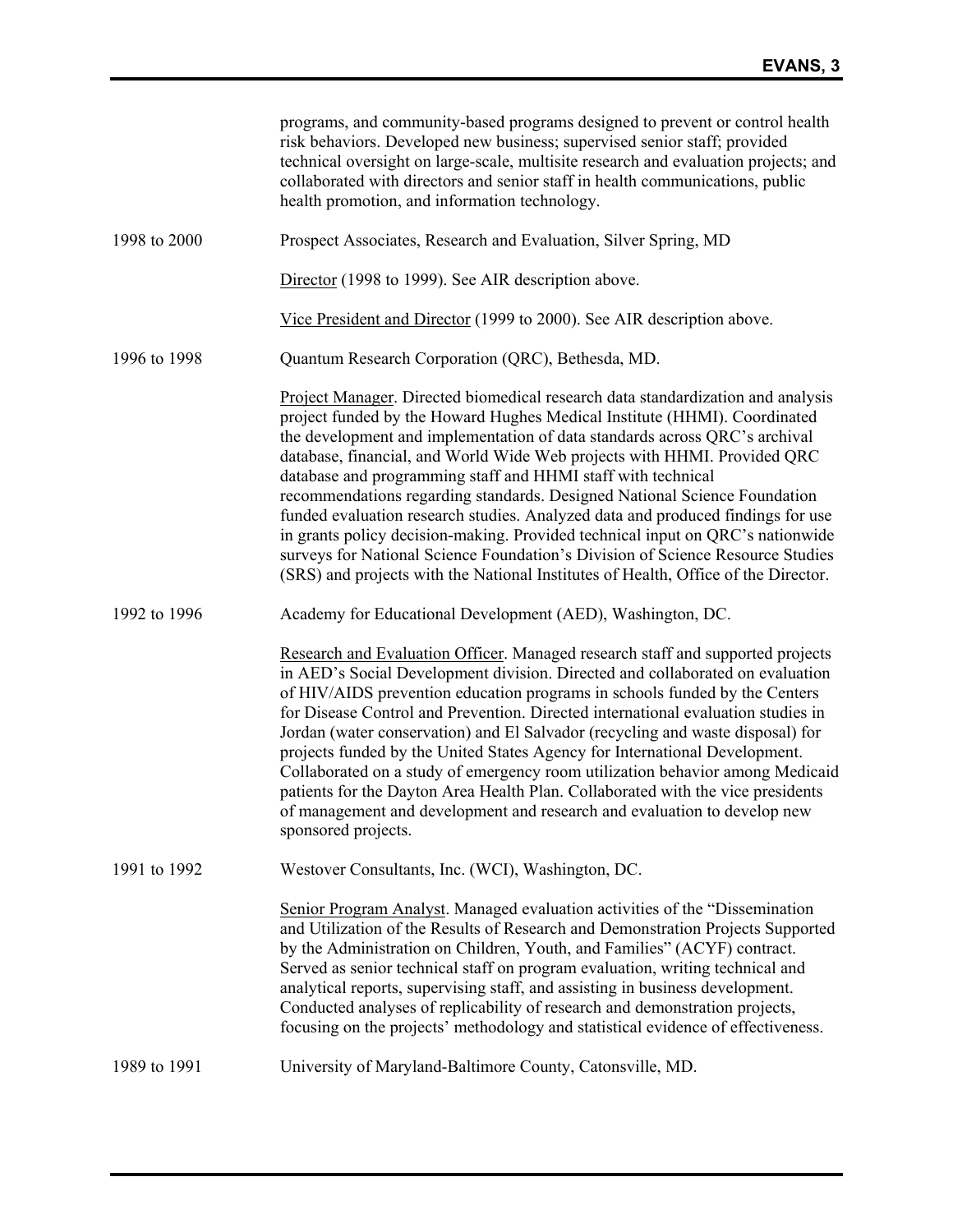|              | Visiting Lecturer. Taught courses in social science research methods to<br>undergraduates. Redesigned and taught a two-semester introduction to research<br>methods course and developed a new course on fundamentals of decision theory. |
|--------------|-------------------------------------------------------------------------------------------------------------------------------------------------------------------------------------------------------------------------------------------|
| 1987 to 1989 | The Johns Hopkins University, Baltimore, MD                                                                                                                                                                                               |
|              | Research Assistant. Supported multiple grant-funded studies.                                                                                                                                                                              |
| 1985 to 1987 | The Johns Hopkins University, Baltimore, MD                                                                                                                                                                                               |
|              | Teaching Assistant. Served as teaching assistant for undergraduate courses.<br>Graded student assignments. Lectured as assigned by Professor.                                                                                             |

### **SOCIETIES AND HONORS**

**Visiting Research Fellow, Northwestern University in Qatar, 2019 Project Title: "Design and Evaluation of Health Campaigns in the MENA Region"**

**Visiting Research Fellow, American University in Beirut, 2017 Project Title: "Health Branding in Low and Middle Income Countries."**

**Visiting Research Fellow, University of Sydney, Australia, 2013 – 2015 Project Title: "Systematic Review of Global Obesity Prevention and Control Health Communication and Social Marketing Campaigns."**

**Strategic Communication and Evaluation Advisor, UNICEF, Communication for Development (C4D) program, 05/2014 – present** 

**Member, Board of Directors, International Social Marketing Association, 2017 – present** 

**Organizing Committee Member, World Social Marketing Conference, 2015 – present** 

**Associate Editor, BMC Public Health, 2018 – present**

**Editor-in-Chief, Health Communication Section, International Journal of Environmental Research and Public Health, 2018 – present** 

#### **Current member of:**

American Psychological Association American Public Health Association International Communication Association International Social Marketing Association Society for Behavioral Medicine Society for Prevention Research

Member, Centers for Disease Control and Prevention, Office of the Associate Director for Communication (OADC) Advisory Workgroup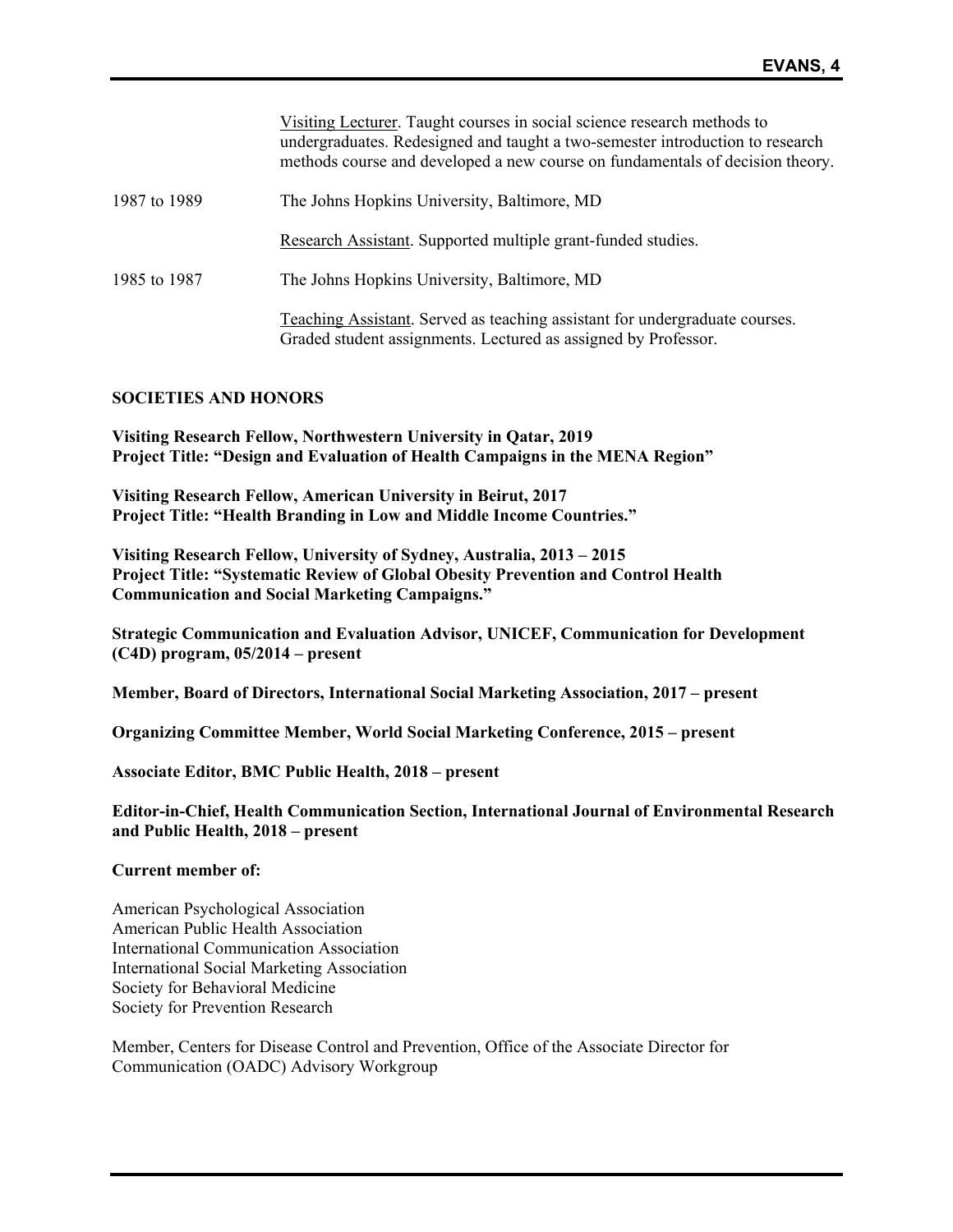Member, Truth Initiative Campaign Expert Advisory Panel

Past member, Secretary of Health and Human Service's Healthy People 2020 National Advisory Committee (2007-2011)

Past expert panel member for the health marketing and health communication review of the Community Preventive Services Taskforce

Past expert panel member for the Office of Women's Health *Best Bones Forever!* Bone health campaign

Editor-in-Chief: *International Journal of Environmental Research and Public Health (Health Communication and Informatics section).*

Reviewer/editorial board member for the following journals: *American Journal of Public Health; American Journal of Preventive Medicine; BMC Public Health; Journal of Adolescent Health; Journal of Experimental Psychology: Applied; Journal of Health Communication; Obesity; Pediatrics; PLOS One; Social Marketing Quarterly.*

Guest editor, *Journal of Social Marketing*, special issue entitled "Papers from the 5<sup>th</sup> World Social Marketing Conference," Published February 2019

Current NIH Study Section: Community Influences on Health Behavior (CIHB) 2021-present.

Past NIH Study Sections: 1) CHLP ad hoc study section member (2009); 2) Standing study section member for the Diabetes Translation Research Section (2010-2012); 3) Standing study section member for the Health Literacy Special Emphasis Panel (2012-2014); 4) Study section member for NCI SBIR Special Topic 342 (2016); 5) Study section member for NCI Global NCD Prevention Program (2016); 6) Study section member for the NIDCR Oral Health Promotion Special Emphasis Panel (2016-present); 7) NIMHD U54 Centers of Excellence Special Emphasis Panel (2018-present).

# **6) ADMINISTRATIVE DUTIES & UNIVERSITY ACTIVITIES**

## Departmental:

Program Director, Public Health Communication & Marketing (2008-2013; 2020-present) Co-Chair of Health Behavior Search Committee, 2009 (result of search was hiring of current tenureearning, Assistant Professors Jeffrey B. Bingenheimer and Elizabeth Reed) Member of Public Health Communication & Marketing Search Committee, 2010 (result of search was hiring of current tenure-earning, Associate Professor Monique Mitchell-Turner) Member of PCH Chair Search Committee, 2012 Member of Admissions Committee (2008-2013) Member of Curriculum Committee (2008-2013) Member of Appointments, Promotion, and Tenure Committee (Chair, 2011-18)

## MILKEN INSTITUTE SPH:

Program Director, MPH@GW Online Master of Public Health (2012-2015) Member of Appointments, Promotion, and Tenure Committee (2014-2020) Member of Admissions Committee (2009-2011; Chair 2010-11) Member of Ethics and Conflict of Interest Committee (2016-present)

## University:

Member of Healthy Campus Initiative Planning Committee (2008-2011)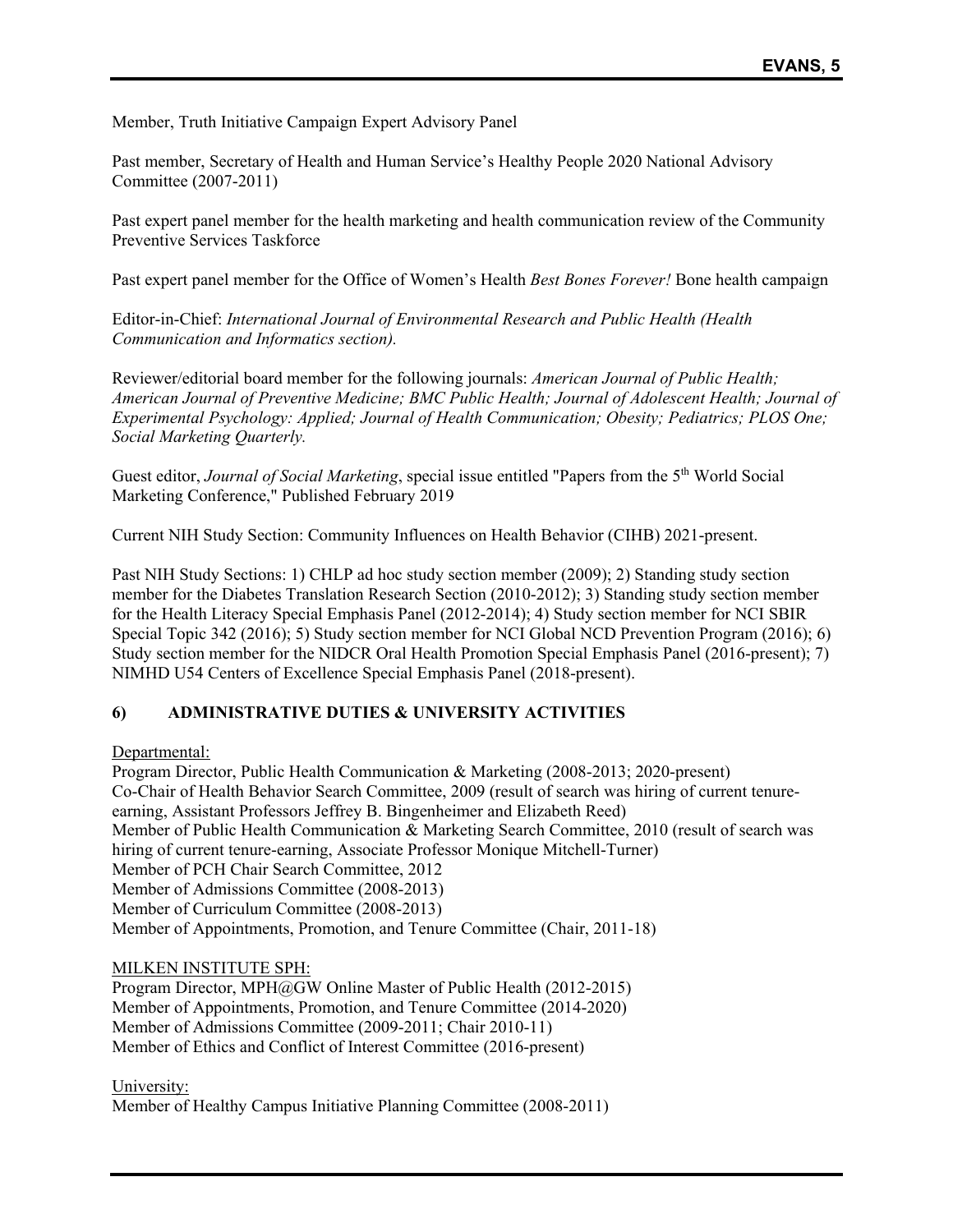Member of Research & Instructional Technology Committee (2008-2011) Member of Study Abroad Committee (2008-2011) Member of Academic Freedom and Ethics Committee (2011-present) Online Academic Integrity Committee (2014-present)

# **7) EDUCATIONAL ACHIEVEMENTS**

(Since GWU appointment in 2008)

| Courses taught:                        |             |                |            |            |
|----------------------------------------|-------------|----------------|------------|------------|
| Course number/title (courses           | Semester    | Credits        | Role       | Enrollment |
| renumbered in Fall 2010)               |             |                |            |            |
| PubH 363/Introduction to Public Health | Fall 2008   | $\overline{3}$ | Instructor | 39         |
| Communication & Marketing              |             |                |            |            |
| PubH 394/Marketing Research for        | Spring 2009 | 3              | Instructor | 18         |
| Public Health                          |             |                |            |            |
| PubH 209.23/Public Health Branding     | Fall 2009   | $\overline{2}$ | Instructor | 10         |
| PubH 394/Marketing Research for        | Spring 2010 | $\overline{3}$ | Instructor | 20         |
| Public Health                          |             |                |            |            |
| PubH 6574/Public Health Branding       | Fall 2010   | $\overline{2}$ | Instructor | 10         |
| (was 209.23, approved by SPHHS as      |             |                |            |            |
| permanent course)                      |             |                |            |            |
| PubH 6572/Marketing Research for       | Spring 2011 | 3              | Instructor | 20         |
| Public Health                          |             |                |            |            |
| PubH 6574/Public Health Branding       | Fall 2011   | $\overline{2}$ | Instructor | 16         |
| PubH 6572/Marketing Research for       | Spring 2012 | 3              | Instructor | 24         |
| Public Health                          |             |                |            |            |
| PubH 6574/Public Health Branding       | Fall 2012   | $\overline{2}$ | Instructor | 18         |
| PubH 6572/Marketing Research for       | Spring 2013 | $\overline{3}$ | Instructor | 22         |
| Public Health                          |             |                |            |            |
| PubH 6574/Public Health Branding       | Summer      | $\overline{2}$ | Instructor | 17         |
|                                        | 2013        |                |            |            |
| PubH 6572/Marketing Research for       | Spring 2014 | 3              | Instructor | 20         |
| Public Health                          |             |                |            |            |
| PubH 6503 (DE)/Introduction to Public  | Spring II   | 3              | Instructor | 30         |
| Health Communication & Marketing       | 2014        |                |            |            |
| PubH 6503 (DE)/Introduction to Public  | Summer      | 3              | Instructor | 38         |
| Health Communication & Marketing       | 2014        |                |            |            |
| PubH 6572 (DE)/Marketing and           | Spring 2015 | $\overline{3}$ | Instructor | 21         |
| Communication Research for Public      |             |                |            |            |
| Health                                 |             |                |            |            |
| PubH 6503 (DE)/ Introduction to Public | Spring I    | 3              | Instructor | 71         |
| Health Communication & Marketing       | 2016        |                |            |            |
| PubH 6574/Public Health Branding       | Fall 2016   | $\overline{2}$ | Instructor | 16         |
| PubH 6503 (DE)/ Introduction to Public | Fall 2016   | 3              | Instructor | 82         |
| Health Communication & Marketing       |             |                |            |            |
| PubH 6503 (DE)/ Introduction to Public | Spring II   | 3              | Instructor | 98         |
| Health Communication & Marketing       | 2017        |                |            |            |
| PubH 6503 (DE)/ Introduction to Public | Summer      | 3              | Instructor | 70         |
| Health Communication & Marketing       | 2017        |                |            |            |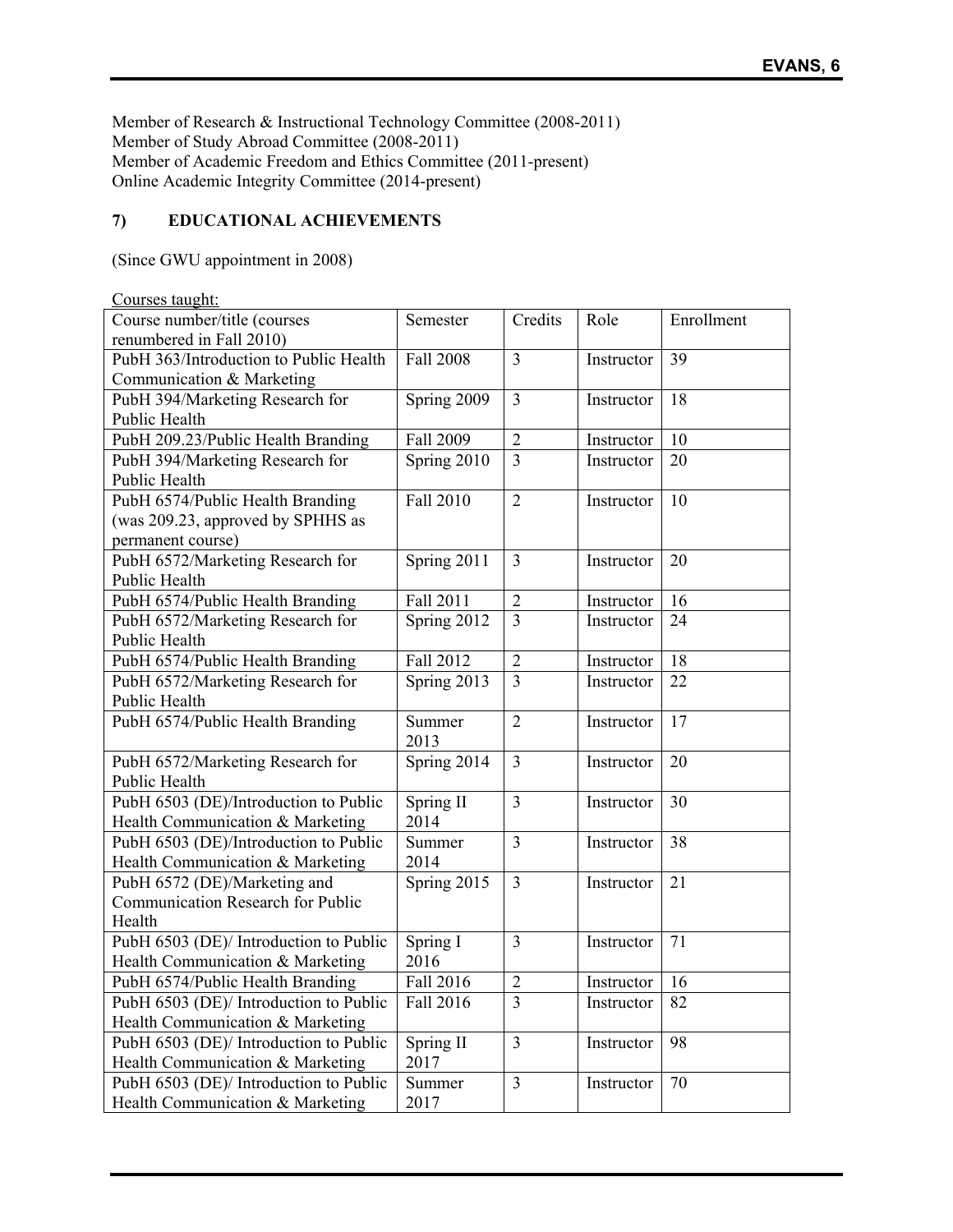| PubH 6574/Public Health Branding       | Fall 2017   | $\overline{2}$ | Instructor | 12  |
|----------------------------------------|-------------|----------------|------------|-----|
| PubH 6503 (DE)/ Introduction to Public | Fall 2017   | 3              | Instructor | 106 |
| Health Communication & Marketing       |             |                |            |     |
| PubH 6503 (DE)/ Introduction to Public | Summer      | 3              | Instructor | 72  |
| Health Communication & Marketing       | 2018        |                |            |     |
| PubH 6503 (DE)/ Introduction to Public | Fall 2018   | 3              | Instructor | 114 |
| Health Communication & Marketing       |             |                |            |     |
| PubH 6574/Public Health Branding       | Fall 2018   | 2              | Instructor | 12  |
| PubH 6503 (DE)/ Introduction to Public | Summer      | 3              | Instructor | 75  |
| Health Communication & Marketing       | 2019        |                |            |     |
| PubH 6503 (DE)/ Introduction to Public | Fall 2019   | 3              | Instructor | 116 |
| Health Communication & Marketing       |             |                |            |     |
| PubH 6574/Public Health Branding       | Fall 2019   | 2              | Instructor | 14  |
| PubH 6503 (DE)/ Introduction to Public | Spring 2020 | 3              | Instructor | 95  |
| Health Communication & Marketing       |             |                |            |     |
| PubH 6503 (DE)/ Introduction to Public | Summer      | 3              | Instructor | 83  |
| Health Communication & Marketing       | 2020        |                |            |     |
| PubH 6503 (DE)/ Introduction to Public | Fall 2020   | 3              | Instructor | 101 |
| Health Communication & Marketing       |             |                |            |     |
| PubH 6501/Program Evaluation           | Fall 2020   | 3              | Instructor | 55  |

New courses or programs developed:

Developed Online version of PubH 6572 (taught Spring 2015)

Developed Online version of PubH 6503 (taught Spring 2014)

Developed Online version of PubH 6574 (taught Summer 2013)

Developed PubH 391 (now 6574, first taught Fall 2009 as PubH 209.23)

Developed PubH 421/Advanced Topics Doctoral Seminar in Social Marketing Research and Practice

Developed specialization curriculum in Public Health Communication & Marketing for DrPH in Health Behavior

Redesigned curriculum program guide for PHCM program for Fall 2010 to include new course requirements

Developed curriculum program guide for the MPH@GW online MPH program for Summer 2013

Developed online version of PubH 6503, first taught Spring 2014

Developed online version of PubH 6572, first taught Spring 2015

Students or post-doctoral fellows for whom you served as primary advisor

Elizabeth Spencer, graduated August 2008, thesis advisor.

Brynnan Wammack, graduated December 2008, thesis advisor.

Lindsay Hallett, graduated December 2008, thesis advisor.

Allison Shaffer, graduated August 2009, thesis advisor.

Janice Cunningham, graduated August 2009, thesis advisor.

Heather Pitorak, graduated August 2009, thesis advisor.

Nina Harrell, graduated August 2009, thesis advisor.

Emily Goodman (Exercise Science), graduated August 2009, reader

Tracy Bienenfeld, graduated December 2009, thesis advisor.

Heather Pitorak, graduated December 2009, thesis advisor.

Janice Cunningham, graduated December 2009, thesis advisor.

Valerie Fox, graduated May 2010, thesis advisor.

Silje Lier, graduated August 2010, thesis advisor.

Gerda Gallop-Goodman, graduated August 2010, thesis advisor.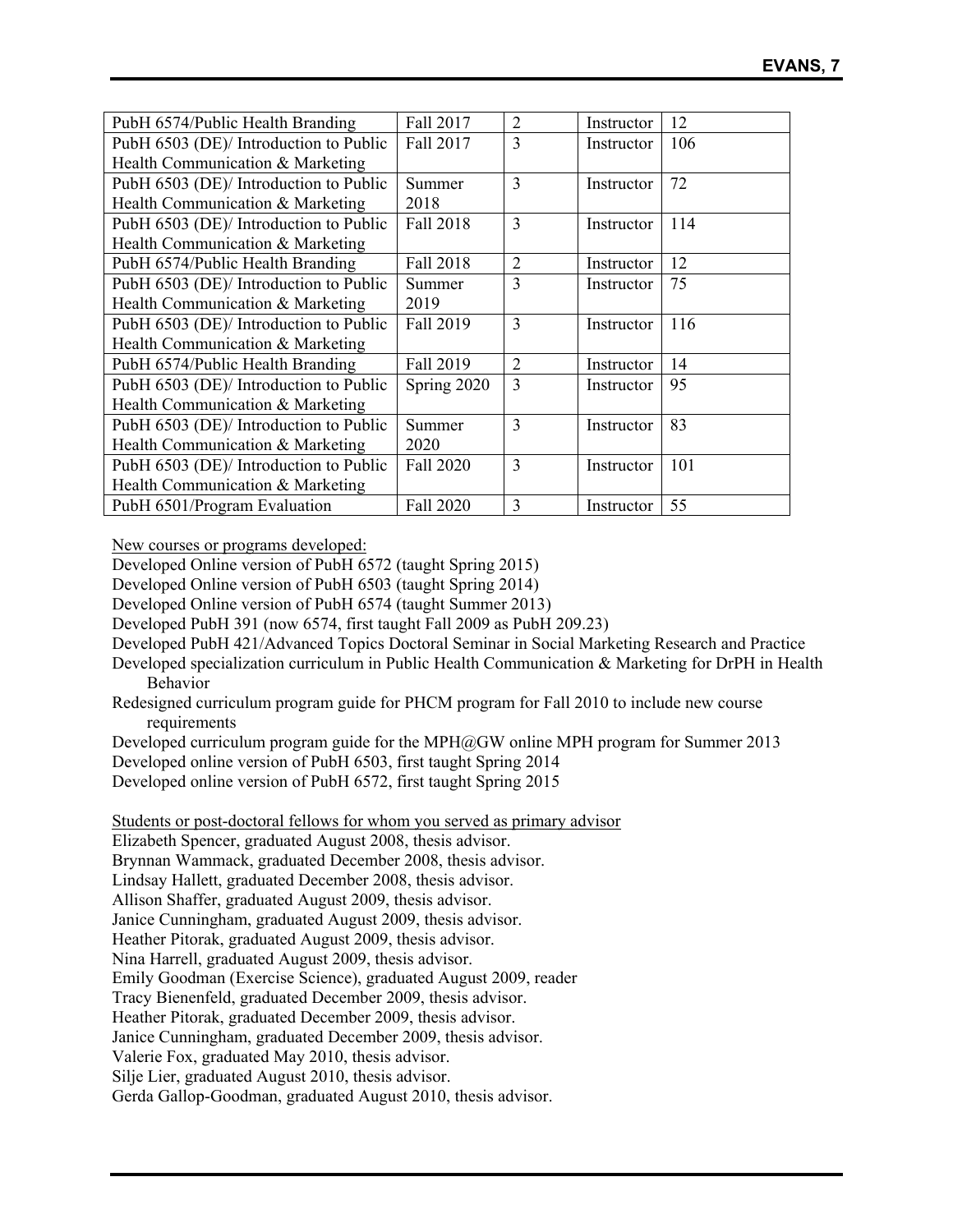Maureen Collins, graduated August 2010, thesis advisor. Shrid Dhungel, graduated December 2010, thesis advisor. Anna Dillingham, graduated December 2010, thesis advisor. Luke Hall-Jordan, graduated May 2011, thesis advisor. Katie Nafe, graduated May 2011, thesis advisor. Kajal Patel, graduated May 2011, thesis advisor. Linda Diep, graduated May 2011, thesis advisor. Erin McEntee, graduated May 2011, thesis advisor. Sarah Levine, graduated May 2011, thesis advisor. Monika Luabeya, graduated May 2011, thesis advisor. Julie Blechman, graduated May 2011, thesis advisor. Shante Alerte, graduated May 2011, thesis advisor. Elizabeth Osborne, graduated December 2011, thesis advisor. Rachel Snider, graduated May 2012, thesis advisor Hilary Boguski, graduated May 2012, thesis advisor Lindsey Wolfe, graduated May 2012, thesis advisor LeMia Jenkins, graduated May 2012, thesis advisor Christopher Burton, graduated December 2012, thesis advisor Sarah Leonard, graduated December 2012, thesis advisor Janna van Hoven, graduated December 2012, thesis advisor Kathleen MacDonald, graduated December 2012, thesis advisor Monica Williams, graduated May 2013, thesis advisor Jillian Pugatch, graduated May 2013, thesis advisor LeMia Jenkins, graduated May 2013, thesis advisor Amanda Tuffli, graduated December 2013, thesis advisor Lori Flautner, graduated December 2013, thesis advisor Megha Mirchandini, graduated December 2013, thesis advisor Megha Hirani, graduated May 2014, thesis advisor **Twenty-eight online MPH students**, graduated May 2015, academic advisor Darien Mather, graduated December 2015, thesis advisor Linda Brennan, graduated May 2016, thesis advisor Shireesha Jevaji, graduated December 2016, thesis advisor Jessica DeBakey, graduated May 2018, thesis advisor Nora Sanzo, graduated May 2018, thesis advisor Katherine Martinko, graduated May 2018, thesis advisor Jessica DeBakey, graduated May 2018, thesis advisor Emileigh Clark, graduated December 2019, thesis advisor Isheeta Bhatt, graduated May 2020, thesis advisor Safeena Ahmed, graduated May 2020, thesis advisor Meredith Hernlund, candidate May 2021, thesis advisor

#### GWU Dissertation advising:

Vinu Ilakkuvan, doctoral candidate, dissertation committee member, graduated May 2018 Laurel Curry, doctoral candidate, dissertation committee chair, graduated May 2019 Andrea Johnson, doctoral candidate, dissertation committee member, graduated May 2020 Jiayan Gu, doctoral candidate, dissertation committee chair Megumi Ichimiya, doctoral candidate, adviser Alison Cuccia, doctoral candidate, adviser Krishna Patel, doctoral candidate, adviser

External advising: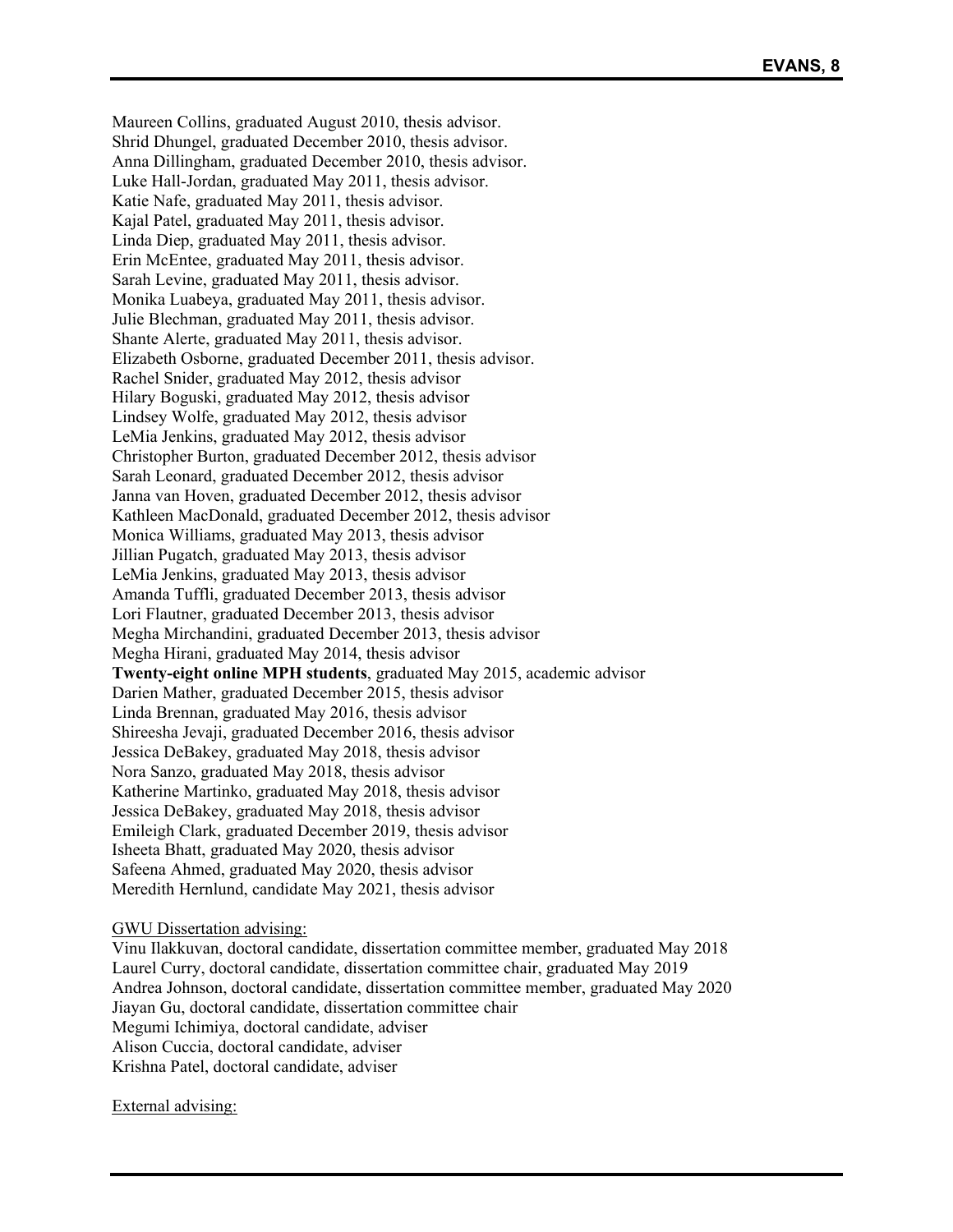Jung-Sook Lee, awarded Ph.D. from University of Maryland 2009, dissertation committee member Jeong-Kyu Lee, awarded Ph.D. from Pennsylvania State University 2010, dissertation committee member Zandile Mchiza, awarded Ph.D. from University of Cape Town 2010, dissertation committee member Amanda Dunlop, awarded Ph.D. from University of Auckland 2013, dissertation committee member Nicholas Goodwin, awarded Ph.D. from University of Sydney 2016, dissertation committee member Alexander Lithopoulos, awarded Ph.D. from Queens University (Canada), 2019, dissertation committee member

Sharmilah Booley, Ph.D. candidate at University of Cape Town, dissertation committee member Fatima Hoosen, Ph.D. candidate at University of Cape Town, dissertation committee member

# **8) CONSULTANT APPOINTMENTS**

(Since GWU appointment in 2008)

- 1. Tobacco control research, National Opinion Research Corporation (NORC), 2012-present (paid)
- 2. University of Arizona, Prevention Research Center, 2011-2012 (paid)
- 3. University of Sydney, 2011 (unpaid)
- 4. Centers for Disease Control and Prevention, National Diabetes Education Program, 2011-14 (unpaid)
- 5. National Institutes of Health, multiple consultancies to develop 'state of science' in health communication and social marketing conferences and workshops, 2011-present (unpaid  $\&$ paid)
- 6. The National Campaign to Prevent Teen and Unwanted Pregnancy, 2011-present (paid)
- 7. HIV/AIDS prevention global brand research consultant, Population Services International, 2008-present (paid)
- 8. Census 2010 Integrated Communication Program (ICP) media evaluation consultant, National Opinion Research Corporation (NORC), 2008-11 (paid)
- 9. National campaign evaluation consultant, Prevent Child Abuse America, 2008-2013 (paid)
- 10. Internal Revenue Service (IRS) social marketing consultant, 2010-12 (paid)
- 11. Ketchum International brand research consultant, 2010 (paid)
- 12. Prevent Child Abuse America, 2008-present (paid)
- 13. Ounce of Prevention Fund of Florida evaluation consultant, 2009-10 (paid)
- 14. University of Moscow, Social Advertising Laboratory, 2010 (paid)
- 15. Paul T. Bucci, LLC, evaluation consultant, 2012-present (paid)
- 16. Legacy for Health truth campaign evaluation advisory committee, 2013-present (paid)
- 17. UNICEF Communication for Development (C4D) *Saleema* campaign evaluation, 2014 present (paid)
- 18. United Nations Foundation, Global Alliance for Clean Cookstoves, 2016-present (paid)
- 19. Truth Initiative, brand research adviser, 2014-present (paid)

## **GRANTS AWARDED OR PENDING**

(Since GWU appointment in 2008)

## Grants Awarded:

Role: Principal Investigator National Cancer Institute (NCI) Project title (R01): Digital Media for Cancer Control: Randomized Controlled Trial and Dose Response **Effects**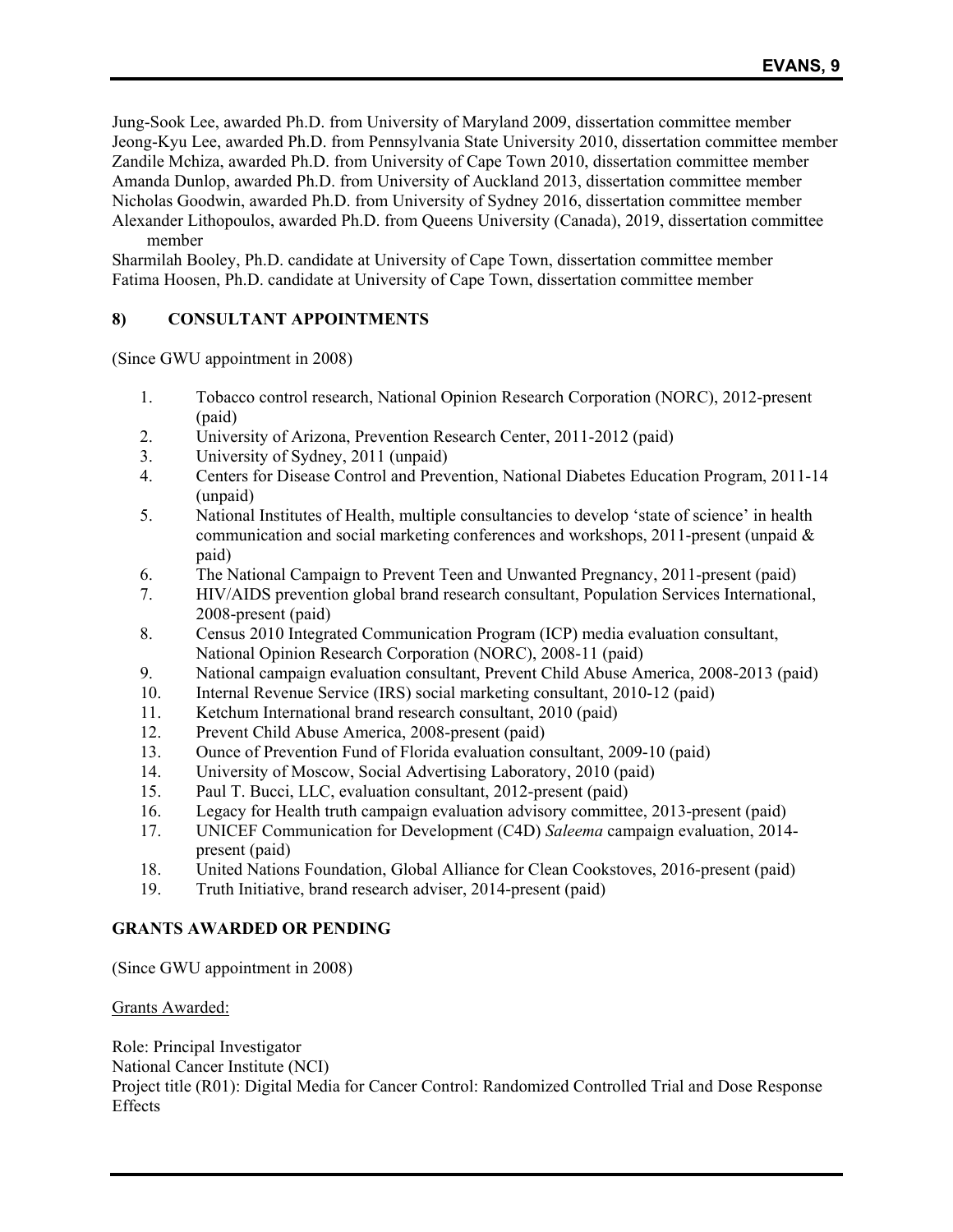Grant number: CA25301 Funding: \$3,198,170 Period: September 17,2020 to May 31, 2025

Grants Completed:

Role: Principal Investigator National Institutes of Health (NIMHD) Project Title: Fit4Mom: Digital Healthy Weight Program for African American Postpartum Women Grant number: MD011652 Funding: \$451,892 Period: September 26, 2017 to May 31, 2020

Role: Principal Investigator Conrad R. Hilton Foundation Project Title: Evaluation of the Living the Example Social Media Program for Prevention Grant number: CPRR17110133220 Funding: \$375,000 Period: August 1, 2016 to July 31, 2019

Role: Principal Investigator UN Foundation/Global Alliance for Clean Cookstoves (GACC) Project Title: Evaluation of Clean Cookstove Interventions in Bangladesh, Kenya, and Nigeria Grant number: N/A Funding: \$1,950,000 Period: July 1, 2016 to June 30, 2019

Role: Principal Investigator National Institutes of Health (NIMHD) Project Title: Knowledge and Usage of Lactation using Education and Advice from Support Network (KULEA-NET) Grant number: MD012294 Funding: \$150,000 Period: September 26, 2017 to August 30, 2018

Role: Principal Investigator Girl Effect Foundation Project Title: Evaluation of the Girl Effect Brand to Promote HPV Vaccination in 3 African Countries Grant number: N/A Funding: \$570,000 Period: May 1, 2017 to April 30, 2018

Role: Principal Investigator (Multi-PI, Edberg), Director of Communication Core Centers for Disease Control and Prevention Project Title: Avance Center Project REACH (Racial and Ethnic Approaches to Community Health) Grant number: DP14-1419PPHF14 Funding: \$5,000,000 Period: October 1, 2014 to September 30, 2018

Role: Principal Investigator UNICEF/UNFPA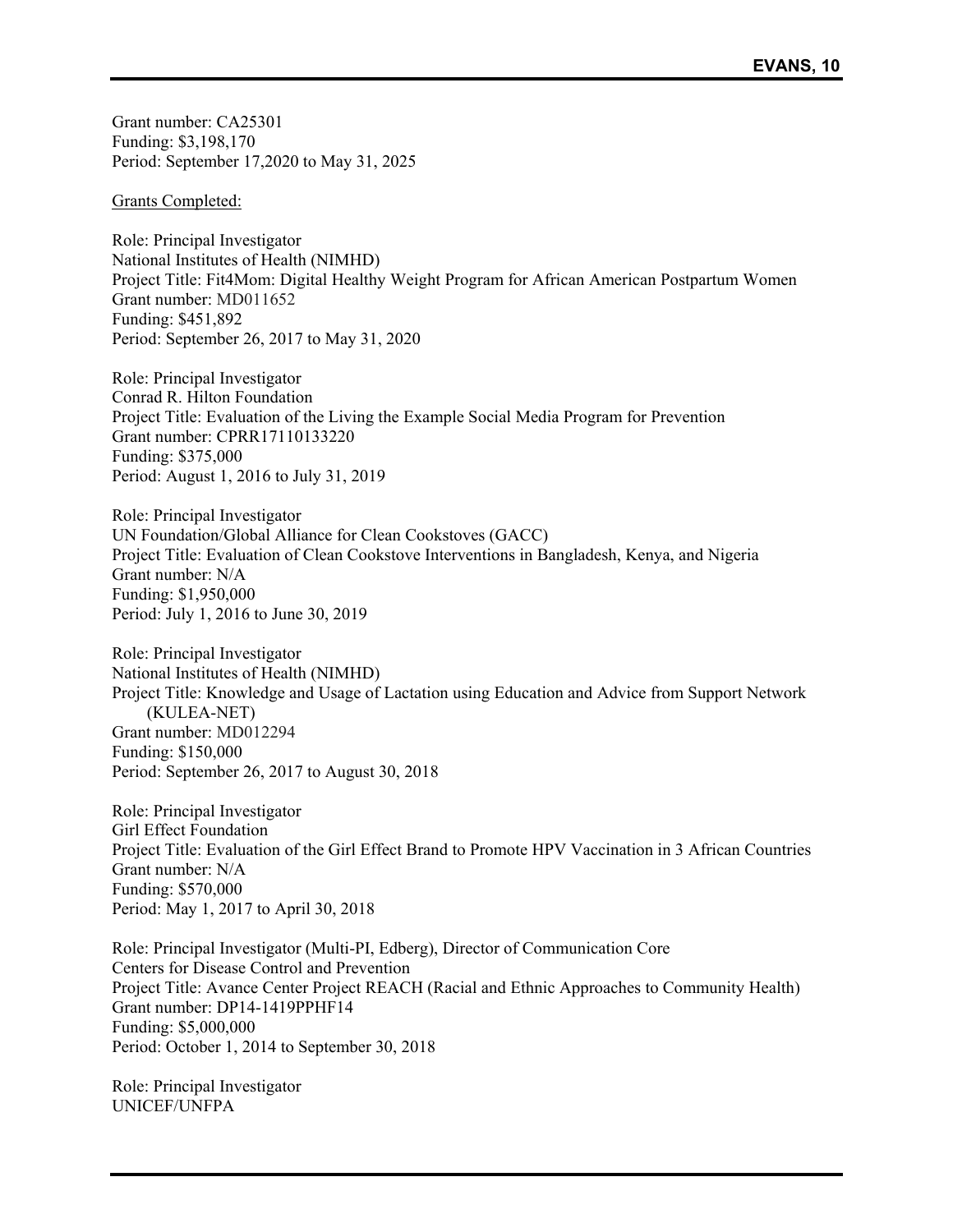Project Title: Evaluation of the Saleema Communication Initiative in Sudan Grant number: 2014-4315760 Funding: \$522,000 Period: January 1, 2014 to December 31, 2018

Role: Investigator, Director of Communication Core (Edberg, PI) National Institute for Minority Health and Health Disparities, National Institutes of Health Center Title: NIMHD Exploratory Research Center on Latino Immigrant/Refugee Health Disparities (Avance Center) Grant number: MD006898 Funding: \$4,800,000 Period: July 1, 2012 to June 30, 2017

Role: Investigator, Director of Communication (Spielberg, PI) Centers for Medicare and Medicaid Services Project Title: HIV/STI Testing and Prevention at Home (PAH) Grant number: 1C1CMS331343-01-00 Funding: \$16,000,000 Period: September 1, 2014 to August 31, 2016

Role: Principal Investigator (Multi-PI, Lantz) Patient-Centered Outcomes Research Institute (PCORI) Project title: "Testing Message Frames About the Preventive Services Task Force" Grant number: 1IP2PI000548-01 Funding: \$960,000 Period: July 1, 2012 to June 30, 2015

Role: PI United States Army Medical Research and Materiel Command (USAMRMC) Telemedicine and Advanced Technology Research Center (TATRC) Project title: "Development of a Mobile Health Research Framework and Evaluation of the Text4baby Pilot Program" Grant number: VVS1XVl.H-10-2-0142 Funding: \$360,000 Period: September 22, 2010 to December 31, 2013

Role: PI

Washington Hospital Center (subaward as independent evaluator from United States Department of Health and Human Services (USDHHS), Office of Adolescent Pregnancy Prevention (OAPP)) Project title: "Teen Alliance for Prepared Parenting - SPIN AFL Demonstration Project" Grant number: 1 APHPA006064-01-00 Funding: \$1,150,000 Period: September 17, 2010 to September 16, 2013

Role: PI (multi-site award with Benten Technologies, Inc.) National Institute on Drug Abuse Project title: "Behavioral Brand Builder: A brand development training program" Grant number: 1 R43 DA034531-01 Funding: \$150,000 Period: July 1, 2012 to March 31, 2013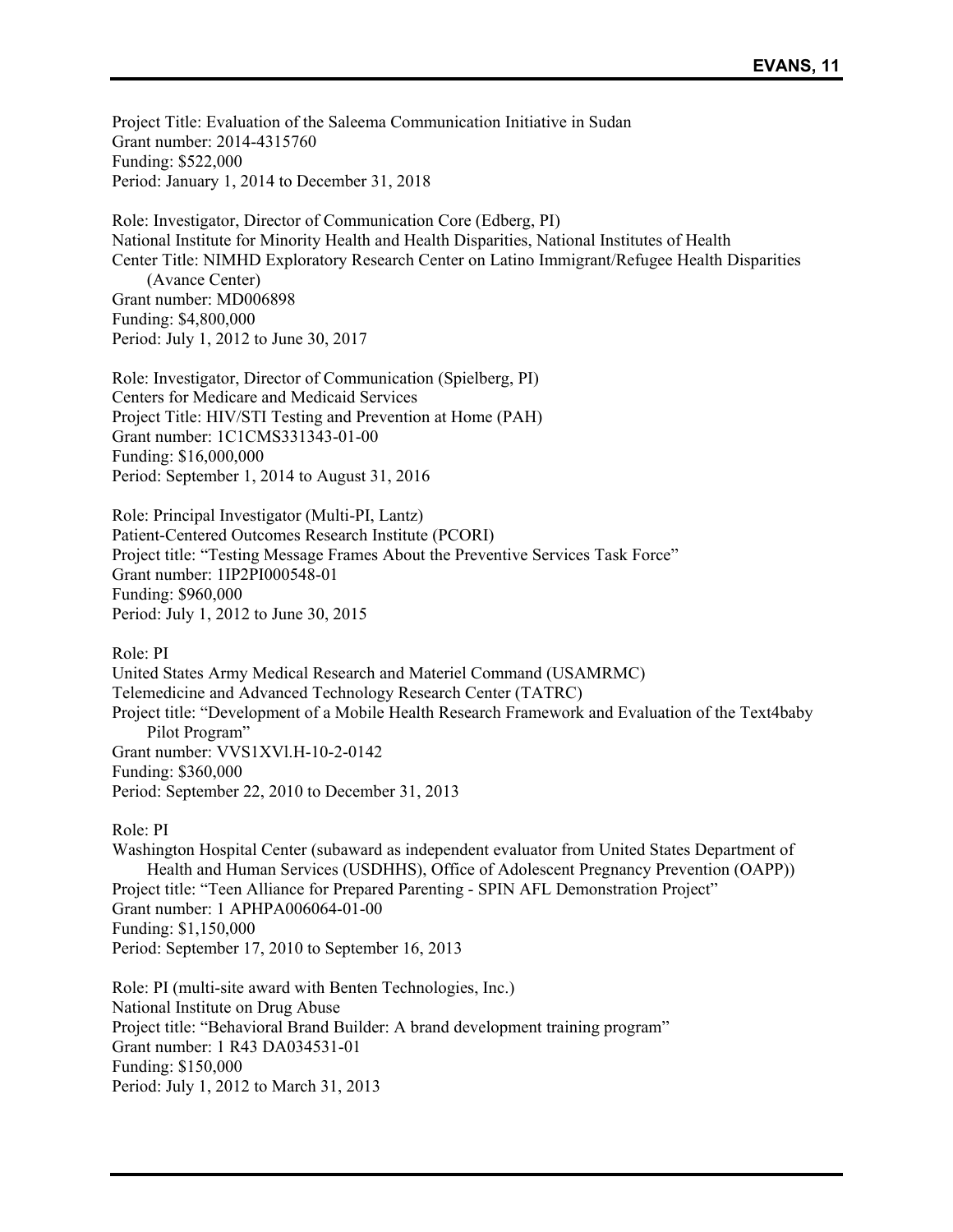Role: PI National Healthy Mothers Healthy Babies Coalition Project title: Evaluation of the Text4baby Mobile Health Program Grant Number: CPRR0906453743 Funding: \$180,000 Period: July 1, 2009 to December 31, 2011

Role: PI PepsiCo Foundation and Charitable Giving Project title: "Evaluation of the 5-4-3-2-1 Go! Childhood Obesity Prevention Social Marketing Program" Grant number: CPRR0802233894 Funding: \$690,000 Period: January 1, 2007 to December 31, 2009 (transferred with Dr. Evans from RTI – period from June 1, 2008 to December 31, 2009)

Role: PI

Research Triangle Institute (subcontract from USDHHS-OAPP) Project title: "Evaluation of the Parents Speak Up National Campaign" Contract number: (GWU #) EENS90857F Funding: \$320,000 Period: October 1, 2008 to September 30, 2010

Grants Pending (in reverse chronological order):

Role: PI (multi-PI) Bill and Melinda Gates Foundation Grant number: N/A (April 2021) Project title: Promotion of COVID-19 Uptake and Reduction of Vaccine Hesitancy Among Health Care Workers in Nigeria

Role: PI (multi-PI) National Institute for Minority Health and Health Disparities, National Institutes of Health Grant number: R01MD015762-01A1 Priority score: 31 (November 2020) Project title (R01): Digital Healthy Weight Intervention to Address Health Disparities in African American Mothers: BeFAB

Role: PI National Institute on Drug Abuse Grant number: R34DA050874-01A1 Priority score: 39 (resubmitted July 2020) Project title (R34): Living the Example Digital Media for Peer-to-Peer Prevention

# **PUBLICATIONS**

## Papers in preparation:

1. **Evans, W.D.,** Johnson, M., Jagoe, K., Charron, D., Young, B.N., Rahman, M., Omolloh, D., Ipe, J. "Outcomes and Dose Response Effects of Behavior Change Communication Campaigns to Promote Modern Cookstove Purchase and Use in Bangladesh."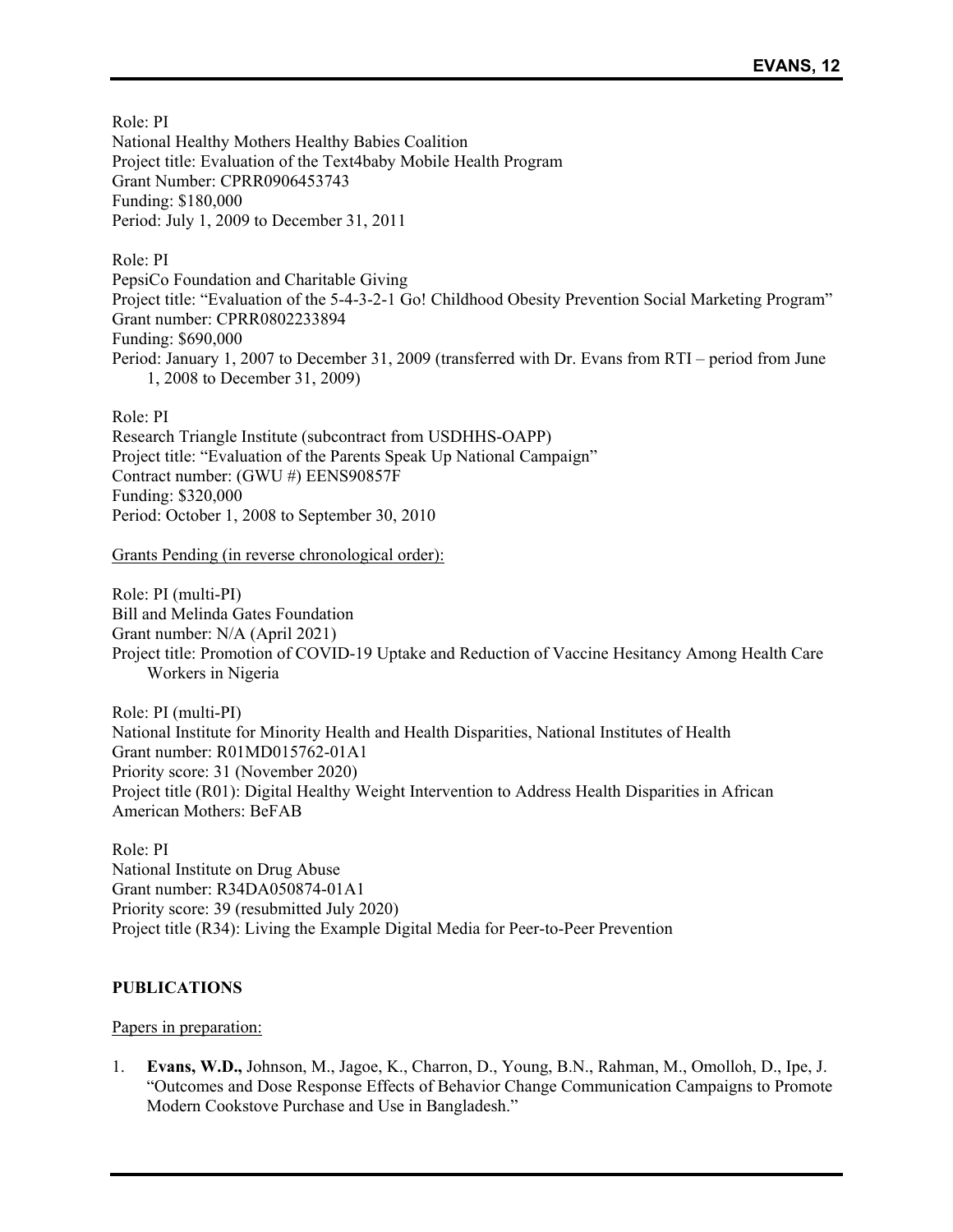- 2. Johnson, M., Jagoe, K., Charron, D., Young, B.N., Rahman, M., Omolloh, D., Ipe, J., **Evans, W.D.**  "Outcomes and Dose Response Effects of Behavior Change Communication Campaigns to Promote Modern Cookstove Purchase and Use in Nigeria."
- 3. Bardus, M., Al-Nafisi, S., Alzahran, H., Khater, T., Fahra, A., **Evans, W.D.** "A systematic scoping review on public health interventions for organ donation using the social marketing framework."
- 4. **Evans, W.D.,** Kaoukji, D., Freeman, M. "Efficacy trial of branded HPV vaccine promotion messages in Rwanda."

#### Papers submitted to journals for review:

- 1. **Evans, W.D.**, Firestone, R., Bingenheimer, J., Diana, A., Steyn, N, Senekal, M. "Systematic Review of Non-Communicable Disease Prevention Programs in Low and Middle Income Countries." *Social Science & Medicine.*
- 2. **Evans, W.D.**, Rath, J. Vallone, D., Vallone, D., Pitzer, L., Hair, E. "Evaluation of truth FinishIt social media: Dose-response analysis." *Journal of Marketing Management.*
- 3. Ilakkuvan, V., Johnson, A., Villanti, A., **Evans, W.D.**, Turner, M. "Associations between Exposure to Tobacco Content in Social Media and Tobacco Use Outcomes." *Social Networks.*
- 4. Ilakkuvan, V., Johnson, A., Villanti, A., **Evans, W.D.**, Turner, M. "How Young Adults Express and Process Pro- and Anti-Tobacco Messages in Social Media." *American Journal of Preventive Medicine.*
- 5. Edberg, M.C., Andrade, E.L., Cleary, S.D., **Evans, W.D.**, Quinteros-Grady, L., Alvayero, R.D., Gonzalez, A., Barrett N. Moving from Theory to Practice: Developing a Targeted, Ecological Positive Youth Development Intervention Addressing Latino Immigrant Health Disparities. *Journal of Primary Prevention.*
- 6. Curry, L., Fiacco, L., Henes, A., Hoffman, L., Ganz, O., Zhao, X., Farrelly, M., Rimal, R., **Evans,**  W.D. The moderating effects of outcome expectancies and injunctive norms on the relationship between descriptive norms and smoking: a test of the theory of normative social behavior. *Health Communication.*
- 7. Cuccia, A., Patel, M., Kierstead, E.C., Schillo, B.A., **Evans, W.D.** Anti-e-cigarette industry sentiments and associations of use among youth and young adults in the United States. *Drug and Alcohol Dependence.*

#### Papers Published in Refereed Journals:

- 1. Harrington, C., Patchen, L., Andrews, V., Gaminian, A., Ellis, L.P., Napolitano, M., **Evans, W.D.** "Formative Research to Develop a Healthy Weight Management Among Postpartum African American Women." *Translational Behavioral Medicine.* In press.
- 2. **Evans, W.D.**, French, J. (2021). Demand Creation for COVID-19 Vaccination: Overcoming Vaccine Hesitancy through Social Marketing. *Vaccines*. In press.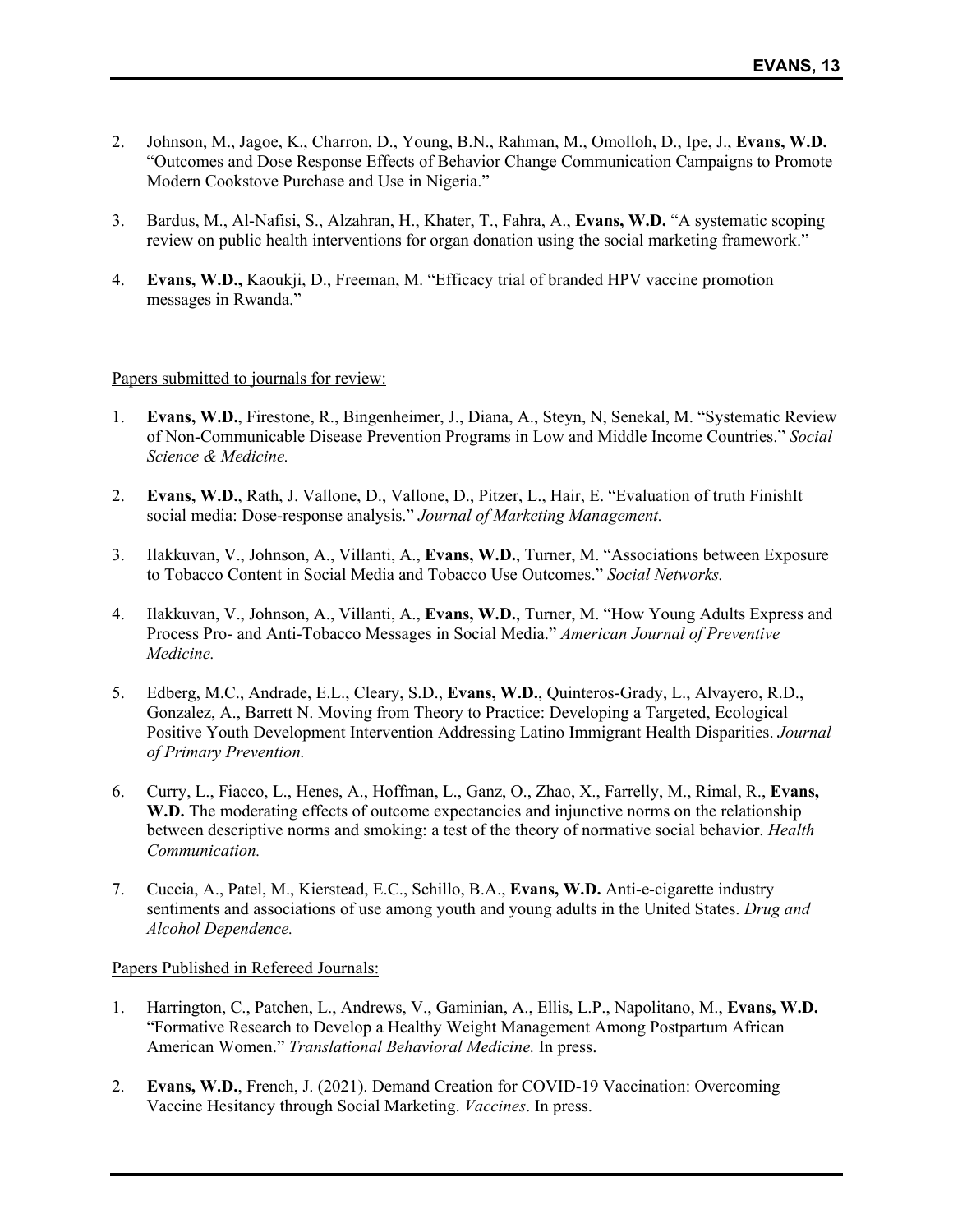- 3. Napolitano, M.A., Harrington, C.B., Patchen, L., Ellis, L.P., Ma, T., Chang, K., Gaminian, A., Bailey, C.P., **Evans, W.D.** (2021). Feasibility of a digital intervention to promote healthy weight management among postpartum Black women. *International Journal of Environmental Research and Public Health. 18*(4), 2178; https://doi.org/10.3390/ijerph18042178.
- 4. Berg, C.J., Yang, Y.T., Pratt-Chapman, M.L., **Evans, W.D.**, Cupertino, A., Horn, K., Bernat, D.H., Abroms, L.C., Tercyak, K.P. (2020). Campus tobacco control policies and cessation interventions in college students: A commentary calling for research and action to address tobacco-related health disparities. *Translational Behavioral Medicine.* ibaa083. Advance online publication. https://doi.org/10.1093/tbm/ibaa083.
- 5. French, J., Deshpande, S., **Evans, W.D.**, Obregon, R. (2020). "Key guidelines in developing a pre-emptive COVID-19 vaccination promotion strategy." *International Journal of Environmental Research and Public Health. 17*(16), 5893; https://doi.org/10.3390/ijerph17165893.
- 6. Patchen, L., Ellis, L., Harrington, C., Ma, T., Chang, K., Andrews, V., **Evans, W.D.** (2020). "Engaging African American Parents to Develop a Mobile Health Technology for Breastfeeding: KULEA-NET." *Journal of Human Lactation.* https://doi.org/10.1177/0890334420930208.
- 7. **Evans, W.D.,** Ulasevich, A., Hatheway, M.J., Deperthes, B. (2020). Systematic Review of Peer-Reviewed Literature on Global Condom Promotion Programs. *International Journal of Environmental Research and Public Health.* 17(7). pii: E2262. https://doi.org/10.3390/ijerph1707226
- 8. Edberg, M.C., Cleary, S.D., Andrade, E.L., **Evans, W.D.**, Quinteros-Grady, L., Alvayero, R.D., Gonzalez, A. (2020). The Adelante Project: Realities, Challenges and Successes in Addressing Health Disparities among Central American Immigrant Youth. *Cultural Diversity and Ethnic Minority Psychology.* In press.
- 9. **Evans, W.D.,** Andrade, E.L., Pratt, M., Mottern, A., Chavez, S., Calzetta-Raymond, A., Gu, J. (2020). Peer-to Peer Social Media as an Effective Prevention Strategy: Outcomes and Dose-Response Effects. *Journal of Medical Internet Research.* https://doi.org/10.2196/16207.
- 10. **Evans, W.D.**, Young, B.N., Johnson, M.A., Jagoe, K.A., Charron, D., Rossanese, M., Morgan, K.L., Gichinga, P., Ipe, J. (2019). The *Shamba Chef* Educational Entertainment Program to Promote Modern Cookstoves in Kenya: Outcomes and Dose-Response Analysis. *International Journal of Environmental Research and Public Health.* DOI: 10.3390/ijerph662321.
- 11. **Evans, W.D.,** Harrington, C., Patchen, L., Andrews, V., Gaminian, A., Ellis, L.P., Napolitano, M. (2019). "Design of a Novel Digital Intervention to Promote Healthy Weight Management Among Postpartum African American Women." *Contemporary Clinical Trials Communications.* DOI: 10.1016/j.conctc.2019.100460.
- 12. **Evans, W.D.**, Thomas, C.N., Favatas, D., Smyser, J., Briggs, J. (2019). "Digital Segmentation of Priority Populations in Public Health." *Health Education & Behavior*. Dec;46(2\_suppl):81-89. DOI: 10.1177/1090198119871246.
- 13. **Evans, W.D.**, Andrade, E.L., Barrett, N., Edberg, M., Cleary, S. (2019). "Outcomes of the *Adelante* Community Social Marketing Campaign." *Health Education Research.* DOI: 10.1093/her/cyz016.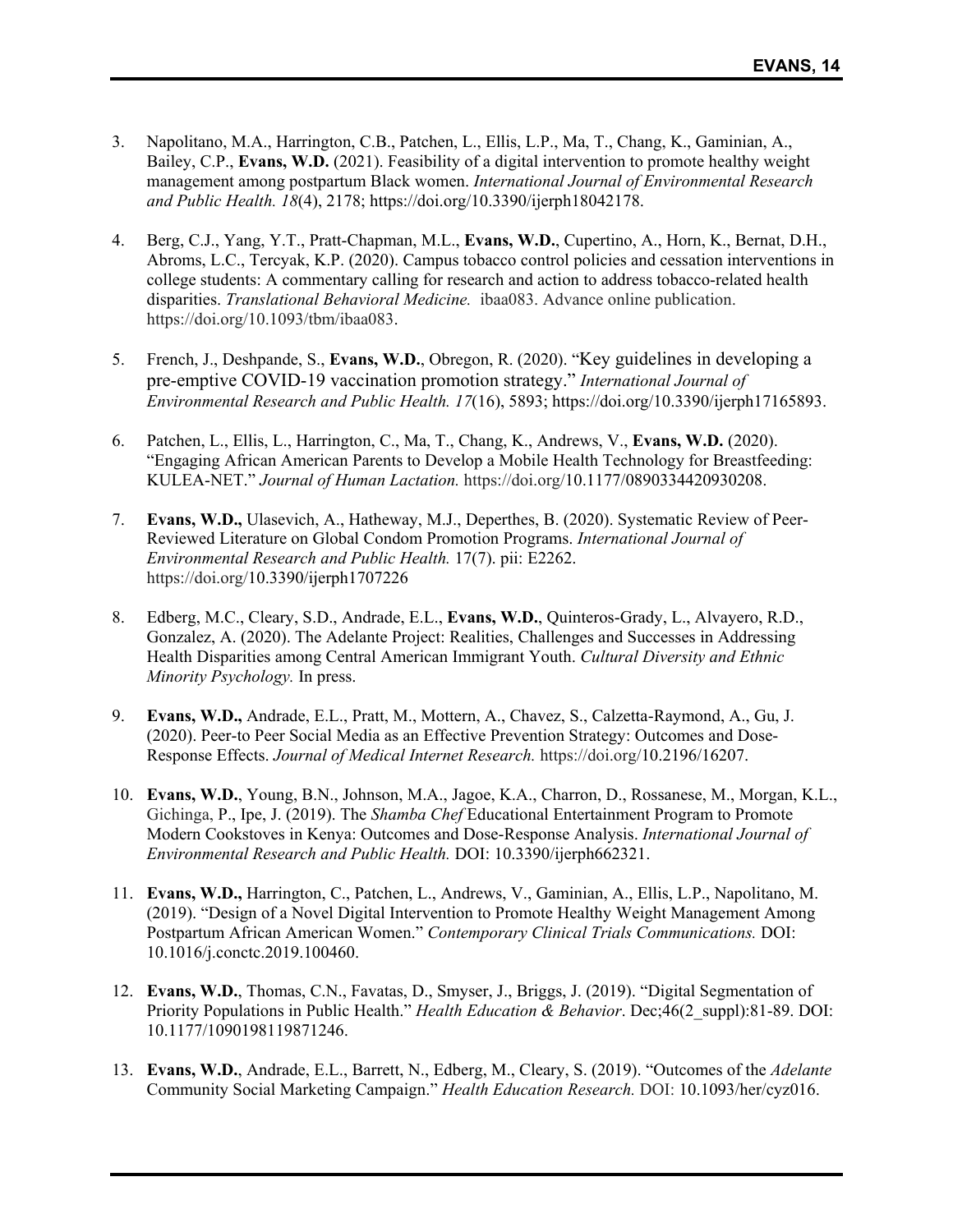- 14. Mumford, E., **Evans, W.D.**, Pierson, J., Villanti, A. (2019). "Testing Health Messaging in the Context of Perceived Risks from Different Products Containing Nicotine." *Tobacco Regulatory Science,* 5(2):115-123. DOI: 10.18001/TRS.5.2.3.
- 15. **Evans, W.D.,** Donahue, C., Snider, J., Bedri, N., Elhussein, T.A., Elamin, S.A. (2019). "The Saleema Initiative in Sudan to Abandon Female Genital Mutilation and Cutting: Outcomes and Dose Response Effects." *PLOS One,* 14(3): e0213380. DOI: 10.1371/journal.pone.0213380.
- 16. **Evans, W.D.**, French, J. (2019). Editorial for World Conference Edition of Journal of Social Marketing., *Journal of Social Marketing*, Vol. 9 Issue: 1, pp.2-4, DOI: 10.1108/JSOCM-01- 2019-114.
- 8. **Evans, W.D.**, Kadirov, K., Thior, I., Ulasevich, A., Deperthes, B. (2018). "Willingness to pay for Condoms among Men in Sub-Saharan Africa." *International Journal of Environmental Research and Public Health.* DOI: 10.3390/ijerph16010034.
- 17. Andrade, E.L., **Evans, W.D.,** Barrett, N., Edberg, M., Cleary, S. (2018). "Engaging Latino Adolescents in Health Promotion Through Social Media." *Journal of Medical Internet Research.*  DOI: 10.2196/publichealth.9332
- 18. **Evans, W.D.**, Andrade, E.L., Barrett, N.D., Cleary S.D., Snider, J., Edberg, M.C. (2018). "The Mediating Effect of *Adelante* Brand Equity on Latino Immigrant Positive Youth Development Outcomes." *Journal of Health Communication.* 23(3). DOI: 10.1080/10810730.2018.1496205.
- 19. Ilakkuvan, V., Johnson, A., Villanti, A., **Evans, W.D.**, Turner, M. (2018). "Patterns of Social Media Use and their Relationship to Health Risks Among Young Adults." *Journal of Adolescent Health.*  DOI: 10.1016/j.jadohealth.2018.06.025.
- 20. Jovanov, E., Talukder, B., Schwebel, D.C., Evans, W.D. (2018). "Design and Feasibility of a Safe Pill Bottle." *Applied System Innovation.* DOI: 10.3390/asi1020013
- 21. Johnson, S.C., **Evans, W.D.,** Barrett, N., Badri, H., Abdalla, T., Donahue, C. (2018). "Qualitative Evaluation of the Saleema Campaign to Eliminate FGMC in Sudan: A." *BMC Reproductive Health.*  15**:**30. DOI: 10.1186/s12978-018-0470-2.
- 22. Hopfer, S., Ray, A.E., Hecht, M.L., Miller-Day, M., Belue, R., Zimet, G., **Evans, W.D.**, McKee, F.X. (2018). "Taking an HPV Vaccine Research Tested Intervention to Scale in a Clinical Setting. *Translational Behavioral Medicine.* DOI: 10.1093/tbm/ibx066.
- 23. Andrade, E.L., **Evans, W.D.**, Barrett, N., Edberg, M., Cleary, S. (2018). "Design, Implementation, and Monitoring of the *Adelante* Community Social Marketing Campaign." *Health Education Research.* DOI: 10.1093/her/cyx076.
- 24. **Evans, W.D.,** Johnson, M., Jagoe, K., Charron, D., Young, B.N., Rahman, M., Omolloh, D., Ipe, J. (2017). Evaluation of Behavior Change Communication Campaigns to *Promote* Modern Cookstove Purchase and Use in Lower Middle Income Countries. *International Journal of Environmental Research and Public Health,* 15, 11. DOI: 10.3390/ijerph15010011
- 25. Barrett, N., Villalba, R.O., Andrade, E.L., Beltran, A., **Evans, W.D.** (2017). **"***Adelante* Ambassadors: Using Digital Media to Facilitate Community Engagement and Risk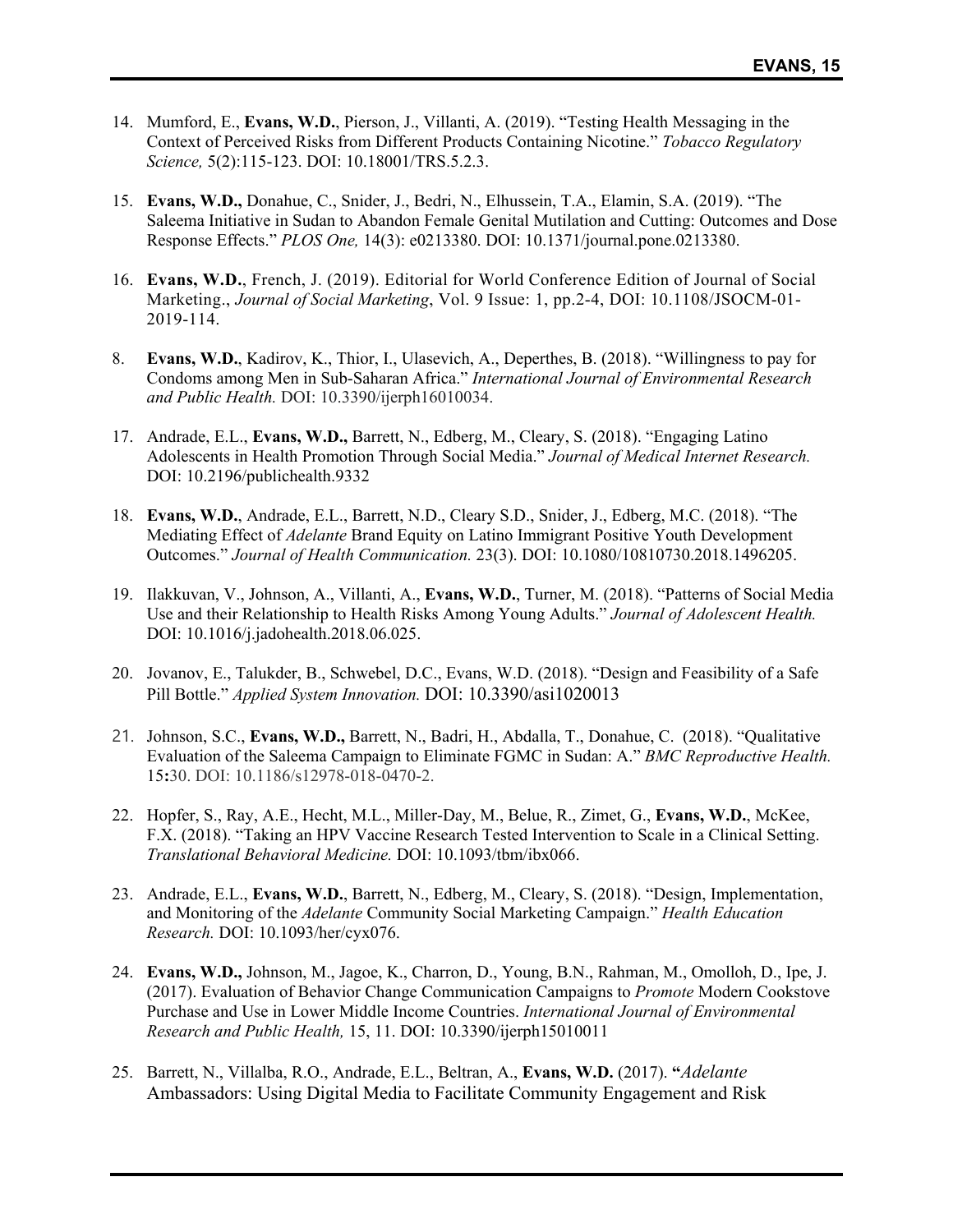Prevention for Latino Youth." *Journal of Youth Development,* 12, 4. DOI: 10.5195/jyd.2017.513.

- 26. **Evans, W.D.**, Rath, J. Vallone, D., Vallone, D., Pitzer, L., Hair, E. (2017). "Effects of the truth FinishIt brand on tobacco outcomes." *Preventive Medicine Reports,* 9:6-11. DOI: 10.1016/j.pmedr.2017.11.008.
- 27. **Evans, W.D.**, Andrade, E., Goldmeer, S., Smith, M., Snider, J., Girardo, G. (2017). "Pilot Evaluation of the Living the Example Social Media Program for Prevention." *Journal of Medical Internet Research: Mental Health,* 4(2):e24. DOI: 10.2196/mental.7839.
- 28. Barrett, N., Colon-Ramos, U., Rivera, I., **Evans, W.D.**, Edberg, M.C. (2017). Formative Research to Design a Promotional Campaign to Increase Drinking Water among Central American Latino Youth in an Urban Area. *Journal of Health Communication,* 22:6, 459-468, DOI: 10.1080/10810730.2017.1303557
- 29. Mays, D., **Evans, W.D.** (2017). "The Effects of Gain-, Loss-, and Balanced-Framed Messages for Preventing Indoor Tanning among Young Adult Women." *Journal of Health Communication,* 22:7, 604-611. DOI: 10.1080/10810730.2017.1332119.
- 30. Mumford, E., Pierson, J., Villanti, A., **Evans, W.D.** (2017) "Beliefs About Nicotine and E-Cigarettes and Support for E-cigarette Policies Among Smokers and Non-Smokers in the U.S." *Tobacco Regulatory Science*, 3(3):293-304.
- 31. **Evans, W.D.,** Mays, D. (2016). "Design and feasibility testing of a text messaging intervention to prevent indoor tanning among young adult women." *Journal of Medical Internet Research: mHealth uHealth*. DOI: 10.2196/mhealth.6493.
- 32. Edberg, M., Clearly, S.D., Andrade, E.L., **Evans, W.D.,** Simmons, L., Cubilla, I. (2016). "Applying Ecological Positive Youth Development Theory to Address the Co-occurrence of Substance Abuse, Sex Risk, and Interpersonal Violence among Immigrant Latino Youth." *Health Promotion Practice.*  ePub April 18, 2016. DOI: 10.1177/1524839916638302.
- 33. Cubilla, I., Andrade, E., Simmons, L., Sojo-Lara, G., Cleary, S.D., Edberg, M.C., **Evans, W.D.**  (2016). Picturing Adelante: Latino Youth participate in CBPR using place-based Photovoice. *Social Marketing Quarterly*, 29(3):18-35*.* DOI: 10.1177/1524500416656586
- 34. **Evans, W.D.**, Rath, J., Pitzer, L., Hair, E.C., Snider, J., Cantrell, J., Vallone, D. (2016) "Design and Feasibility Testing of the *truth* FinishIt tobacco countermarketing brand equity scale." *Journal of Health Communication,* 21(7): 800-808. DOI: 0.1080/10810730.2016.1157658
- 35. Lantz, P., **Evans, W.D.**, Mead, K.H., Alvarez, C.P., Stewart, L. (2016). "Knowledge and Attitudes Regarding Guidelines for Clinical Preventive Services: Results from a National Survey." *Milbank Quarterly,* 94(1):51-76. DOI: 10.1111/1468-0009.12181
- 36. Schwebel, D.C., **Evans, W.D.**, Hoeffler, S.E., Marlenga, B.L., Nguyen, S.P., Jovanov, E., Meltzer, D.O., Sheares, B.J. (2016). "Child Poisoning Risk: Causal Factors and Prevention." *Journal of Child Health Care.* DOI: 10.1080/02739615.2015.1124775
- 37. Edgar, T., Abroms, L., Miller, G., Cruz, T., Silk, K., Gallagher, S., **Evans, W.D.** (2016). "Career Paths of Recipients of a Master's Degree in Health Communication: Understanding Employment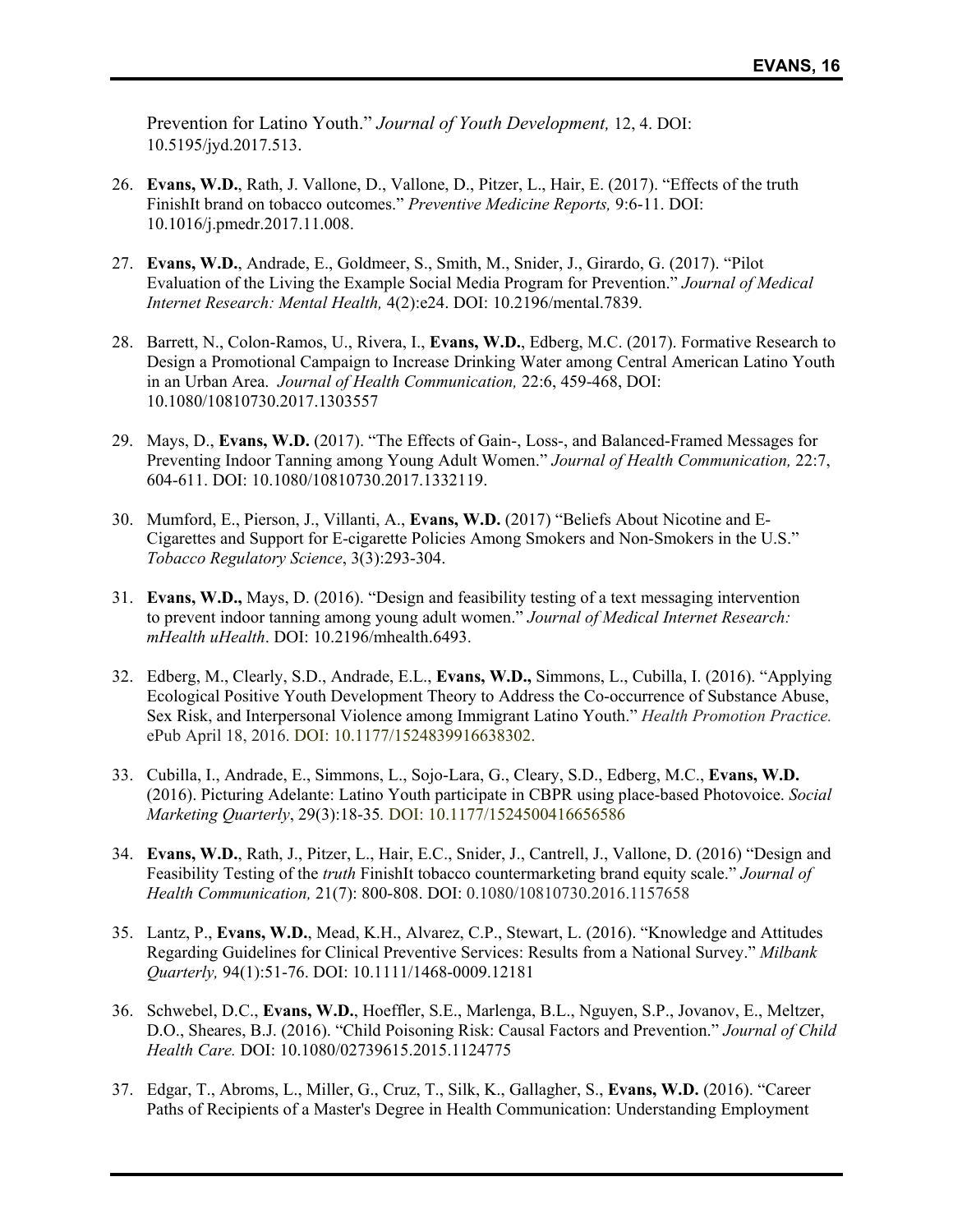Opportunities, Responsibilities, and Choices." *Journal of Health Communication,* 21(3):356-65.*.*  DOI: 10.1080/10810730.2015.1080332

- 38. **Evans, W.D.**, Lantz, P., Mead, K.H., Alvarez, C.P. (2015). "Adherence to Clinical Preventive Services Guidelines: Population-based Online Randomized Trial." *Social Science & Medicine: Population Health.* DOI: 10.1016/j.ssmph.2015.11.003.
- 39. **Evans, W.D.** (2015). "Review of Recent Health Communication and Social Marketing: Growth of Digital Media Platforms." *Oxford Bibliographies Online.* DOI: 10.1093/OBO/9780199756797-0042
- 40. **Evans, W.D.,** Andrade, E., Villaba, R., Cubana, I., Edberg, M. (2015) "Turning the Corner: Design and Testing of the Adelante Health Promotion Brand for Latino Youth." *Social Marketing Quarterly,* 22:19-33. DOI: 10.1177/1524500415614838
- 41. Andrade, E.L., **Evans, W.D.**, Edberg, M.C., Cleary, S.D., Villalba, R. (2015). Victor and Erika Webisodes for the Adelante Brand: An Innovative Audience Engagement Strategy for Prevention. *Journal of Health Communication,* 20(12):1465-72. DOI: 10.1080/10810730.2015.1018648.
- 42. **Evans, W.D.**, Horn, K., Gray, T. (2015). "Systematic Review of Dual Use Tobacco Use Prevention Programs." *Pediatric Clinics of North America.* DOI:10.1016/j.pcl.2015.05.003.
- 43. Edgar, T., Gallagher, S. S., Silk, K. J., Cruz, T. B., Abroms, L.C., **Evans, W.D.,** Finley, A.M., Miller, G.A. (2015). Results from a national survey of health communication master's degree recipients: An exploration of training, placement, satisfaction, and success. *Journal of Health Communication,* 20(3), 354-366.
- 44. **Evans, W.D.,** Snider, J., Wallace, J. (2015). The 5-4-3-2-1 Go! brand to promote nutrition and physical activity: A case of positive behavior change but negative change in beliefs. *Journal of Health Communication.* DOI: 10.1080/10810730.2014.989344.
- 45. **Evans, W.D.,** Nielsen, P., Szekely, D., Wallace, J., Murray, E., Snider, J. (2015). "Dose-Response Effects of the text4baby Mobile Health Program: Randomized Trial." *Journal of Medical Internet Research: mHealth uHealth*. DOI: 10.2196/mhealth.3909.
- 46. Mays, D., Turner, M.M., Zhao, X., **Evans, W.D.**, Luta, G., Tercyak, K.P. (2014). "Framing pictorial cigarette warning labels to motivate young smokers to quit." *Nicotine and Tobacco Research.* DOI: 10.1093/ntr/ntu164.
- 47. Robinson, M.N., Tansil, K.A., Elder, R.W., Soler, R.E., Labre, M.P., Mercer, S.L., Eroglu, D., Baur, C., Lyon-Daniel, K., Fridinger, F., Sokler, L.A., Miller, T., Dearing, J.W., **Evans, W.D.**, Snyder, L.B., Viswanath, K., Glik, D.C., Beistle, D.K., Chervin, D.D., Bernhardt, J.M., Johnson, L., Salmon, C.T., Green, L.W., Rimer, B.K., Task Force on Community Preventive Services. (2014). "Health Communication Campaigns That Include Mass Media and Health-Related Product Distribution: A Community Guide Systematic Review." *American Journal of Preventive Medicine.* 47(3):360–371.
- 48. Mays, D., Niaura, R.S., **Evans, W.D.**, Hammond, D., Luta, G., Tercyak, K.P. (2014). "The impact of graphic cigarette warning label message framing and plain packaging on motivation to quit among U.S. young adult smokers." *Tobacco Control.* DOI:10.1136/tobaccocontrol-2013-051234.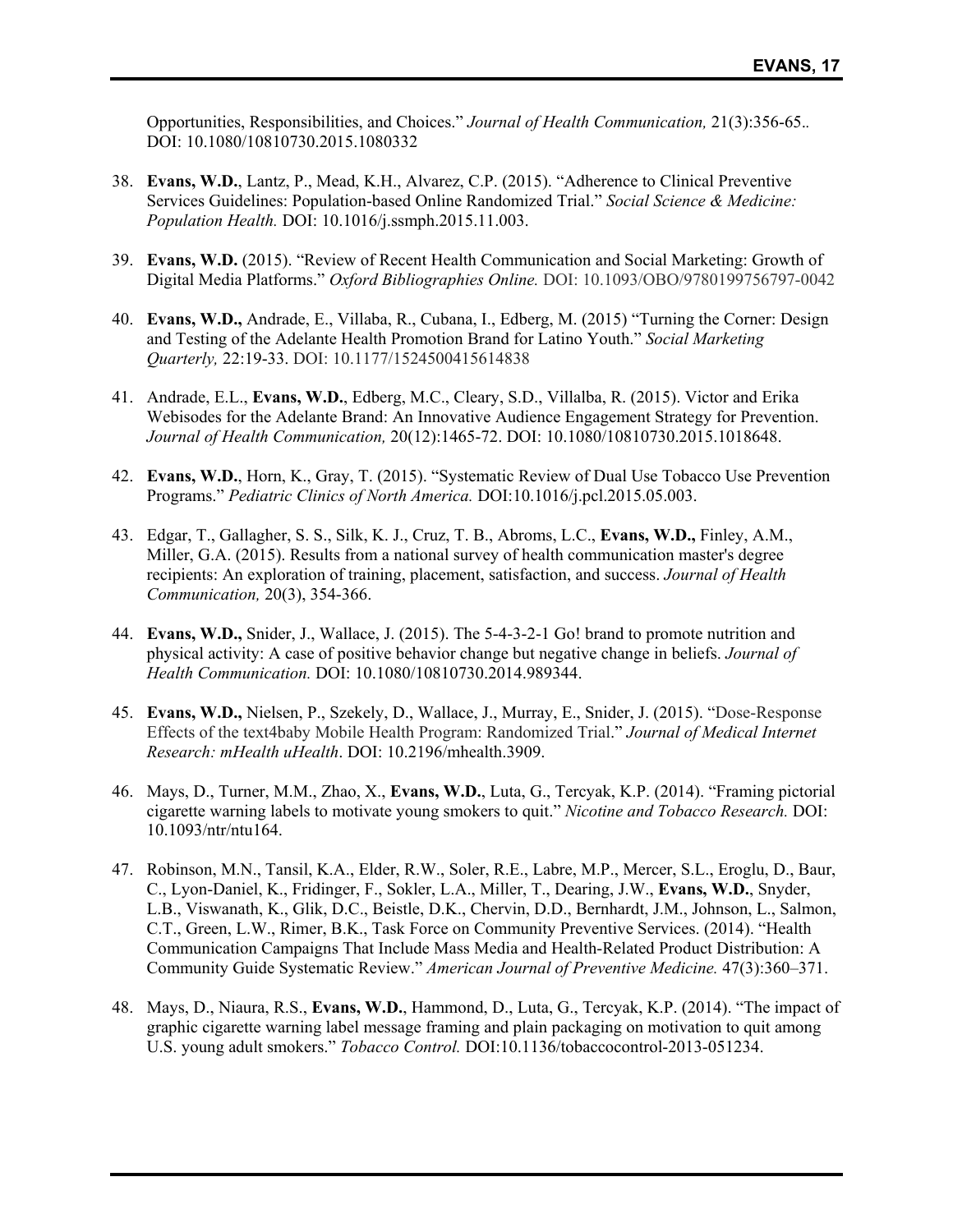- 49. **Evans, W.D.**, Blitstein, J., Vallone, D., Post, S., Nilsen, W. (2014). "Systematic Review of Health Branding: Growth of a Promising Practice." *Translational Behavioral Medicine,* 5(1):24-36. DOI: 10.1007/s13142-014-0272-1.
- 50. **Evans, W.D.,** Nielsen, P., Szekely, D., Wallace, J., Murray, E., Snider, J. (2014). "Initial Outcomes From a 4-Week Follow-Up Study of the Text4baby Program in the Military Women's Population: Randomized Controlled Trial." *Journal of Medical Internet Research,* 16(5):e13. DOI:10.2196/jmir.3297.
- 51. **Evans, W.D.**, Pattanayak, S.K., Young, S., Buszin, J, Rai, S., Wallace, J. (2014). "Social Marketing of Water and Sanitation: Systematic Review of Peer-reviewed Literature." *Social Science &Medicine,* 110:18-25*.* DOI: 10.1016/j.socscimed.2014.03.011.
- 52. **Evans, W.D.,** Holtz, K., Snider, J. (2014). "Effects of the Above the Influence Brand on Adolescent Drug Use Prevention Beliefs." *Journal of Health Communication*, 19(6):721-37. DOI: 10.1080/10810730.2013.837559.
- 53. McCormack, L.M., Bann, C.M., Williams-Piehota, P.A., Burton, J., Wylie-Rosett, J., Lux, L., **Evans, W.D.**, Kamerow, D. (2013). Eating Behaviors and Diabetes Self-Management: Lessons Learned from the RWJF Diabetes Initiative. *Journal of Nutrition Education and Behavior*.
- 54. **Evans, W.D.**, Wallace, J, Snider, J. (2012). "Pilot evaluation of the text4baby mobile health program." *BMC Public Health,* 12**:**1031, DOI:10.1186/1471-2458-12-1031
- 55. **Evans, W.D.**, Yan, T., Datta, R. (2012). "Receptivity to 2010 US Census Media Messages." *Journal of Mass Communication and Journalism,* 2:9, DOI: 10.4172/2165-7912.1000126.
- 56. Blitstein, J.L., **Evans, W.D.**, Davis, K.C., Kamyab, K. (2012). "Impact of Repeated Exposure to Media Messages Encouraging Parent-Child Communication: Longitudinal Change in the Parents Speak Up National Campaign (PSUNC)." *American Journal of Health Promotion*, 27(1):43-51.
- 57. **Evans, W.D.**, Abroms, L.C., Poropatich R., Nielsen, P., Wallace, J. (2012). "Mobile health evaluation methods: Opportunities, Challenges and the *text4baby* Case Study." *Journal of Health Communication,* 17:sup1, 22-29.
- 58. Davis, K.C., **Evans, W.D.**, Kamyab, K. (2012). "Effectiveness of a National Media Campaign to Promote Parent-Child Communication About Sex." *Health Education and Behavior,* 40(1):97-106. DOI: 10.1177/1090198112440009.
- 59. **Evans, W.D.**, Davis, K.C., Ashley, O.S., Snider, J. (2012). "Effects of Media Messages on Parent-Child Sexual Communication." *Journal of Health Communication,*  DOI:10.1080/10810730.2011.635772.
- 60. Goodman, E., **Evans, W.D.**, DiPietro, L., Miller, W. (2012). "Preliminary evidence for school-based physical activity policy needs in Washington, DC." *Journal of Physical Activity and Health,*  9(1):124-128.
- 61. **Evans, W.D.**, Falconer, M.K., Khan, M., Ferris, C. (2012). "Efficacy of Child Abuse and Neglect Prevention Campaign Messages: Results from an Online Evaluation of the Florida Winds of Change Campaign." *Journal of Health Communication,* DOI: 10.1080/10810730.2011.626502.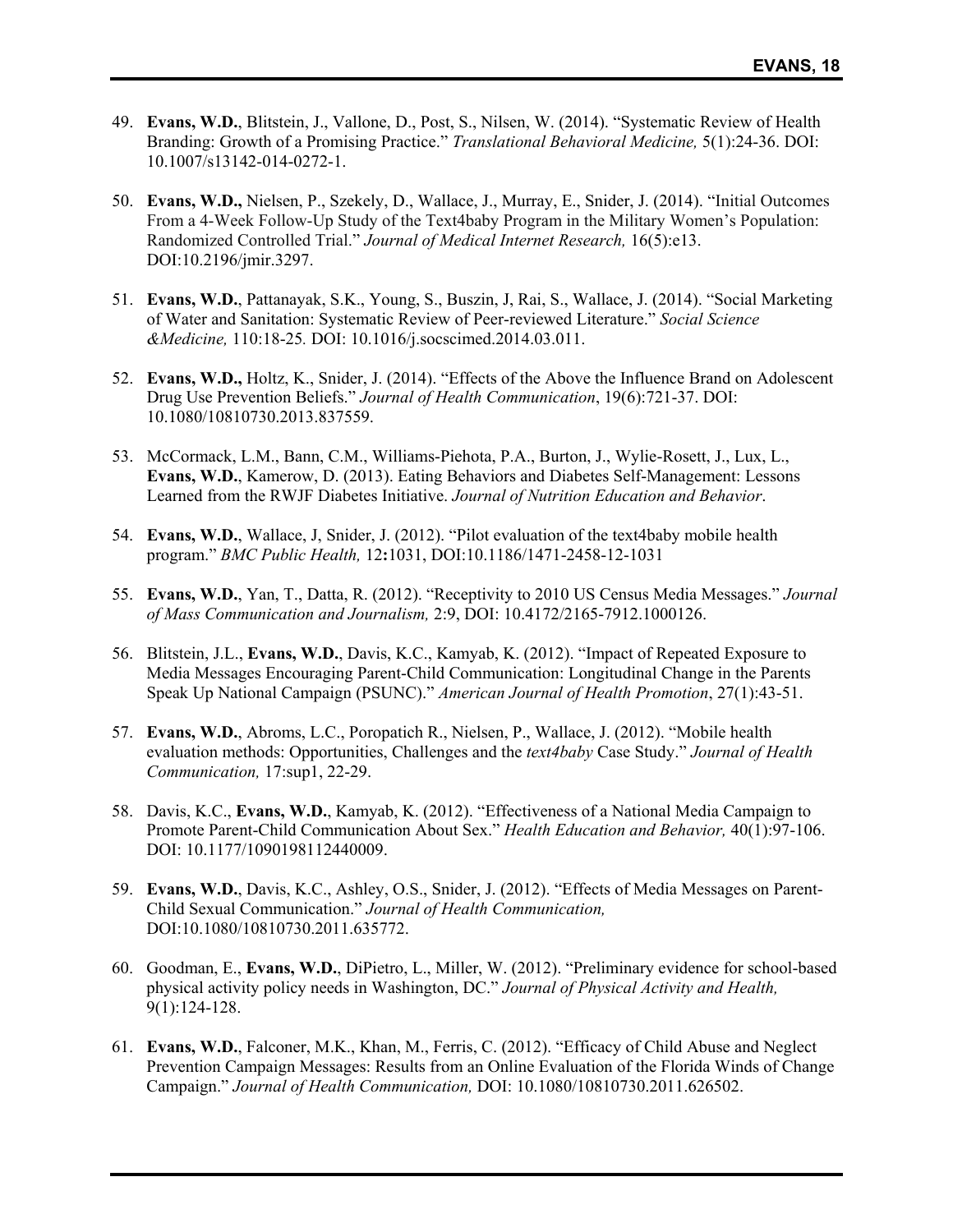- 62. Blitstein, J., Snider, J., **Evans, W.D.** (2012). "Perceptions of the food shopping environment are associated with greater consumption of fruits and vegetables." *Public Health Nutrition,* 15(6):1124- 1129. doi:10.1017/S1368980012000523.
- 63. Jordan, E.T., Ray, E.M., Johnson, P., **Evans, W.D.** (2011). "Early Results: Text4baby Program Reaches the Intended Audience." *Nursing for Women's Health*, 15(3):206-212.
- 64. **Evans, W.D.**, Taruberekera, N., Longfield, K., Snider, J. (2011). "Brand Equity and Willingness to Pay for Condoms in Zimbabwe." *BMC Reproductive Health,* 8:29, DOI:10.1186/1742-4755-8-29.
- 65. Palen, L.A., Ashley, O.S., Gard, J.C., Kan, M.L., Davis, K.C., **Evans, W.D.** (2011). "Effects of Media Campaign Messages Targeting Parents on Adolescent Sexual Beliefs: A Randomized Controlled Trial with a National Sample." *Family and Community Health,* 35(2):189-98.
- 66. **Evans, W.D.** (2011) "Development of a Public Health Brand Research Agenda: Case Studies." *Cases in Public Health Communication and Marketing.* 5 Proc:48-71. Available from: www.casesjournal.org/volume5.
- 67. Gard, J., Kan, M.L., Jones, S.B., Williams, J.C., **Evans, W.D.**, & Davis, K.C. (2011). "Organizational use of a media campaign booklet to encourage parent-child communication about waiting to have sex." *Social Marketing Quarterly, 17*(1), 91–107.
- 68. **Evans, W.D.**, Davis, K.C., Umanzor, C., Patel, K., Khan, M. (2011). "Evaluation of Sexual Communication Messages." *BMC Reproductive Health,* 8:15 doi:10.1186/1742-4755-8-15.
- 69. **Evans, W.D.** (2011). "Review of Recent Health Communication and Social Marketing." *Oxford Bibliographies Online.* Available at: http://www.oxfordbibliographiesonline.com/display/id/obo-9780199756797-0042
- 70. **Evans, W.D.**, Blitstein, J., Davis, K.C., Ulasevich, A. (2011). "Mediators of Parent-Child Communication About Sexual Activity." *American Journal of Health Behavior,* 35(4):428-437.
- 71. **Evans, W.D.**, Christoffel, K.K., Necheles, J., Becker, A.B., Snider, J. (2011). "Outcomes of the *5-4- 3-2-1 Go!* Childhood Obesity Community Trial." *American Journal of Health Behavior,* 35(2):189- 198*.*
- 72. Uhrig, J.D., Bann, C.M., Williams, P.N., and **Evans, W.D.** (2010). "Social Networking Web Sites as a Platform for Disseminating Social Marketing Interventions: An Exploratory Pilot Study." *Social Marketing Quarterly,* 16(1): 2-20.
- 73. Davis, K.C., Blitstein, J., **Evans, W.D.**, Kamyab, K. (2010). "Impact of a parent-child sexual communication campaign: results from a controlled efficacy trial of parents." *BMC Reproductive Health*, 7:1, DOI:10.1186/1742–4755-7–17.
- 74. Uhrig, J.D., Bann, C.M., Williams, P.N., **Evans, W.D.** (2010). "Social Networking Web Sites: How Receptive Are Users to Accessing Information about HIV?" *Cases in Public Health Communication and Marketing*, 4:69-86. Available from: www.casesjournal.org/volume4.
- 75. **Evans, W.D.**, Necheles, J., Becker, A.B., Christoffel, K.K., Snider, J. (2010). "Social Marketing as a Childhood Obesity Prevention Strategy." *Obesity,* 18(S1):S23-S26.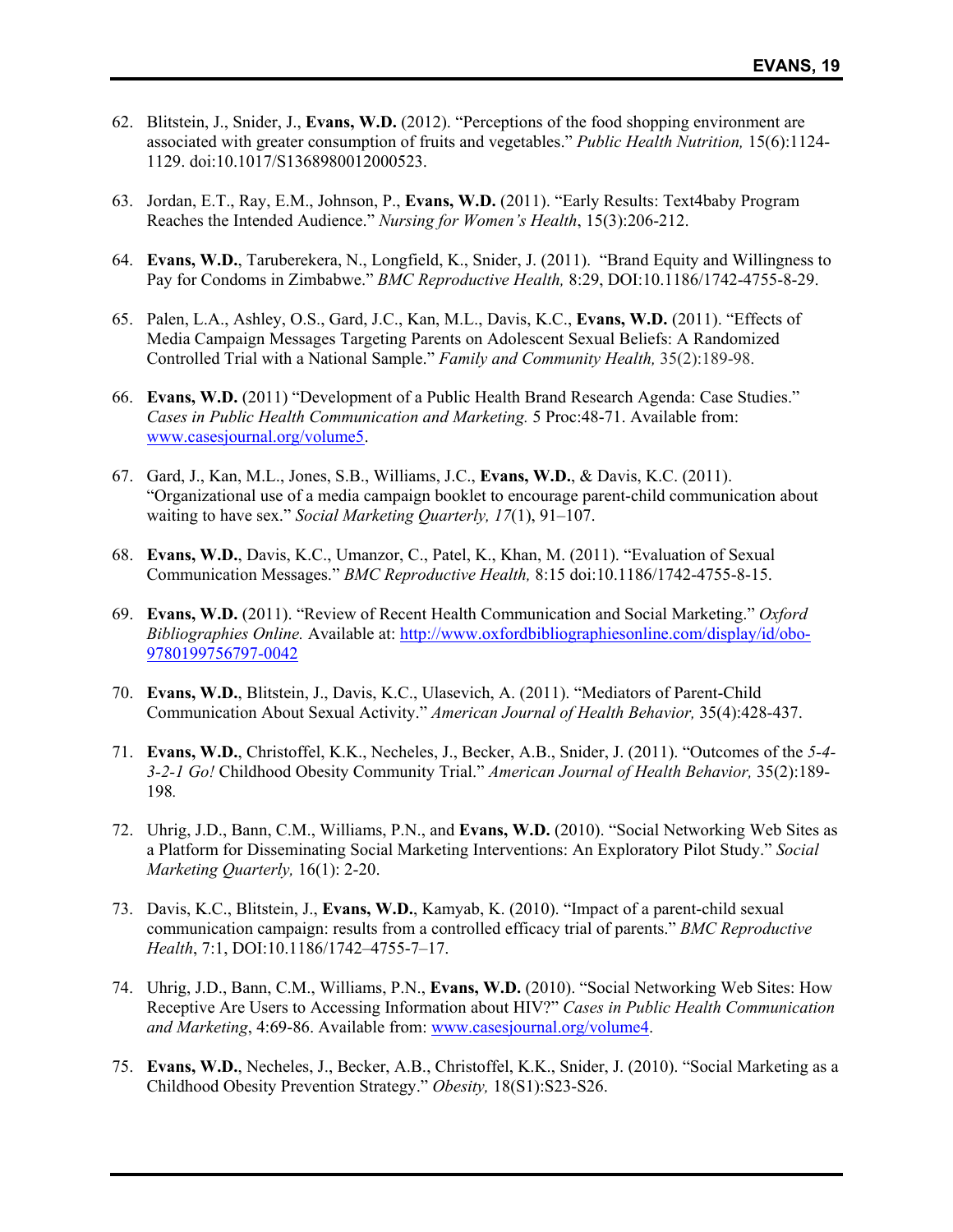- 76. Kish-Doto, J., Ranney, L.M., Squire, C., Treinman, K., **Evans, W.D.**, Melvin, C.L. (2010). Challenges of Counter-Marketing to Physicians from Pretesting Evidence-Based Materials on Medications Developed without Pharmaceutical Industry Influence. *Social Marketing Quarterly.*
- 77. **Evans, W.D.**, Davis, K.C., Silber Ashley, O., Blitstein, J., Koo, H., Zhang, Y. (2009). "Efficacy of Abstinence Promotion Media Messages: Findings from an Online Randomized Trial." *Journal of Adolescent Health*, 45(4):409-417*.*
- 78. Melvin, C.L., Carey, T.S., Oldham, J.M., Williams Jr. J.W., Goodman, F., Linden, T.R., **Evans, W.D.**, Kreps, G.L., Ranney, L.M., and Vanguard Communications. (2009). "Marketing Off-Label Uses: Shady Practices Within a Gray Market." *Psychiatric Times,* 26(8):1-4.
- 79. Mobley, L., Kuo, M., Clayton, L. , and **Evans, W.D.** (2009). "Mammography Facilities are Accessible, So Why is Utilization So Low?" *Cancer Causes and Control*, 20(6):1017-1025.
- 80. **Evans, W.D.**, Uhrig, J., Davis, K., McCormack, L. (2009). "Efficacy Methods to Evaluate Health Communication and Marketing Campaigns." *Journal of Health Communication,* 14(3):244-254.
- 81. **Evans, W.D.**, Blitstein, J., Lynch, C., de Villiers, A., Draper, C., Steyn, N., Lambert, V. (2009). "Childhood Obesity Prevention in South Africa: Media, Social Influences, and Social Marketing Opportunities." *Social Marketing Quarterly, 15(1):22-48.*
- 82. **Evans, W.D.**, Blitstein, J. Hersey, J. Renaud, J., and Yaroch, A. (2008). "Systematic Review of Public Health Branding." *Journal of Health Communication*, 13(8):351-360.
- 83. **Evans, W.D.**, and McCormack, L. (2008). "Applying social marketing in health care: Communicating evidence to change consumer behavior." *Medical Decision Making*, 28(5):781-792.
- 84. **Evans, W.D.**, Davis, K.C., Zhang, Y. (2008). "Social Marketing Research with New Media: Case Study of the Parents Speak Up National Campaign Evaluation. Cases in Public Health Communication and Marketing, 2: 1-18.
- 85. Finkelstein E., Brown, D., and **Evans, W.D.** (2008). "Do Obese Persons Underestimate Their Personal Health Risks." *American Journal of Health Behavior* 32(5):508-516*.*
- 86. **Evans, W.D.** (2008). "Social Marketing and Children's Media Use." *Future of Children,* 18(1), 181- 204*.*
- 87. **Evans, W.D.**, Silber-Ashley, O., and Gard, O. (2007). "Social Marketing as a Strategy to Reduce Unintended Adolescent Pregnancy." *Open Journal of Communication* 1: 1-8*.*
- 88. Melvin, C., Ranney, L., Carey, T., **Evans, W.D.**, AED Dissemination Panel. (2007). "Disseminating Findings from a Drug Class Review: Using Best Practices to Inform Prescription of Anti-Epileptic Drugs for Bipolar Mood Disorder." *Journal of Psychiatric Practice*, 14(S1): 44-56*.*
- 89. Kish-Doto, J., **Evans, W.D.**, Squire, C., Williams, P., Ranney, L., and Melvin, C. (2007). "Patterns of Prescribing Anti-Epileptic Drugs for Bipolar Mood Disorder" *Journal of Psychiatric Practice*, 14(S1): 35-43*.*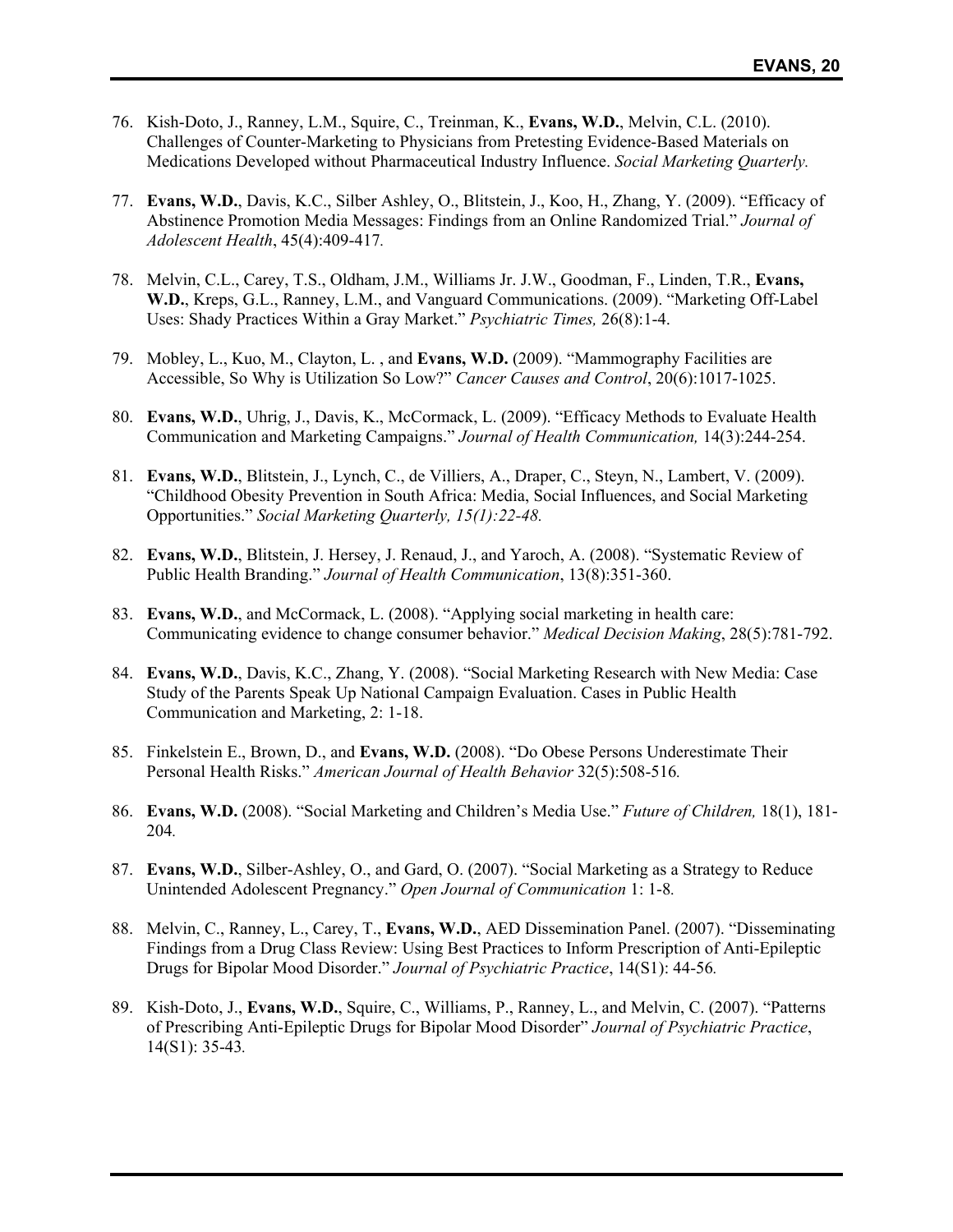- 90. Nelson, D., **Evans, W.D.**, Pedersen, L., Babb, S., London, J., Richard, B., and McKenna, J. (2007). "A Cost-Efficient Public Health Surveillance System for Tracking Tobacco News Stories." *American Journal of Preventive Medicine* 32(1): 79-85.
- 91. **Evans, W.D.**, Renaud, J., Blitstein, J., Hersey, J. Connors, S., Schieber, B., and Willett, J. (2007). "Prevention Effects of an Anti-tobacco Brand on Adolescent Smoking Initiation." *Social Marketing Quarterly* 13(2): 19-38*.*
- 92. Fitzgibbon, M., Gans, K., **Evans, W.D.**, Viswanath, V., Johnson-Taylor, W., Krebs-Smith, S., Rodgers, A., and Yaroch, A. (2007). "Communicating Healthy Eating: Lessons Learned and Future Directions." *Journal of Nutrition Education and Behavior* 39(2)(S1): S63-S71.
- 93. **Evans, W.D.**, Necheles, J., Longjohn, M., and Christoffel, K. (2007). The 5-4-3-2-1 Go! Intervention: Social Marketing for Nutrition." *Journal of Nutrition Education and Behavior* 39(2)(S1): S55-S59*.*
- 94. Fuemmeler, B., Masse, L., Atienza, A., and **Evans, W.D.** (2007). "Employer and Healthcare Policy Interventions Aimed at Adult Obesity." *American Journal of Preventive Medicine* 32(1): 44-51*.*
- 95. Blitstein, J., and **Evans, W.D.** (2006). "Differences in Use of Nutrition Fact Panels Among Parents and Other Adults who have Child Feeding Responsibilities." *Journal of Nutrition Education and Behavior* 38(6): 360-364.
- 96. **Evans, W.D.**, Renaud, J., and Kamerow, D. (2006). "News Media Coverage, Body Mass Index, and Public Attitudes About Obesity." *Social Marketing Quarterly* 12(4): 19-33*.*
- 97. **Evans W.D.** (2006). "How Social Marketing Works in Health Care" *British Medical Journal* 322:1207-1210*.*
- 98. **Evans, W.D.** (2006). "Social Marketing: Potential Applications to Reduce Unintended Pregnancy." In *Proceedings of the Reducing the Demand for Abortion Conference.* Brookings Institution Press: Washington, DC.
- 99. **Evans, W.D.**, Powers, A., Hersey, J., and Renaud, J. (2006). "The Influence of Social Environment and Social Image on Adolescent Smoking." *Health Psychology* 25(1):26-33.
- 100. **Evans, W.D.**, Ulasevich, A. and Renaud, J. (2006). "Exposure to Pro-tobacco Messages: Results from the National Youth Tobacco Survey." *Social Marketing Quarterly* 12(1): 3-14*.*
- 101. **Evans, W.D.**, Renaud, J., Finkelstein, E., Brown, D., and Kamerow, D. (2006). "Changing Perceptions of the Childhood Obesity Epidemic." *American Journal of Health Behavior* 30(2):167- 176.
- 102. **Evans, W.D.**, Crankshaw, E. Nimsch, C., Morgan-Lopez, A., and Farrelly, M.C. (2006). "Media and Secondhand Smoke Exposure: Results from a National Survey." *American Journal of Health Behavior* 30(1):62-71.
- 103. **Evans, W.D.**, and Ulasevich, A. (2005). "News Media Tracking: A Review of Sampling Methodologies." *Journal of Health Communication* 10(5):403-418*.*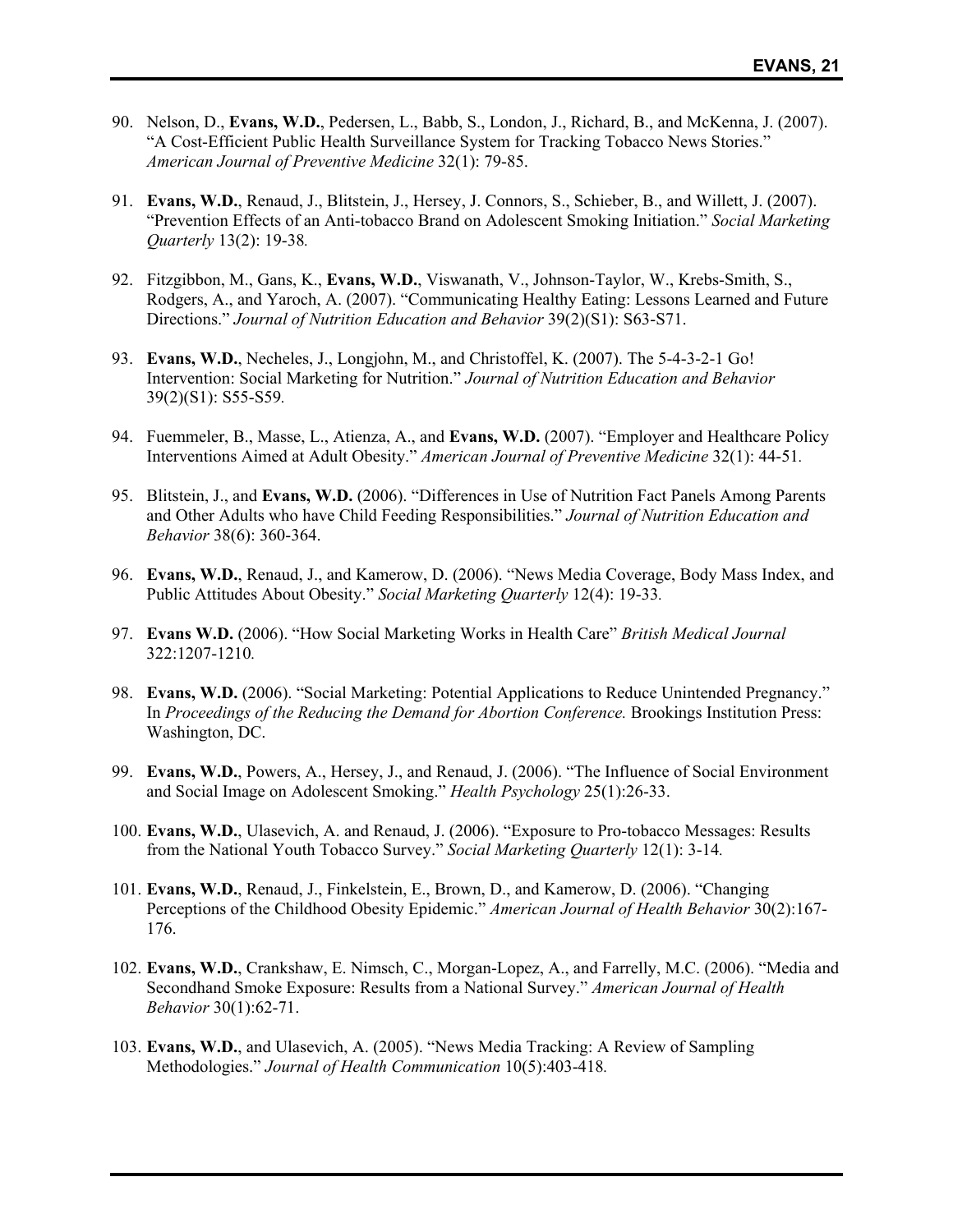- 104. **Evans, W.D.**, Finkelstein, E., Kamerow, D., and Renaud, J. (2005). "Public Perceptions of Childhood Obesity." *American Journal of Preventive Medicine* 28(1):26-32.
- 105. Sawyer, R., Blake, S., Ledsky, R., Goodenow, C., **Evans, W.D.**, and Jones, S. (2005). "Training and Resource Needs of Teachers Who Provide HIV Education to Special Population Students." *Journal of HIV/AIDS Prevention and Education in Children and Youth* 6(1): 27-42.
- 106. **Evans, W.D.**, Price, S. and Blahut, S. (2005). "Evaluating the truth® Brand." *Journal of Health Communication* 10(2):181-192.
- 107. Hersey, J., Niederdeppe, J., **Evans, W.D.**, Nonnemaker, J., Blahut, S., Holden, D., Messeri, P., and Haviland, M.L. (2005). "The Theory of truth<sup>®</sup>: How Counterindustry Campaigns Affect Smoking Behavior among Teens." *Health Psychology* 24(1):22-31.
- 108. Holden, D., **Evans, W.D.**, Hinnant, L., and Messeri, P. (2005). "Modeling Psychological Empowerment Among Youth Involved in Local Tobacco Control Efforts." *Health Education and Behavior* 32(2):264-278.
- 109. Blahut, S., **Evans, W.D.** and Price, S. (2004). "A Confirmatory Test of a Higher Order Factor Structure: Brand Equity and the truth® Campaign." *Social Marketing Quarterly* 10(4):3-12.
- 110. **Evans, W.D.**, Price, S., Blahut, S., Hersey, J., Niederdeppe, J. and Ray, S. (2004). "Social Imagery, Tobacco Independence, and the truth® Campaign." *Journal of Health Communication* 9(5):425-441.
- 111. **Evans, W.D.**, Ulasevich, A., and Blahut, S. (2004). "Adult and Group Influences on Participation in Youth Empowerment Programs." *Health Education and Behavior* 31(5):564-576.
- 112. Holden, D., Messeri, P., **Evans, W.D.**, Crankshaw, E., and Ben-Davies, M. (2004). "Conceptualizing Youth Empowerment Within Tobacco Control." *Health Education and Behavior* 31(5):548-563.
- 113. Hersey, J., Niederdeppe, J., **Evans, W.D.**, Nonnemaker, J., Blahut, S., Farrelly, M.C., Holden, D., Messeri, P., and Haviland, M.L. (2003). "The Effects of State Counterindustry Media Campaigns on Beliefs, Attitudes, and Smoking Status among Teens and Young Adults." *Preventive Medicine* 37(6):544-552.
- 114. **Evans, W.D.**, Wasserman, J., Bertolotti, E., and Martino S. (2002). "Branding Behavior: The Strategy Behind the truth® Campaign." *Social Marketing Quarterly* 8(3):17-29.
- 115. Stillman, F., Cronin, K., **Evans, W.D.**, and Ulasevich, A. (2001). "Can Media Advocacy Influence Newspaper Coverage of Tobacco: Measuring the Effectiveness of the American Stop Smoking Study's Media Advocacy Strategies." *Tobacco Control* 10:137-144.
- 116. L'Homme, B., **Evans, W.D.**, Curtin, K., and Shusterman, G. (1994). "The City Lights Primary Prevention and Early Intervention Demonstration Project." Proceedings of the Sixth Annual Research Conference. Miami, FL: Florida Mental Health Institute, University of South Florida, pp. 235-240.
- 117. **Evans, W.D.** (1993). "At-risk Youth Transition." *The Bridge* 5(1): 9-16. Columbus, OH: Center on Education and Training for Employment, Ohio State University.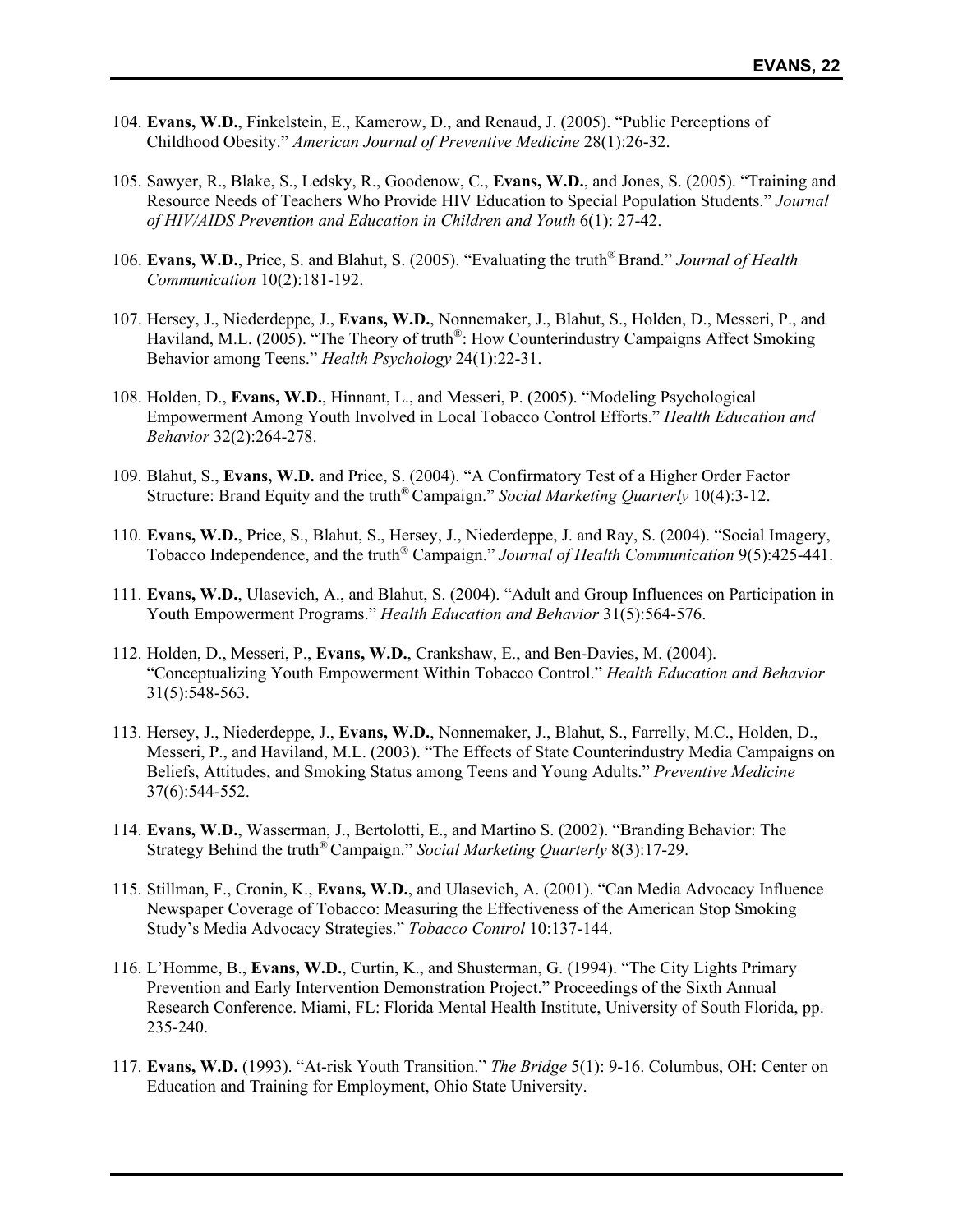Chapters in Books:

- 1. **Evans, W.D.,** French, J. (2020). "Social marketing." In Kubacki, K., Parker, L., Domegan, C., Brennan, L. (Eds.) *The Routledge Companion to Marketing and Society.* London: Routledge.
- 2. **Evans, W.D.**, Bardus, M. (2020). "Program Planning and Evaluation in Social Marketing." In French J., and Fouraldi, C. (Eds.) *Encyclopedia of Social Marketing, 1st Edition.* London: Palgrave-MacMillan.
- 3. **Evans, W.D.** (2018) "Social Marketing." In Glanz K. (Ed.) *Maxcy-Rosenau-Last Public Health and Preventive Medicine, 16th Edition.* New York: OEM Press.
- 4. **Evans, W.D.** (2017). "Preventive Health Screening" In Howren, M.E. and Christiansen, A.J.: *Patient Adherence to Medical Treatment Regimens & Healthy Lifestyle Behaviors: Promoting Evidencebased Research and Practice.*
- 5. **Evans, W.D.,** Steyn, N.P., Senekal, M. (2015) "Self-Help Obesity Prevention Program in Stokvels. In INTERACT 2015 Adjunct Proceedings. ISBN: 978-3-86309-353-2.
- 6. **Evans, W.D.** (2015) "A Social Marketing Research Paradigm." In Evans, W.D. (Ed.) *Social Marketing: Global Perspectives, Strategies, and Effects on Consumer Behavior.* Hauppauge, NY: Nova Science Publishers. ISBN: 978-1-63482-624-2.
- 7. **Evans, W.D.** (2015) "Social Marketing and New Media Technologies." In Evans, W.D. (Ed.) *Social Marketing: Global Perspectives, Strategies, and Effects on Consumer Behavior. Hauppauge, NY:* Nova Science Publishers.
- 8. Mpofu, E., Mpofu, N., Johnson, E., **Evans, W.D.** (2014). "Monitoring and Evaluation of Community-Oriented Health Services." In Mpofu (Ed.) *Community Oriented Health Services: Practices Across Disciplines*. New York: Springer.
- 9. **Evans, W.D.** (2014). "Organizational Branding for Social and Health Behavior Change." In Waerass, A. & Maor, M. (Eds.) *Organizational Reputation, Branding, and Identity in the Public Sector*. New York: Wiley.
- 10. **Evans, W.D.** (2013) "Branding Social and Health Behavior: An Education and Research Agenda." In Evans, W.D. (Ed.) *Psychology of Branding.* Hauppauge, NY: Nova Science Publishers.
- 11. **Evans, W.D.**, Patchen, L., Pease, T., Nestle-Patt, J., Wallace, J. (2012). "Teen Pregnancy Prevention Among At-risk Urban Youth: Improving Parent Child Connectedness." In Notaro, S. (Ed.), *Health Disparities Among Under-served Populations: Implications for Research, Policy, and Praxis.* London: Emerald Publishing.
- 12. **Evans, W.D.**, Datta, R., Yan, T. (2012). "Paid Media and Hard-to-Reach Populations: Lessons from the 2010 Census." In Tourangeau, R., Edwards, B., Johnson, T.P., Wolter, K.M., Bates, N. (Eds.) *Hard-to-Reach Populations.* Cambridge: Cambridge University Press.
- 13. **Evans, W.D.**, Rivas, J., Andrade, B., Longfield, K., Lungo, S., Sinder, J., Wallace, J. (2012). "HIV prevention through condom brand social marketing: Case study of brand equity research in Central America." *2011 International Communication Association Theme Book.* New York: Hampton Press.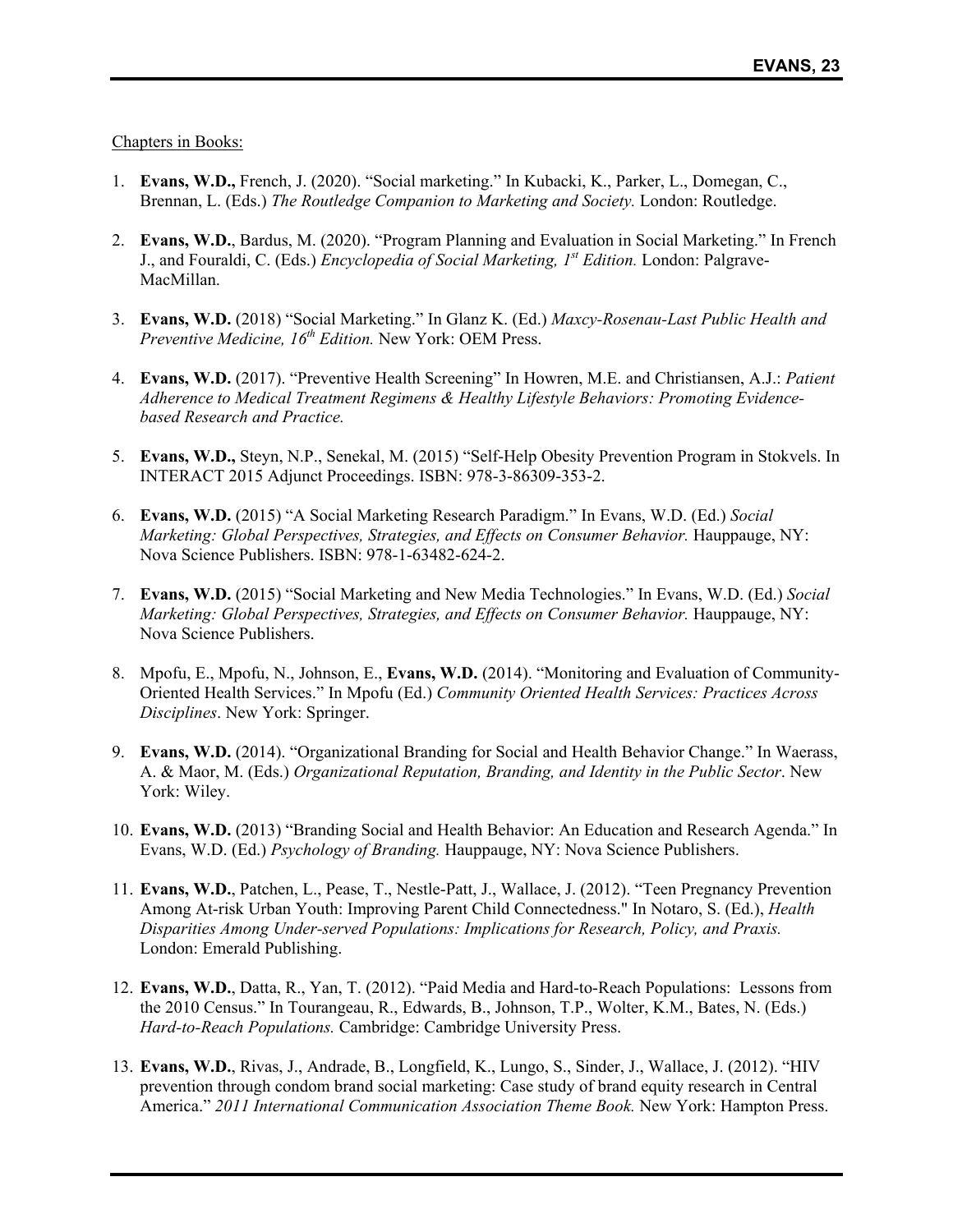- 14. **Evans, W.D.**, Longfield, K., Shekhar, N., Rabemanatsoa, A., Snider, J., Reerink, I. (2012). "Social Marketing and Condom Promotion in Madagascar: A Case Study in Brand Equity Research." In *Handbook of Global Health Communication,* R. Obregon, and S. Waisboard (Eds.)*.* New York: Wiley.
- 15. Abroms, L.C., Padmanabhan, N., **Evans, W.D.** (2012). "Mobile Phones for Health Promotion." In *eHealth Applications: Promising Strategies for Health Behavior Change,* S. Noar, and N.G. Harrington (Eds.). New York: Routledge.
- 16. **Evans, W.D.** (2011). "Changing Obesity Policies and Behavioral Risk Factors Through Social Marketing: Case Study of the Chicago 5-4-3-2-1 Go! Program. In *Health Industry Communication: New Media, New Methods, New Messages,* N. Hicks and C. Nichols (Eds.). Boston: Jones and Bartlett, Inc.
- 17. **Evans, W.D.**, Davis, K.C., and Farrelly, M.C. (2008). "Planning for a Media Evaluation." In *A Practical Guide to Program Evaluation Planning*, D. Holden and M. Zimmerman (Eds.), Thousand Oaks, CA: Sage Publications, Inc.
- 18. **Evans, W.D.**, and Hersey, J. (2008). "Community Programs to Prevent Obesity." In *Encyclopedia of Obesity*, J.G. Golson & K. Keller (Eds.), Thousand Oaks, CA: Sage Publications, Inc.
- 19. **Evans, W.D.**, and Hastings, G. (2008). "Public Health Branding: Recognition, Promise, and Delivery of Healthy Lifestyles" In *Public Health Branding: Applying Marketing for Social Change,* **W.D. Evans** and G. Hastings (Eds.). London: Oxford University Press.
- 20. **Evans, W.D.**, and Haider M. (2008). "Public Health Brands in the Developing World." In *Public Health Branding: Applying Marketing for Social Change,* **W.D. Evans** and G. Hastings (Eds.). London: Oxford University Press.
- 21. **Evans, W.D.**, Hersey J., and Blitstein J. (2008). "Evaluation of Public Health Brands: Design, Measurement, and Analysis." In *Public Health Branding: Applying Marketing for Social Change,*  **W.D. Evans** and G. Hastings (Eds.). London: Oxford University Press.
- 22. **Evans, W.D.**, and Hastings, G. (2008). "Future Directions for Public Health Branding." In *Public Health Branding: Applying Marketing for Social Change,* **W.D. Evans** and G. Hastings (Eds.). London: Oxford University Press.
- 23. Blitstein, J., **Evans, W.D.**, and Driscoll, D. (2008). "What is a Public Health Brand?" In *Public Health Branding: Applying Marketing for Social Change,* **W.D. Evans** and G. Hastings (Eds.). London: Oxford University Press.
- 24. Gordon, R., Hastings, G., McDermott L., and **Evans, W.D.** (2008). "Addressing the Competition: Societal Implications of Commercial Marketing." In *Public Health Branding: Applying Marketing for Social Change,* **W.D. Evans** and G. Hastings (Eds.). London: Oxford University Press.
- 25. **Evans, W.D.** (2007). "Social Marketing for Adolescent Tobacco Use Prevention." In *Adolescent Smoking and Health Research*, M.M. LaPointe (Ed.). Hauppauge, NY: Nova Science Publishers.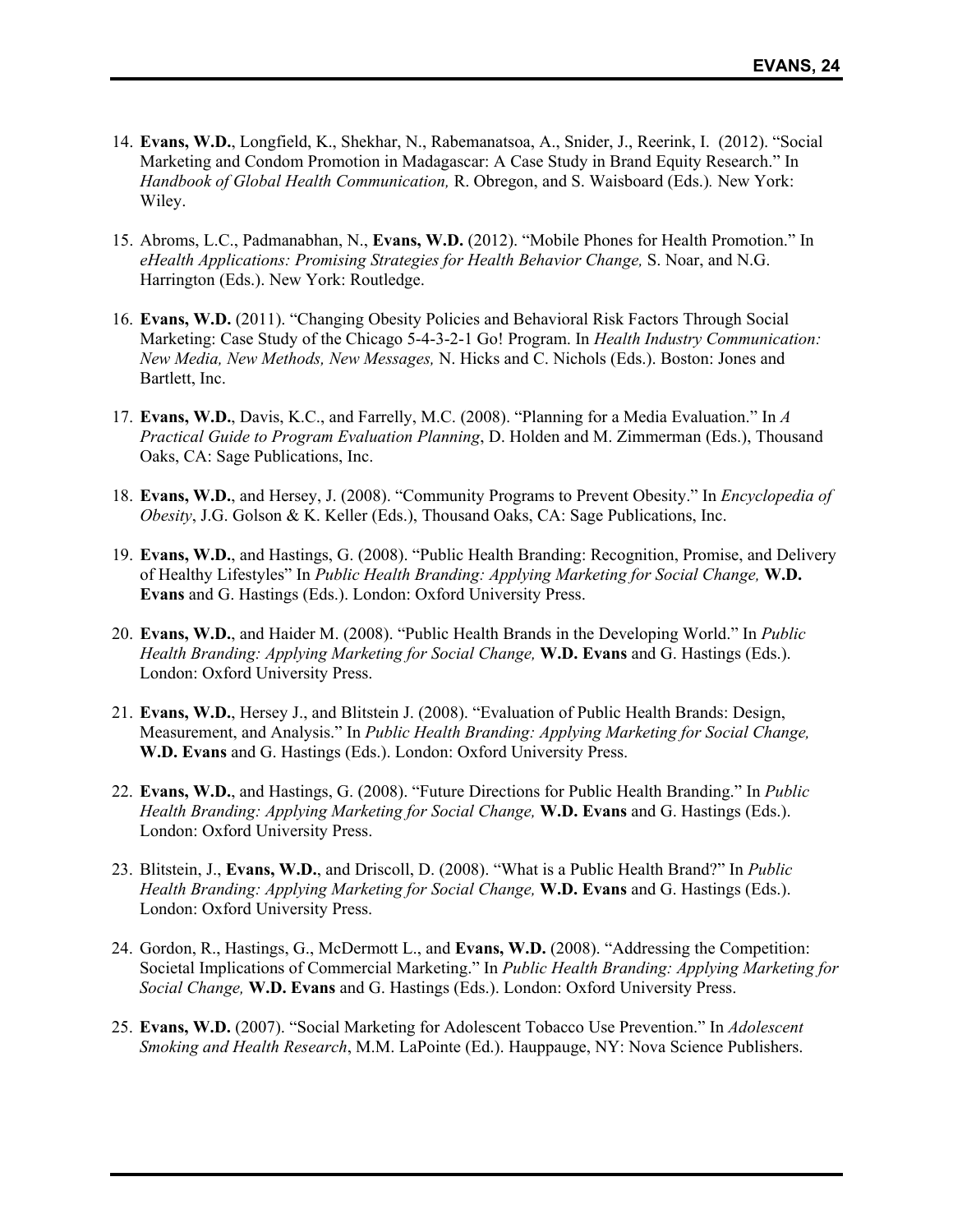- 26. Holden, D.J., Soloe, C.S. , Messeri, P., and **Evans, W.D.** (2007) "Lessons Learned in Implementing Youth Empowerment Programs." In *Lessons Learned from the Successes of the Tobacco Control Movement*, L. Haviland (Ed.). New York: JSI.
- 27. **Evans, W.D.**, Ulasevich, A., Stillman, F., and Viswanath, V. (2006). "The ASSIST Newspaper Tracking System." In F. Stillman and W. Trochim (Eds.), *Evaluation of Project ASSIST: A Blueprint for State-Level Tobacco Control*. Bethesda, MD: National Cancer Institute Press.

#### Books Edited or Written:

- 1. **Evans, W.D.** (2016). *Social Marketing Research for Global Public Health: Methods and Technologies.* New York: Oxford University Press. ISBN 9780199757398.
- 2. **Evans, W.D.** (Ed.) (2015). *Social Marketing: Global Perspectives, Strategies, and Effects on Consumer Behavior.* Hauppauge, NY: Nova Science Publishers. ISBN 9781634826242.
- 3. **Evans, W.D.** (Ed.) (2013). *Psychology of Branding.* Hauppauge, NY: Nova Science Publishers. ISBN 9781626188174.
- 4. **Evans, W.D.**, and Hastings, G. (Eds.) (2008). *Public Health Branding: Applying Marketing for Social Change*. Oxford University Press. London, United Kingdom. ISBN 9780199237135.

### Other Publications:

- 1. Johnson, M., **Evans, W.D.**, Jagoe, K., Young, B., Charron, D. (2019). "Evaluation of Modern Cookstoves Behavior Change Communication Interventions in Bangladesh, Kenya, and Nigeria." Clean Cooking Alliance: Washington, DC.
- 2. Evans, W.D., Johnson, P. (2013). "Mixed Methods Message Testing of FluCare Text Messages." Prepared for the Centers for Disease Control and Prevention. Voxiva, Inc.: Washington, DC.
- 3. Datta, A.R., Yan, T., **Evans, W.D.**, Pedlow, S., Spencer, B., and Bautista, R. (2012). "2010 Census Integrated Communications
- 4. Program Evaluation: Final Report." Prepared for the U.S. Bureau of the Census, U.S. Department of Commerce. NORC at the University of Chicago: Chicago.
- 5. Datta, A.R., Yan, T., **Evans, W.D.**, Pedlow, S., Spencer, B., Bautista, R. (2011). "Interim Report: 2010 Census Integrated Communication Program Evaluation (CICPE)." Prepared for the U.S. Bureau of the Census, U.S. Department of Commerce. NORC at the University of Chicago: Chicago.
- 6. **Evans, W.D.** (April 2009). "BRAND-MAP (Strategic Brand Research for Management Action Planning)." Population Services International Concept Paper. Accessible at: http://www.psi.org/research/documents/Brand%20research%20concept%20paper\_FINAL%205-1-09.pdf.
- 4. **Evans, W.D.** (March 2009). "Recommended Adolescent Health Care Utilization: How Social Marketing can Help." National Institute for Health Care Management Foundation. Accessible at: www.nihcm.org.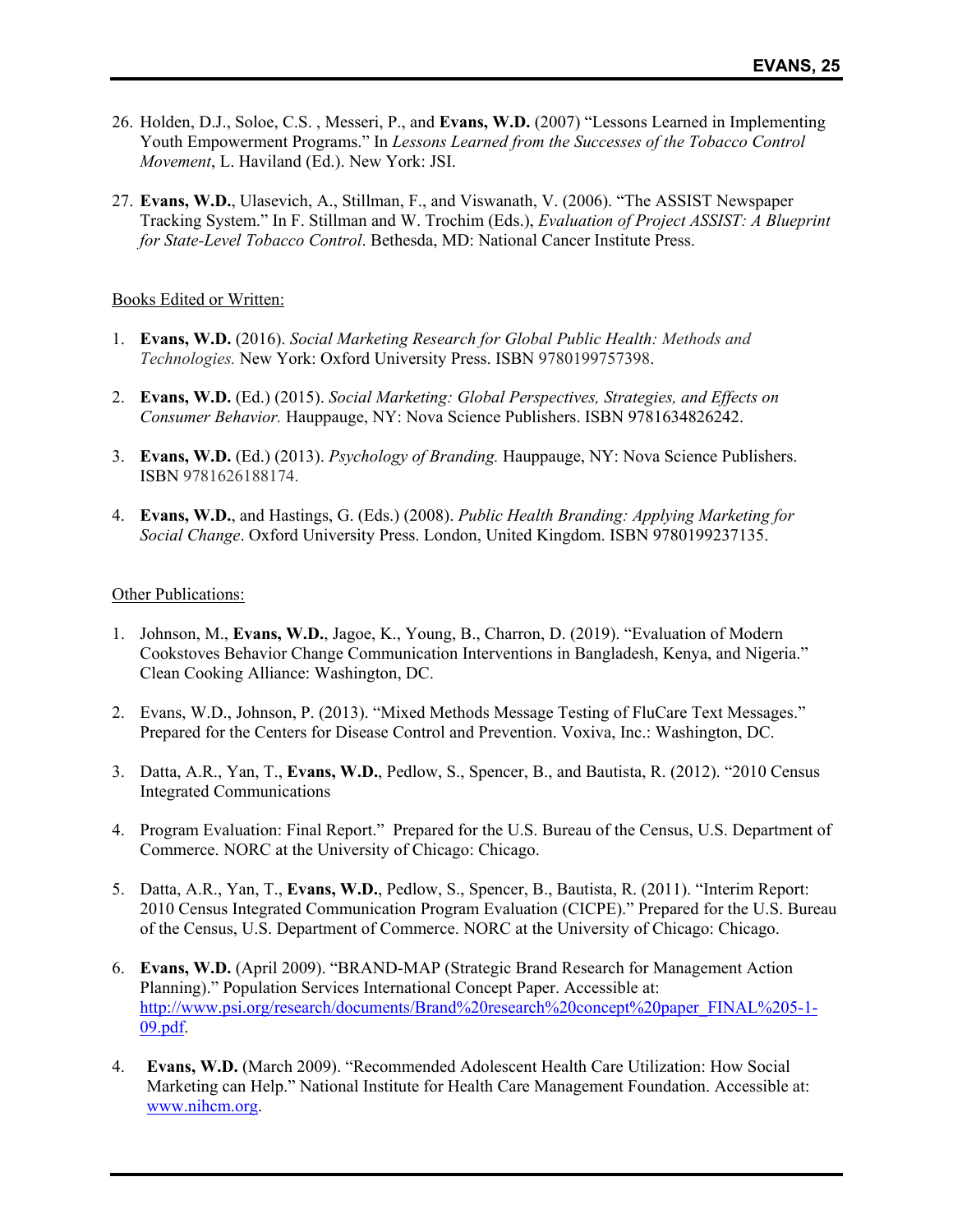- 5. **Evans, W.D.** (February 2009). "Evaluation Plan for the Pinwheels for Prevention National Signature Campaign." Report submitted to Prevent Child Abuse America: Chicago, IL.
- 6. Treiman, K.A., P.N. Williams, L.G. Pucci, K.R. Sohrakoff, C.M. Squire, J. Kish Doto, and **W.D. Evans** (January 2008). "Disseminating the Evidence-Based Drug Review: Anti-Epileptic Drugs for Mood Disorders and Pain": Materials Testing—Round 1 Draft Topline Report. Report prepared for the University of North Carolina.
- 7. Kish Doto, J., L.S. Wordlaw-Stinson, C.M. Squire, P.N. Williams, and **W.D. Evans**. (July 2007). "Disseminating the Evidence-Based Drug Review: Anti-Epileptic Drugs for Mood Disorders and Pain" Audience Research—Stage 2 Topline Report." Report prepared for the University of North Carolina.
- 8. Kish Doto, J., L.S. Wordlaw-Stinson, C.M. Squire, P.N. Williams, and **W.D. Evans**. (April 2007). "Disseminating the Evidence-Based Drug Review: Anti-Epileptic Drugs for Mood Disorders and Pain" Audience Research - Stage 1 Topline Report." Report prepared for the University of North Carolina.
- 9. Ashley, O.S., E.K. Wilson, S.E. Ray, B.T. Dalberth, H. Koo, and **W.D. Evans** (July 2006). "Evaluation of the National Abstinence Media Campaign: Interim Summary of Analysis and Findings." Report prepared for the Office of Population Affairs, U.S. Department of Health and Human Services.
- 10. Blitstein, J.L., **W.D. Evans**, E. Finkelstein, A. Honeycutt, J. Renaud (September 2005). "Measuring the Outcomes of Community Interventions." Report prepared for the Office of the Assistant Secretary for Planning and Evaluation, U.S. Department of Health and Human Services.
- 11. Hersey, J.C., J. Niederdeppe, D. Lindsey, L. Carley-Baxter, B. Evans, A. Ulasevich, **W.D. Evans**, and S. Ray (February 2003). "Results from the 2002 Indiana Adult Tobacco Survey: Highlights Report." Report prepared for the Indiana Tobacco Prevention and Cessation Agency, Indianapolis, IN.
- 12. Uhrig, J.D., A. Sommers, W.L. Anderson, and **W.D. Evans** (July 2003). "Health Communication, Planning, Implementation, and Evaluation for People with Disabilities." Report prepared for the Centers for Disease Control and Prevention, Atlanta, GA.
- 13. **Evans, W.D.**, S. Ray, and A. Ulasevich (December 2002). "Plan for a Comprehensive Evaluation of Indiana Tobacco Control Programs." Report prepared for the Indiana Tobacco Prevention and Cessation Agency, Indianapolis, IN.
- 14. **Evans, W.D.**, J. Wasserman, E. Bertolotti, and S. Martino (October 2001). "Social Marketing and the truth® Campaign: Phase II Process Analysis." Report prepared for the American Legacy Foundation, Washington, DC.
- 15. Hersey, J., **W.D. Evans**, and D. Holden (October 2001). "What Youth Think About the Tobacco Industry and Not Smoking." Report prepared for the American Legacy Foundation on Results from the Legacy Media Tracking Survey, Washington, DC.
- 16. **Evans, W.D.**, and J. Wasserman (April 2001). "Process Analysis of the truth® Media Campaign." Report prepared for the American Legacy Foundation, Washington, DC.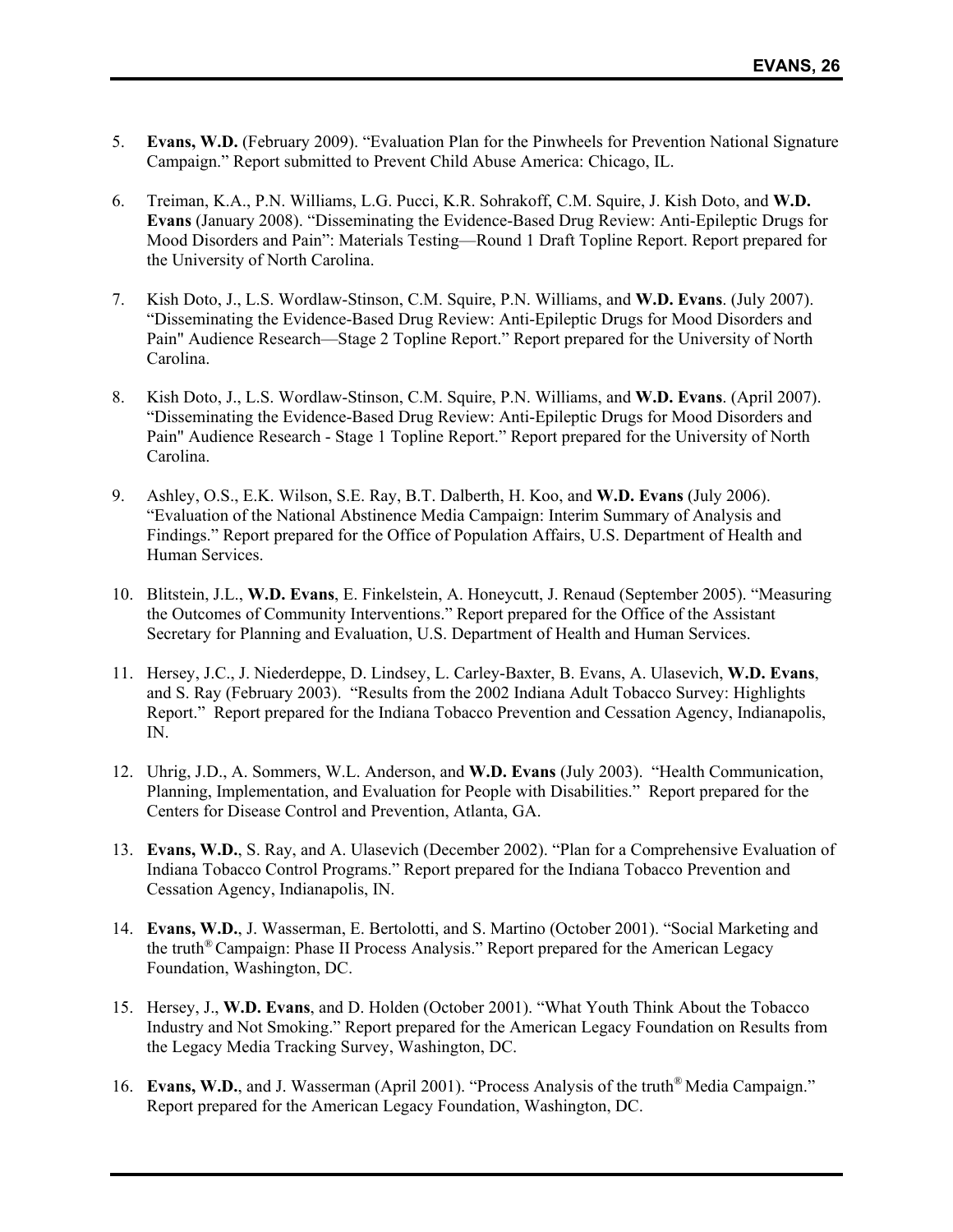- 17. **Evans, W.D.**, J. Hersey, A. Ulasevich, and A. Powers (August 2000). "First Look Report. What Youth Think About Tobacco: Results from the 1999 National Youth Tobacco Survey." Report prepared for the American Legacy Foundation, Washington, DC.
- 18. **Evans, W.D.**, and A. Powers (July 2000). "Process and Impact Evaluation Plan. National Diabetes Education Program (NDEP)." Report prepared for the Centers for Disease Control and Prevention, Atlanta, GA.
- 19. **Evans, W.D.**, and S. Price (March 2000). "National Evaluation Plan for the Cancer Information Service." Report prepared for the National Cancer Institute, Cancer Information Service, Bethesda, MD.
- 20. **Evans, W.D.**, A. Ulasevich, and L. Purvis (July 1999). "Synthesis of Research on Persons with Disabilities." Report prepared for the AARP on results of a synthesis of national data on disabilities. Silver Spring, MD: Prospect Associates.
- 21. Purvis, L., A. Buehler, and **W.D. Evans** (February 1999). "Environmental Scan on Wellness." Metaanalysis report to the AARP synthesizing health behavior research on persons age 50-64. Silver Spring, MD: Prospect Associates.
- 22. **Evans, W.D.**, and J. Brentley (December 1998). "Consumer Assessment Survey: Health Behaviors of African American Union Members Age 50 and Over." Report prepared for the National Heart, Lung, and Blood Institute. Silver Spring, MD: Prospect Associates.

## **PRESENTATIONS**

International Presentations:

- **Evans, W.D.** "The Saleema Initiative to Eliminate Female Genital Mutilation and Cutting in Sudan." Oral Pre-Recorded Virtual Online Presentation at the American Society for Tropical Hygiene and Medicine Annual Meeting, November 2020 Virtual Meeting.
- **Evans, W.D., "**Evaluation of Modern Cookstoves Behavior Change Communication Interventions in Bangladesh, Kenya, and Nigeria." Presented at the Clean Cooking Forum. Nairobi, Kenya, November 2019.
- **Evans, W.D.** "Design and Evaluation of Branded Messages to Promote HPV Vaccination in Rwanda." Presented at the Merieux Foundation Annual Vaccine Acceptance Conference, Annecy, France, September 2019.
- **Evans, W.D.,** "Evidence for the Effectiveness of Social Marketing." Presented at the World Social Marketing Conference. Edinburgh, UK, June 2019.
- **Evans, W.D.,** "Evaluation of Social and Behavior Change Communication Campaigns for Clean Cookstoves: Preliminary Results from 4 Interventions." Presented at the South Asia Clean Cookstoves Forum. Kathmandu, Nepal, February 2019.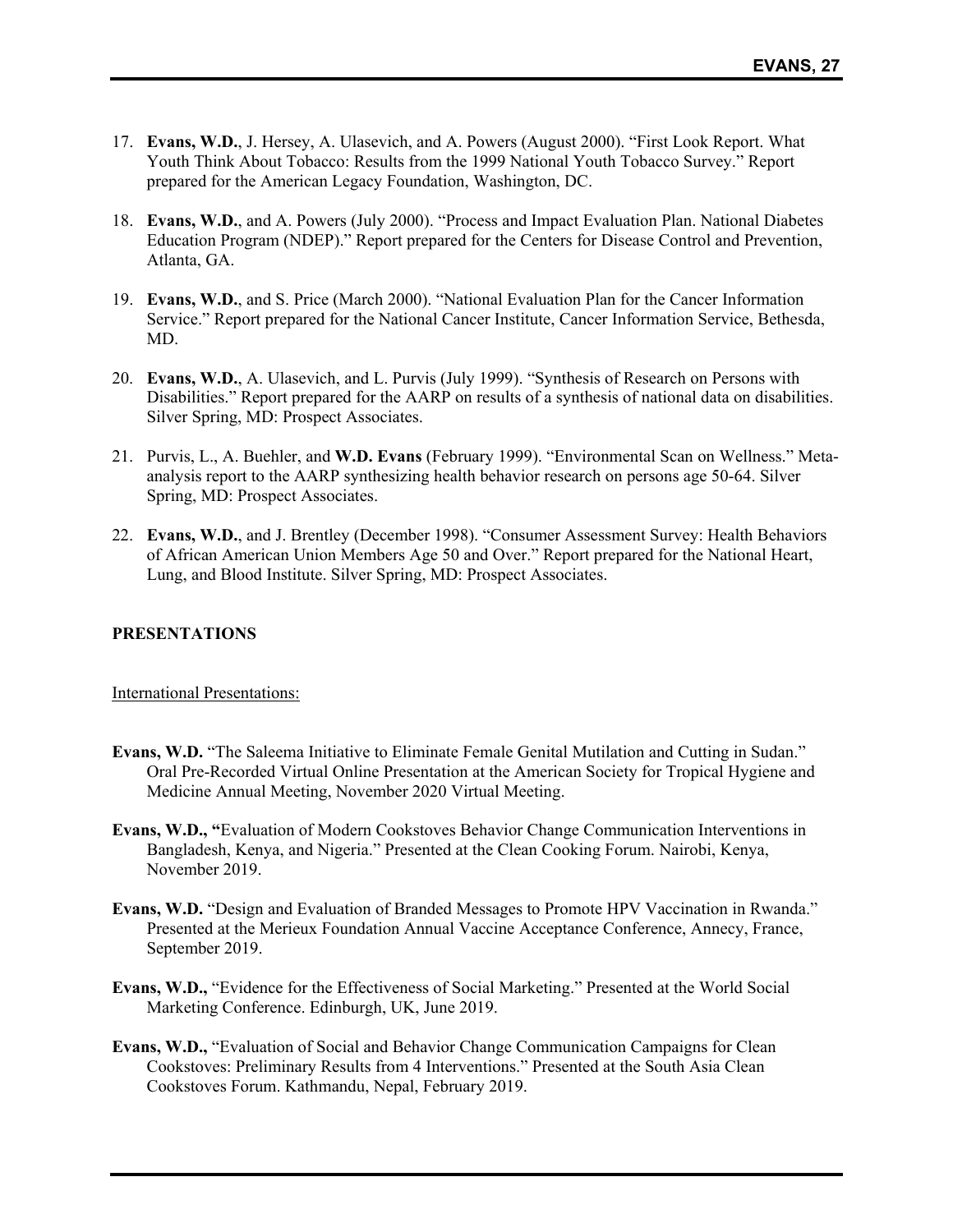- **Evans, W.D.,** "Willingness to Pay for Condoms among Men in Sub-Saharan Africa: Results from a 5 country Study." Presented at the UNFPA-USAID Forum on Building Healthy Condoms Markets. Bangkok, Thailand, September 2018.
- **Evans, W.D.** "Changing Social Norms about Female Genital Mutilation and Cutting: The Saleema Sudan Initiative." Presented at the Gates Foundation Social Norms Summit, Seattle, WA, February 2018.
- **Evans, W.D.,** "Evaluation of Social and Behavior Change Communication Campaigns for Clean Cookstoves." Presented at the Clean Cookstoves Forum. Delhi, India, October 2017.
- **Evans, W.D.,** "Social Marketing and Branding to Promote HPV Vaccination Uptake." Presented at the Merieux Foundation Annual Vaccine Acceptance Conference, Annecy, France, September 2017.
- **Evans, W.D.**, Monitoring and Evaluation of the *Saleema* Social Marketing Campaign to Prevent Female Genital Cutting." Presented at the European Social Marketing Association Conference, Espoo, Finland, September 2016.
- **Evans, W.D.**, "Digital Media for Participant Engagement: Global Case Studies and Implications for Future Campaigns" Presented at the European Social Marketing Association Conference, Espoo, Finland, September 2016.
- **Evans, W.D.**, "Digital Media for Participant Engagement: Case Studies from the USA and South Africa." Presented at the International Society for Behavioral Nutrition and Physical Activity Conference, Cape Town, South Africa, June 2016.
- **Evans, W.D.**, "*Saleema* Campaign to Promote Abandonment of Female Genital Mutilation and Cutting (FGMC): Evaluation Framework and Baseline Data. Presented at the Social and Behavior Change Communication Conference, Addis Ababa, Ethiopia, February 2016.
- **Evans, W.D.**, Steyn, N.P., Senekal, M. "Self-help Obesity Prevention Program in Stokvels." Presented at the INTERACT 2015 Conference, Bamberg, Germany, September 2015.
- **Evans, W.D.**, "Randomized Controlled Trial of *text4baby*: Treatment and dose-response effects of an mHealth program." Presented at the Mobile Health 2.0 Conference, Malaga, Spain, October 2014.
- **Evans, W.D.**, "Design and Evaluation of the *Saleema* brand to Promote Abandonment of Female Genital Mutilation and Cutting (FGMC)." Presented at the International Conference on FGMC Abandonment, Khartoum, Sudan, October 2014.
- **Evans, W.D.**, "Beyond the Brand: Theory and Research on Social and Health Branding." Preconference Workshop at the International Communication Association annual meeting, London, UK, June 2013.
- **Evans, W.D.**, "Organizational Branding for Social and Health Behavior Change." Presented at the International Research Society for Public Sector Management annual meeting, Prague, Czech Republic, April 2013.
- **Evans, W.D.**, "Methods to Evaluate the Total Marketing Approach in Social Marketing." Presented at the World Social Marketing Conference, Toronto, Canada, April 2013.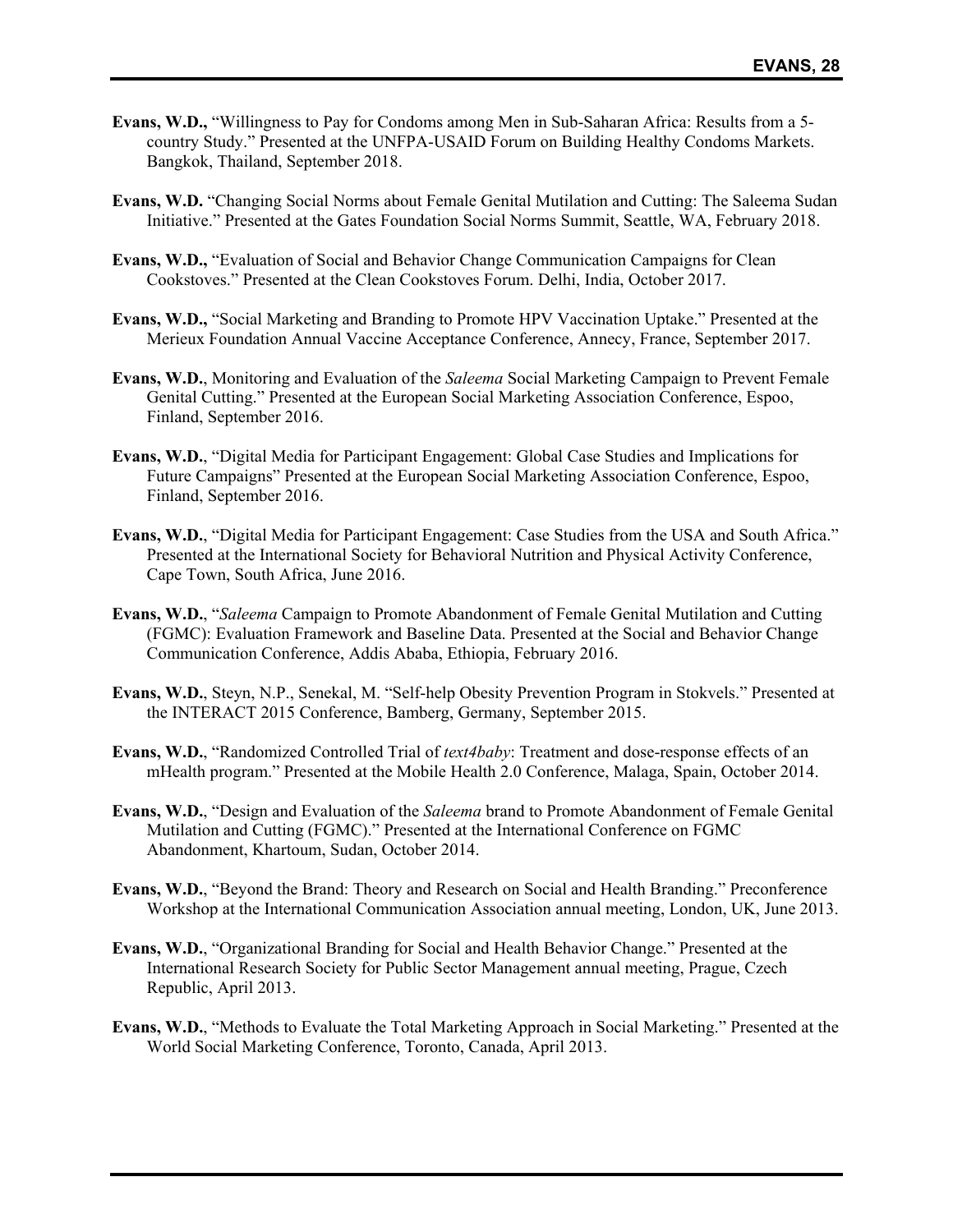- **Evans, W.D.**, "Evaluation of Reproductive Health Social Marketing Programs Using New Media." Presented at the World Association for Public Opinion Research, Hong Kong, Hong Kong, June 2012.
- **Evans, W.D.** "Evaluation of Community-based Obesity Prevention Programs." Presented at the Human Sciences Research Council, Cape Town, South Africa, December 2011.
- **Evans, W.D.**, and Wallace, J. "Social Marketing and Condom Promotion in Madagascar: A Case Study in Brand Equity Research." Presented at the International Communication Annual Meeting, Boston, MA, USA, May 2011.
- Longfield, K., and **Evans, W.D.** "Developing a Global Brand Research Framework in Social Marketing." Presented at the 2<sup>nd</sup> World Social Marketing Conference, Dublin, Ireland, April 2011.
- **Evans, W.D.** "Evaluation of the text4baby Mobile Health Program." Presented at the 2<sup>nd</sup> World Social Marketing Conference, Dublin, Ireland, April 2011.
- **Evans, W.D.** "Evaluation of and using New and Social Media." Presented at the Moscow State University Social Advertising Institute Annual Conference, Moscow, Russia, December 2010.
- **Evans, W.D.** "Branding of Alcohol and Drug Use Prevention Behaviors." Presented at the Moscow State University Social Advertising Institute Annual Conference, Moscow, Russia, December 2010.
- **Evans, W.D.**, Longfield, K. "Case Study in Brand Equity Research: Evaluation of the Madagascar Protector Plus Condom Brand." Presented at the International Not-For-Profit and Social Marketing Annual Conference, Brisbane, Australia, July 2010.
- Evans, W.D. "Mediators of Parent-Child Communication About Sex." Presented at the 6<sup>th</sup> Annual Media Psychology Society Meeting, Duisburg, Germany, September 2009.
- **Evans, W.D.** "An Ecological Approach to Branding Childhood Obesity Prevention." Presented at the Annual Meeting of the International Society for Behavioral Nutrition and Physical Activity, Cascais, Portugal, June 2009.
- **Evans, W.D.** "How Brands Work in Public Health." Presented at the 1<sup>st</sup> World Social Marketing Conference, Brighton, UK, September 2008.
- **Evans W.D.** "Branding Healthy Lifestyles in the Developing World." Presented at the 1<sup>st</sup> World Social Marketing Conference, Brighton, UK, September 2008.
- Finkelstein, E., D. Brown, and **W.D. Evans**. "Do Obese Persons Underestimate Their Personal Health Risks?" Presented at North American Association for the Study of Obesity (NAASO), Vancouver, BC, October 2005.
- Davis, K., J. Niederdeppe, M.C. Farrelly, and **W.D. Evans**. "Exploring the Role of Executional Style and Message Content in Designing Effective Tobacco Countermarketing Advertisements." Presented at the World Conference on Tobacco or Health, Helsinki, Finland, August 2003.

National Presentations: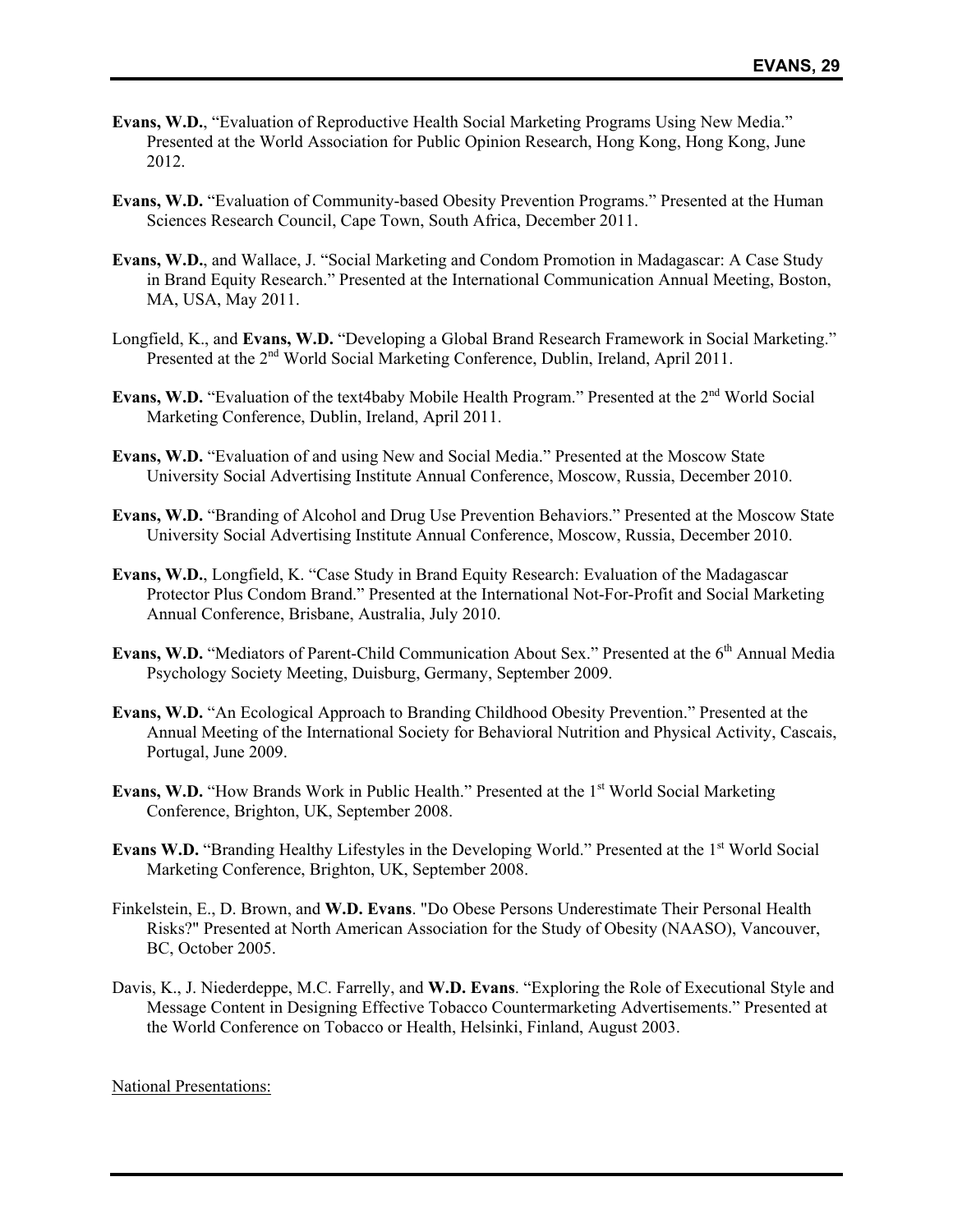- Johnson, A.C., Howe, G.W., Simmens, S.J., Turner, M.M., Villanti, A.C., **Evans W.D.**, Strasser, A.A., Mays, D. "Longitudinal Effects of Cigarette Pictorial Warning Labels Among Young Adults." Oral Pre-Recorded Virtual Online Podium Presentation at the 2021 Society for Research on Nicotine and Tobacco Annual Meeting, February 24-27, 2021 Virtual Meeting.
- **Evans, W.D.** "Digital Healthy Weight Intervention for Postpartum African American Mothers: BeFAB." Oral Presentation at the American Public Health Association Annual Meeting, October 2020 Virtual Meeting.
- **Evans, W.D.** Social media behavior change interventions: Evidence of effectiveness. Agents of Change Summit. San Diego, CA, February 2020.
- **Evans, W.D.,** Andrade, E.L. "The Living the Example Peer-to-Peer Digital Substance Use Prevention Program: Outcomes and Dose-Response Effects." Presented at the American Public Health Association Annual Meeting, Philadelphia, PA, November 2019.
- **Evans, W.D.** "Design and Evaluation of Branded Messages to Promote HPV Vaccination in Rwanda." Presented at the American Public Health Association Annual Meeting, San Diego, CA, November 2018.
- **Evans, W.D.** "Social Media and Adolescent Peer-to-Peer Advocacy for Prevention" Presented at the Society for Prevention Research Annual Meeting, Washington, DC, May 2018.
- **Evans, W.D.** "Digital Segmentation of Priority Populations for Public Health." Panel moderated at the Digital Health Summit, Washington, DC, June 2018.
- Barrett, N., Andrade, E., **Evans, W.D.** "Adelante Youth Ambassadors: Using New Media to Facilitate Community Engagement and Risk Prevention for Latino Youth." Presented at the National Conference on Health Communication, Marketing, and Media, Atlanta, GA, August 2017.
- Andrade, E., Barrett, N. **Evans, W.D.** Edberg, M., Cleary, S. "Strategies to Increase Latino Immigrant Youth Engagement in Health Promotion Using Social Media." Presented at the National Conference on Health Communication, Marketing, and Media, Atlanta, GA, August 2017.
- **Evans, W.D.** "Engagement in Digital Health Interventions for Prevention." Presented at the World Social Marketing Conference, Washington, DC, May 2017.
- **Evans, W.D.**, Mays, D.M. "Pilot Evaluation of a Text Messaging Intervention to Prevent Indoor Tanning." Presented at the Society of Behavioral Medicine Annual Meeting, San Diego, CA, March 2017.
- Villalba, R.O., Andrade, E.L., **Evans, W.D.** "Post, Like, Share: Smoking Prevention for Latino Youth using the Power of Digital Media." Presented at the American Public Health Association Annual Meeting, Denver, CO, November 2016.
- Andrade, E.L., **Evans, W.D.,** Barrett, N., Villalba, R.O. Cleary, S.D., Edberg, M.C., Kierstead, E. "Adelante media campaign development: Innovative strategies to equitably engage Latino youth in the prevention of co-occurring substance use, sexual risk and violence." Presented at the American Public Health Association Annual Meeting, Denver, CO, November 2016.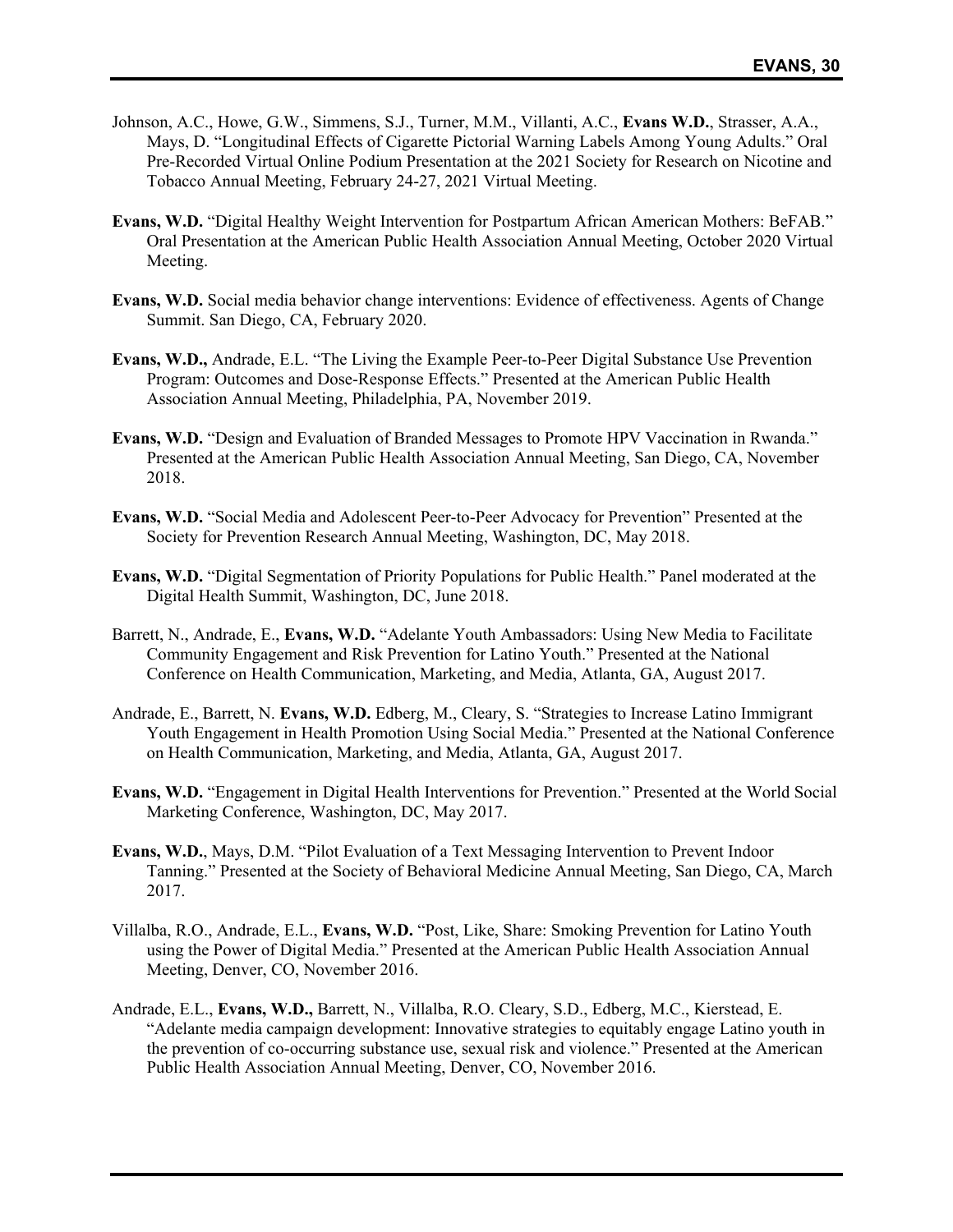- **Evans, W.D.** "Branding and Digital Health Research for Prevention." Presented at the Society for Prevention Research Annual Meeting, San Francisco, CA, June 2016.
- Snider, J., **Evans, W.D.** "Effects of Cancer Preventive Screening Messages on Adherence to USPSTF Guidelines." Academy Health Annual Meeting, Boston, MA, June 2016.
- Villalba, R.O., Andrade, E.L., **Evans, W.D.,** Cleary, S.D., Edberg, M.A., Wolberg, M., Batista, I., Schrack, C. "Victor and Erika Webnovela: Latino Youth Edutainment for Prevention." Presented at the American Public Health Association Annual Meeting, Chicago, IL, November 2015.
- **Evans, W.D.**, Lantz, P. "Preliminary Results from an Online Randomized Trial of Clinical Preventive Services Messages." Presented at the Patient Centered Outcomes Research Institute Finish Line Conference, Washington, DC, December 2014.
- **Evans, W.D.** "Randomized Trial of the text4baby Mobile Health Program: Evidence of a Dose-Response Relationship." Presented at the American Public Health Association Annual Meeting, New Orleans, LA, November 2014.
- **Evans, W.D.**, Horn K., Gray, T. "Systematic Review to Inform Dual Use Tobacco Control." Presented at the Society of Behavioral Annual Meeting, Philadelphia, PA, April 2014.
- **Evans, W.D.** "Randomized Controlled Trial of text4baby in the Military Women's Population." Presented at the Society of Behavioral Annual Meeting, Philadelphia, PA, April 2014.
- **Evans, W.D.** Napolitano, M. "Using Communication & Marketing Techniques to Promote Healthy Eating and Active Living Behaviors." Pre-conference Workshop Presented at the Active Living Research Annual Meeting, San Diego, CA, March 2014.
- **Evans, W.D.,** Nielsen, P., Szekley, D., Murray, E., Bihm, J. "Randomized Controlled Trial of text4baby in the Military Women's Population." Presented at the mHealth Summit, Washington, DC, December 2013.
- **Evans, W.D.**, Napolitano, M. "Randomized Controlled Trial of text4baby: Maternal Obesity Risk Factors and Weight Management Outcomes." Poster presented at the Obesity Society Annual Meeting, Atlanta, GA, November 2013
- **Evans, W.D.**, Nilsen, W., Diana, A., Post, S., Vallone, D., Blitstein, J. "Systematic Review of Health Branding: Progress in a Growing Field." Presented at the Society of Behavioral Medicine Annual Meeting, San Francisco, CA, March 2013.
- **Evans, W.D.**, Diana, A. "Design of an Educational Program for Marketing and Branding for Health Promotion and Disease Prevention." Presented at the Society for Prevention Research Annual Meeting, Washington, DC, May 2012.
- **Evans, W.D.**, Nilsen, W., Diana, A., Post, S., Vallone, D. "Development of a Research Agenda for Health Branding." Presented at the the Society of Behavioral Medicine Annual Meeting, New Orleans, LA, April 2012.
- **Evans, W.D.** "Early Evaluation Results from the text4baby mobile health program." Presented at the American Evaluation Association Annual Meeting, Anaheim, CA, November 2011.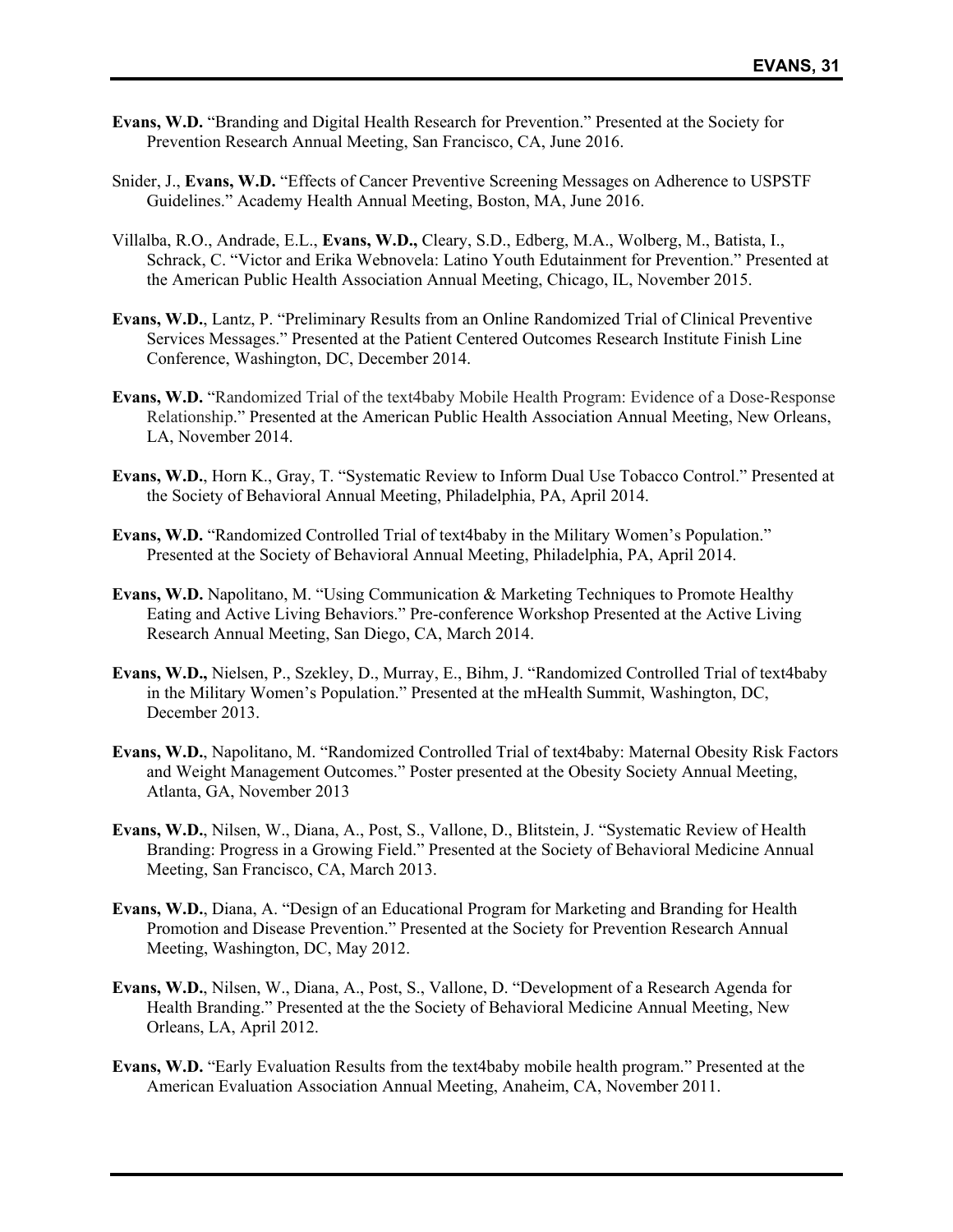- **Evans, W.D.** "Branding Health Behavior: Evidence and Case Studies." Presented at the NIH Workshop on Health Branding, Bethesda, MD, September 2011.
- **Evans, W.D.** "Evaluation of Nutrition Promotion Programs Using New Media Technologies." Presented at the American Dietetic Association Annual Meeting, San Diego, CA, September 2011.
- **Evans, W.D.** "Global Health and New Media." Presented at the Louise Blouin Foundation Creative Leadership Summit, New York, NY, September 2011.
- **Evans, W.D.** "The text4baby Program: Evaluation of a Mobile Health Initiative." Presented at the Annual Mobile Health Conference @ Stanford University, Palo Alto, CA, May 2011.
- **Evans, W.D.** "Public Health Evaluation & New Media: Evidence & Examples." Presented at the Annual Armed Forces Public Health Conference, Hampton Roads, VA, March 2011.
- Falconer, M.K., **Evans, W.D.** "Improving Public Awareness Campaign Evaluation Using a Mixed Method Design." Presented at the 2010 American Evaluation Association Annual Meeting, San Antonio, TX, November 2010.
- **Evans, W.D.** "Evaluation of the text4baby Mobile Health Program. Presented at the 2010 American Public Health Association Annual Meeting, Denver, CO, November 2010.
- **Evans, W.D.** "Strategic Communication of Health People 2020." Presented at the 2010 Society for Public Health Education Annual Meeting, Denver, CO, November 2010.
- **Evans, W.D.** "Evaluation of (and using) New and Social Media." Presented at the Johns Hopkins University Mid-Atlantic Public Health Training Center Conference on Social Marketing, Baltimore, MD, October 2010.
- **Evans, W.D.** "Evaluation of the text4baby Mobile Health Program." Presented at the Centers for Disease Control, National Center for Health Marketing Annual Meeting, Atlanta, GA, August 2010.
- **Evans, W.D.** "Developing a Mobile Health Research Framework." Presented at the American Telemedicine Association Annual Meeting, San Antonio, TX, May 2010.
- **Evans, W.D.**, Christoffel, K.K., Necheles, J., Becker, A.B. "Outcomes of the 5-4-3-2-1 Go! Childhood Obesity Prevention Campaign." Presented at the 2010 Society for Behavioral Medicine Annual Meeting, Seattle, WA, April 2010.
- **Evans, W.D.**, Falconer, M.K., Khan, M. "Efficacy of the Winds of Change Child Abuse Prevention Campaign." Presented at the 2009 American Evaluation Association Annual Meeting, Orlando, FL, November 2009.
- **Evans, W.D.**, Christoffel, K.K., Necheles, J., Becker, A.B. "Outcomes of the 5-4-3-2-1 Go! Childhood Obesity Prevention Campaign." Presented at the 2009 American Public Health Association Annual Meeting, Philadelphia, PA, November 2009.
- **Evans, W.D.**, Pattanayak, S.K., Young, S., Buszin, J. "Systematic Review of Global Water and Sanitation Social Marketing." Presented at the 2009 American Public Health Association Annual Meeting, Philadelphia, PA, November 2009.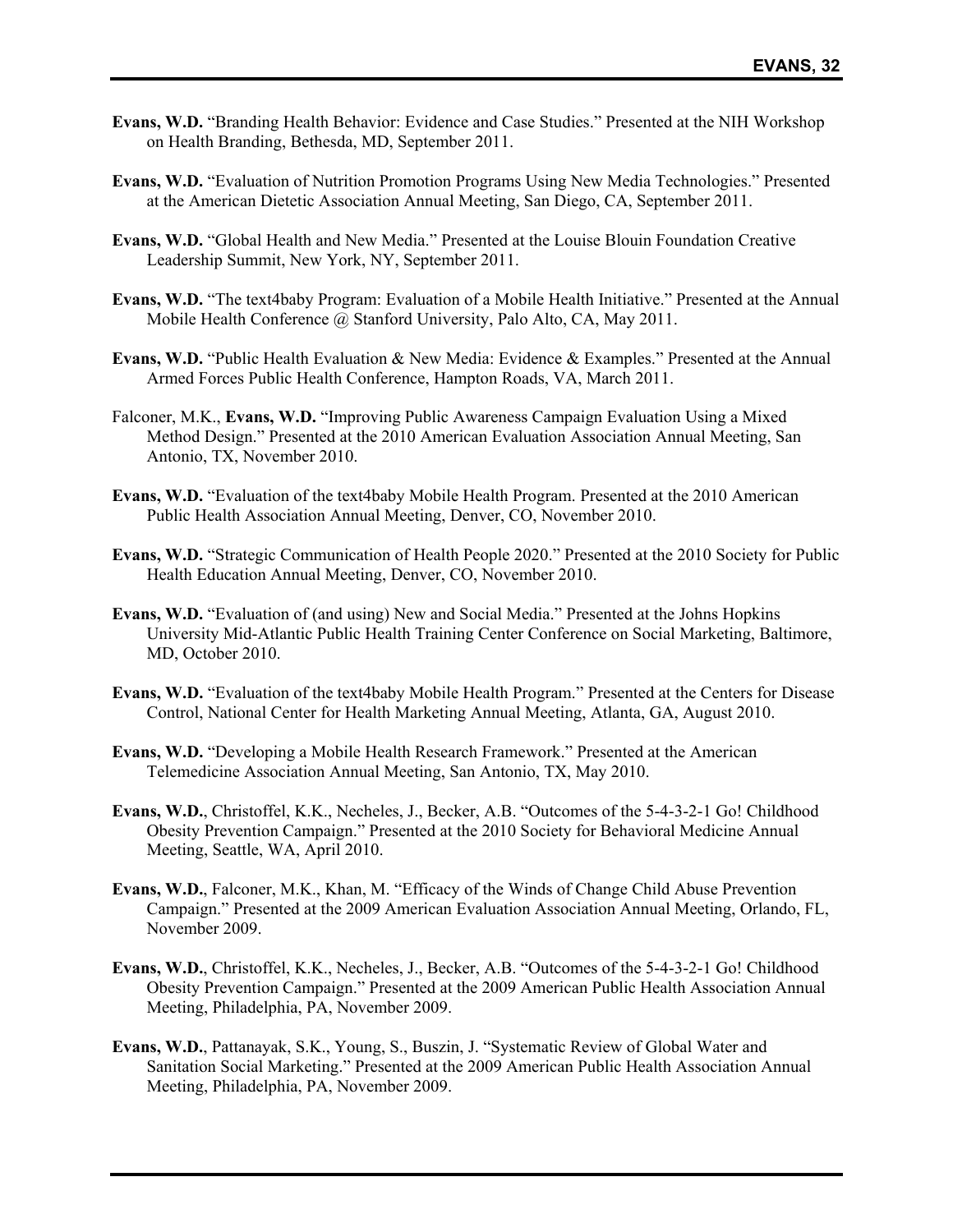- **Evans, W.D.** "Social Marketing: Effective Campaigns and How They Work." Invited Presentation at the Bloomberg School of Public Health at The Johns Hopkins University, September 2009.
- **Evans, W.D.** "Health Equity, Social Determinants, and Social Marketing." Invited Presentation at the Presented at the Centers for Disease Control, National Center for Health Marketing Annual Meeting, Atlanta, GA, August 2009.
- **Evans, W.D.** "An Ecological Approach to Branding Childhood Obesity Prevention." Presented at the Presented at the Centers for Disease Control, National Center for Health Marketing Annual Meeting, Atlanta, GA, August 2009.
- **Evans, W.D.** "Adolescent Health Care: How Social Marketing Can Help." Presented at the American College of Preventive Medicine, 2009 National Coalition for Adolescent Health Annual Meeting, Washington, DC, June 2009.
- **Evans, W.D.**, Blitstein, J., Davis, K.C. "Mediators of Parent-Child Communication About Sex." Presented at the Society for Prevention Research Annual Meeting, Washington, DC, May 2009.
- **Evans, W.D.** "Planning for a Media Evaluation." Presented at the American Evaluation Association Annual Meeting, Denver, CO, November 2008.
- **Evans, W.D.** "Evaluating Health Communication and Marketing Campaigns: Efficacy and Effectiveness Methods." Presented at the American Evaluation Association Annual Meeting, Denver, CO, November 2008.
- **Evans, W.D.** "First Year Evaluation Results from the Healthy Moves, Healthy Foods InForm Chicago Evaluation." Presented at the 2008 American Public Health Association Annual Meeting, San Diego, CA, October 2008.
- **Evans, W.D.** "How Brands Work in Public Health." Presented at the Centers for Disease Control, National Center for Health Marketing Annual Meeting, Atlanta, GA, August 2008.
- **Evans, W.D.** "Health Marketing Evaluation with New Media." Presented at the Centers for Disease Control, National Center for Health Marketing Annual Meeting, Atlanta, GA, August 2008.
- **Evans, W.D.** "Workshop on Evaluation of Health Communication and Marketing Campaigns." Presented at the Prevent Child Abuse America Annual Meeting, Chicago, IL, July 2008.
- **Evans, W.D.** "A Practical Guide to Evaluating Branded Health Messages." Presented at the Centers for Disease Control and American Evaluation Association Annual Evaluation Meeting, Atlanta, GA, June 2008.
- **Evans, W.D.**, Davis, K.C. "Evaluation of the Parents Speak Up National Campaign." Presented at the Society for Prevention Research Annual Meeting, San Francisco, CA, May 2008.
- **Evans, W.D.**, Blistein, J., Hersey, J. "Measuring Public Health Brands." Presented at the Society for Prevention Research Annual Meeting, San Francisco, CA, May 2008.
- **Evans, W.D.** "Branding Healthful Children's Electronic Media Use." Presented at the Future of Children and Electronic Media Meeting, Brookings Institution, Washington, DC, April 2008.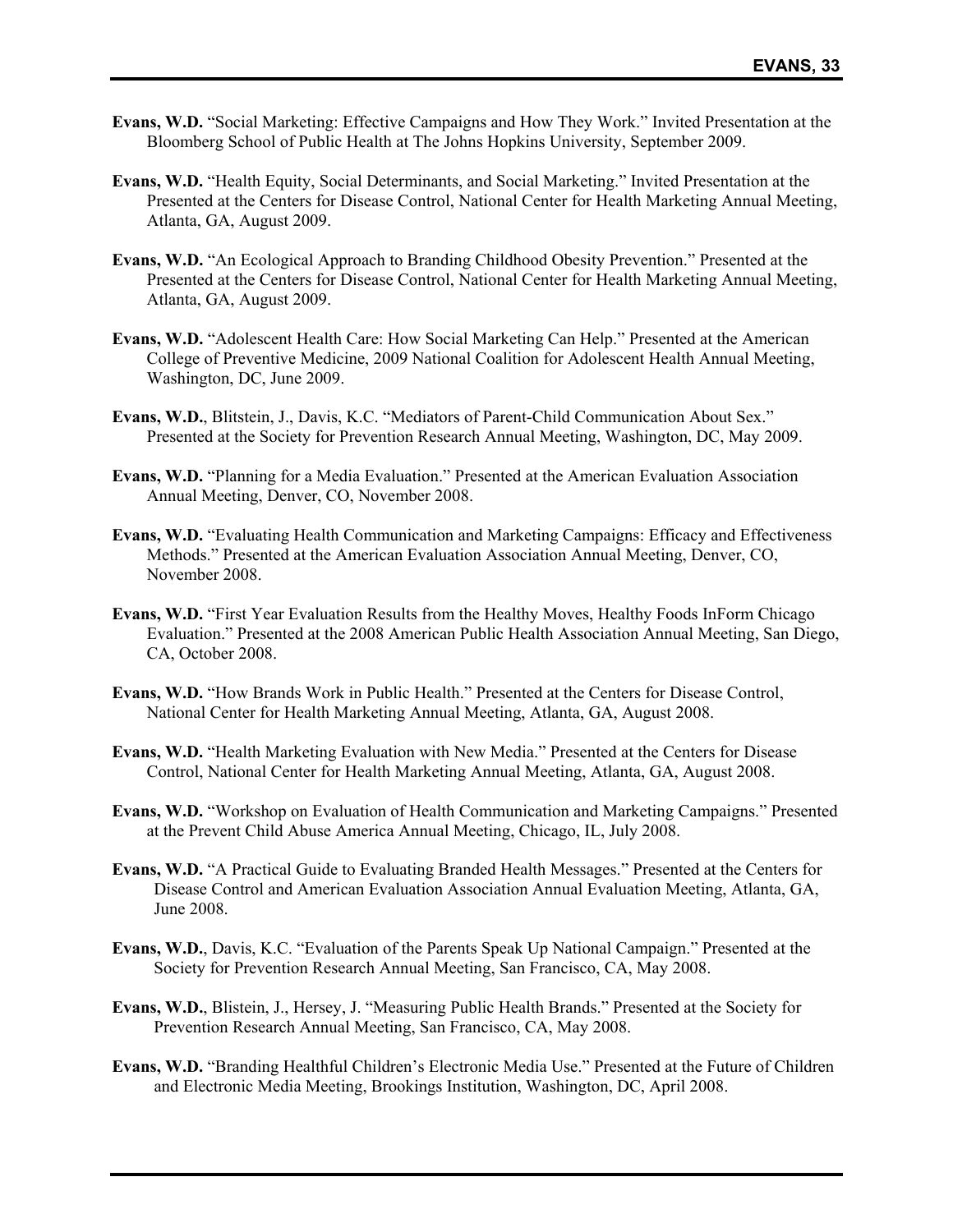- **Evans, W.D.** "Childhood Obesity Prevention Social Marketing in the Western Cape Region of South Africa." Presented at the 5<sup>th</sup> Annual Unite for Sight Global Health Conference, Yale University, New Haven, CT, April 2008.
- **Evans, W.D.**, and Ray, S. "5-4-3-2-1 Go! Childhood Obesity Prevention Social Marketing." Presented at the Society of Behavioral Medicine Annual Meeting, San Diego, CA, March 2008.
- **Evans, W.D.**, and Davis, K.C. "Parents Speak Up National Campaign Evaluation Baseline and First Follow-up Results." Poster presented at the Society of Behavioral Medicine Annual Meeting, San Diego, CA, March 2008.
- **Evans, W.D.**, and Haider, M. "Social Marketing in the Developing World: What Have We Accomplished and What Does the Future Hold?" Presented at the PSP*-One* On-line Social Marketing Conference, Washington, DC, March 2008.
- **Evans, W.D.** "Childhood Obesity Prevention Social Marketing: Examples from the United States and South Africa." Presented at the George Washington University Forum on Obesity Prevention, Washington, DC, November 2007.
- **Evans, W.D.** "Healthy Lifestyle Promotion: How Branding Works in Public Health." Presented at the Conversations on Social Marketing conference, George Washington University, Washington, DC, November 2007.
- Hersey, J.C, **Evans, W.D.**, Ray, S., Schieber, B., and Willett, J. "Evaluating Public Health Branding of Tobacco Free Lifestyles." Presented at the National Conference on Tobacco or health, Minneapolis, MN, October 2007.
- **Evans, W.D.** "A Practical Guide to Evaluating Branded Health Messages." Presented at the Centers for Disease Control and American Evaluation Association Annual Evaluation Meeting, Atlanta, GA, June 2007.
- Oldham, J., Melvin, C., Ranney, L., **Evans, W.D.** "Interpreting And Disseminating Findings From An Evidence-based Drug Review: Antiepileptic Drugs For Mood Disorders." Presented at the American Psychiatric Association Annual Meeting, San Diego, CA, May 2007.
- **Evans, W.D.** "Children's Media Use: Opportunities for Social Marketing." Presented at the Future of Children Annual Meeting, Princeton, NJ, April 2007.
- McCormack, L.A., P.A. Williams-Piehota, C. Bann, J. Burton, C.M. Squire, D.B. Kamerow, and **W.D. Evans**. "Healthy Eating and Exercising: Promoting Effective Diabetes Self-Management." Poster presented at Society of Behavioral Medicine, Washington, DC, March 2007.
- **Evans, W.D.,** J. Necheles, M. Longjohn, K. Christoffel. "Social marketing for obesity prevention: The 5- 4-3-2-1 Go! Intervention." Presented at the American Association of Health Behavior Annual Meeting, Savannah, GA, March 2007.
- Thomas, K., **W.D. Evans**, M. Farrelly, U. Bauer, S. Babb, J. Jordan. "News Media Coverage of State-Level Tobacco Control: Social Influence of News Media on Health Outcomes." Presented at the 2006 American Public Health Association Annual Meeting, Boston, MA, November 2006.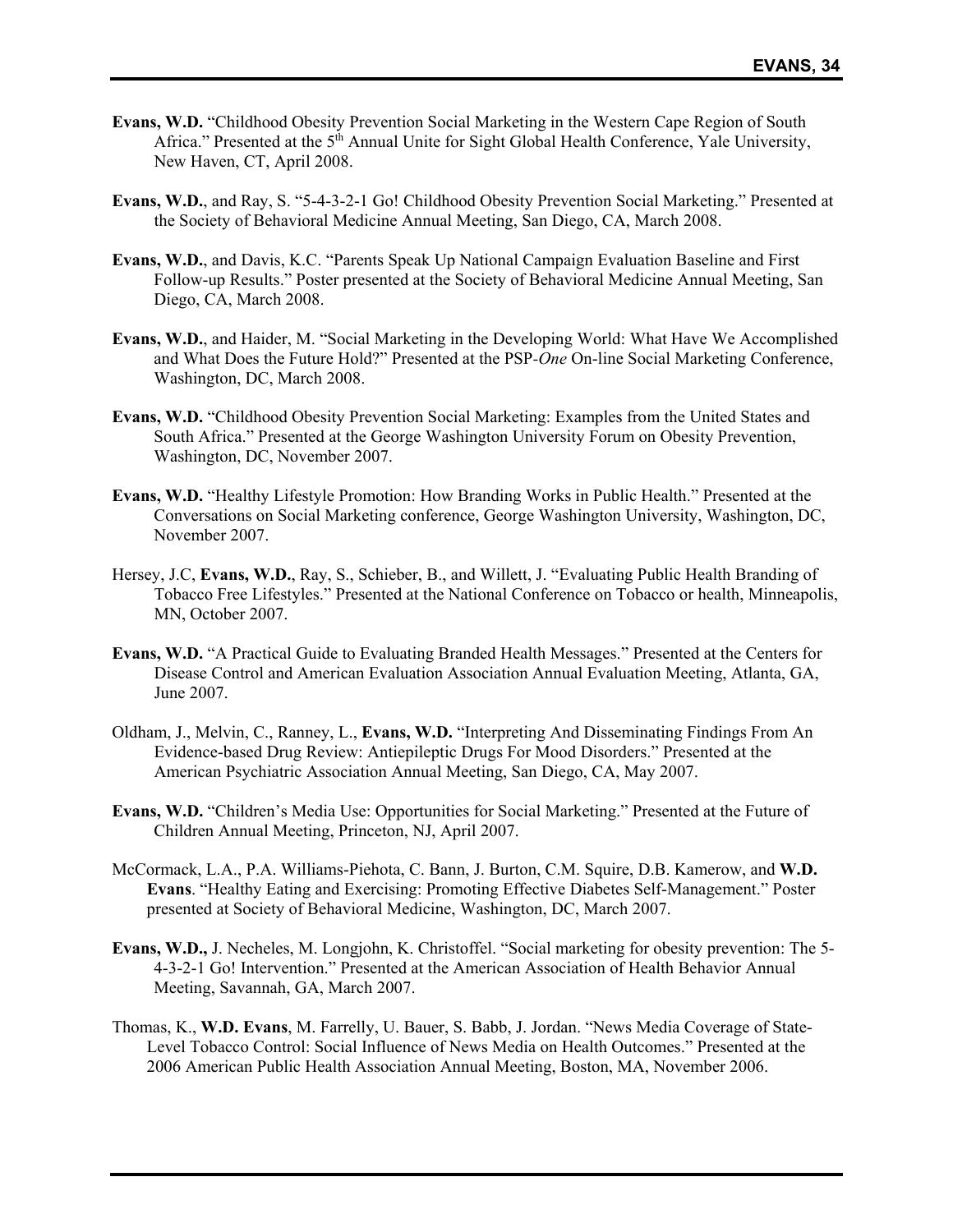- Necheles, J., M. Longjohn, **W.D. Evans**, K. Christoffel. "Developing a Social Marketing Initiative to Prevent Obesity and Promote Healthy Lifestyle Behaviors in Chicago Families: *Healthy Foods, Healthy Moves: InForm Chicago*." Presented at the 2006 American Public Health Association Annual Meeting, Boston, MA, November 2006.
- **Evans, W.D**., J. Blitstein, J. Renaud, J. Hersey. "Attributes of Public Health Branding: Review of Recent Literature." Presented at the American Evaluation Association Annual Meeting, Portland, OR, November 2006.
- Ray S., J. Hersey, **W.D. Evans**, J. Willett, G. Homsi, S. Salib, B. Schieber. "The Role of Brand Equity to Reach At-Risk Youth to Prevent Tobacco Use." Presented at the American Evaluation Association Annual Meeting, Portland, OR, November 2006.
- **Evans, W.D.,** B. Fuemmeler. "Acceptance for social policy interventions aimed at adult obesity prevention." Presented at The Obesity Society's 2006 Annual Scientific Meeting, Boston, MA, October 2006.
- **Evans, W.D.,** L. McCormack. "Marketing evidence to healthcare consumers: Applying social marketing to evidence about the harms and benefits of pharmaceuticals." Presented at the Communicating Harms and Benefits of Prescription Drugs to Healthcare Consumers Conference, sponsored by the Agency for Healthcare Research and Quality, September 2006.
- **Evans, W.D.** "Social Marketing Strategies for Tobacco Control: Evidence of Effectiveness." Presented at the 2006 World Conference on Tobacco or Health, Washington, DC, July 2006.
- **Evans, W.D**., S. Connors, J. Renaud, J. Hersey, B. Schieber, I. Dickerson, J. Willett. "Brand Equity and Prevention of Youth Smoking: a longitudinal study." Presented at the 2006 World Conference on Tobacco or Health, Washington, DC, July 2006.
- **Evans, W.D.** "Social Marketing: Potential Applications to Reduce Unintended Preganancy." Presented at the Reducing the Demand for Abortion Conference at the Brookings Institution, Washington, DC, June 2006.
- **Evans, W.D.**, S. Connors, G. Homsi, J. Renaud, J. Hersey, B. Schieber, I. Dickerson, J. Willett. "Longitudinal Evaluation of Ohio's **stand** Tobacco Countermarketing Brand." Presented at the 2005 American Public Health Association Annual Meeting, Philadelphia, PA, December 2005.
- **Evans, W.D.** "Socioeconomic and Policy Determinants of Obesity." Discussant on Panel at the Association for Public Policy & Management (APPAM) Fall Conference, Washington, DC, November, 2005.
- **Evans, W.D.** "Synthesis of Diet and Communication Workshop Findings." Presented at the National Cancer Institute Diet and Communication Workshop, Bethesda, MD, July 2005.
- **Evans, W.D.** "Use of Web Panels to Evaluate Media and Psychosocial Factors Related to Obesity." Presented at the Critical Issues in eHealth Research Conference, Bethesda, MD, June 2005.
- **Evans, W.D.** "Public Perceptions of Childhood Obesity and the IOM Report: Implications for Research." Presented at the Grocery Manufacturers of America Spring Scientific and Regulatory Policy Conference, Washington, DC, May 2005.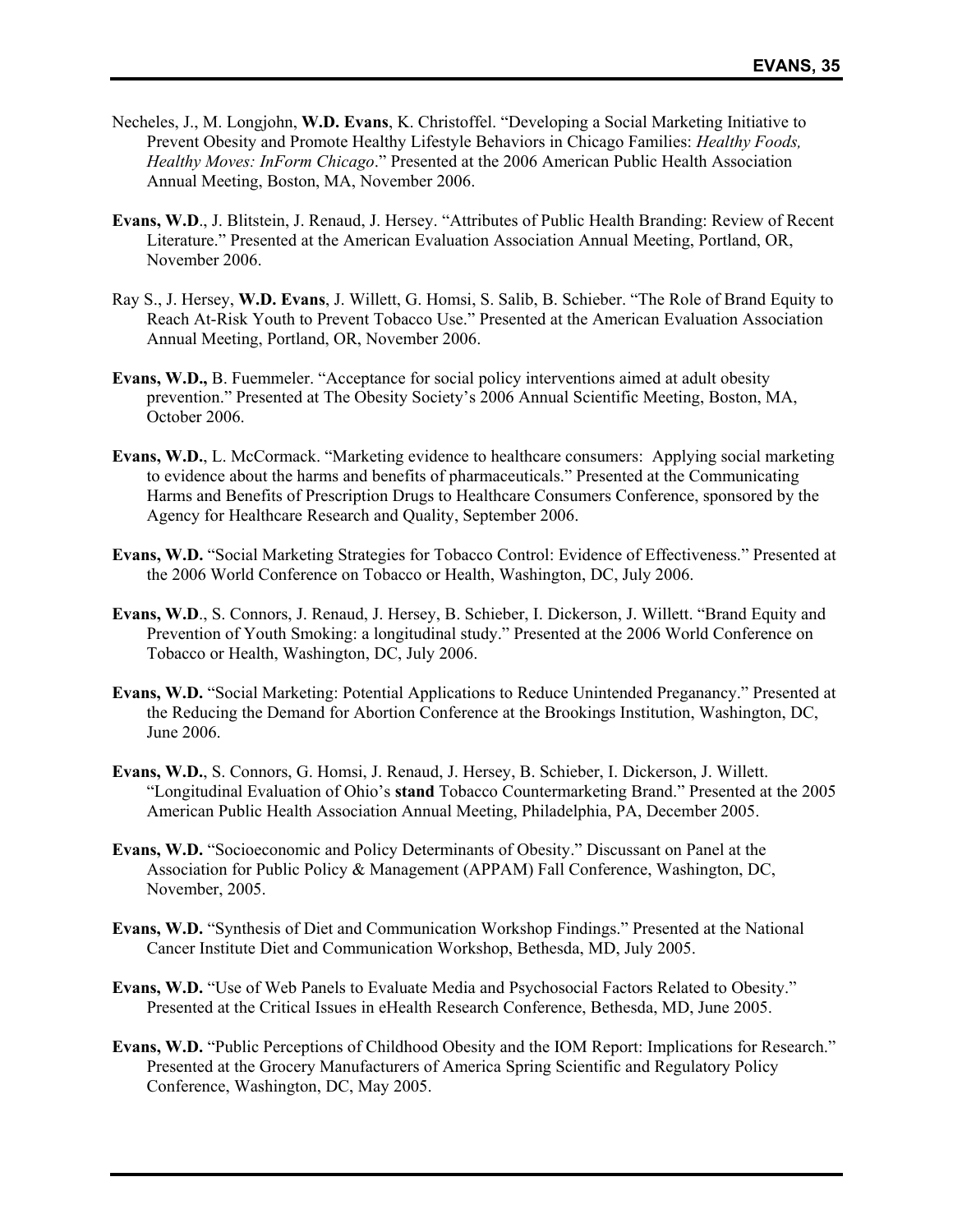- **Evans, W.D.**, J. Renaud, M. Farrelly, K. Davis. "Adolescent Self-reported Exposure to Obesity Prevention Interventions: Results from a National Survey." Presented at the Society for Prevention Research Annual Meeting, Washington, DC, May 2005.
- **Evans, W.D.**, S. Ray, J. Renaud, J. Hersey, B. Schieber, I. Stevens-Dickinson. "Ohio stand Countermarketing Brand Strategy." Presented at the National Conference on Tobacco or Health, Chicago, IL, May 2005
- Liao, D., and **W.D. Evans.** "Creating a Medical Home for Asthma: Improving Care in Pediatric Clinics Serving Low-Income Communities." Presented at the National Conference on Chronic Disease Prevention and Control, Atlanta, GA, March 2005.
- **Evans, W.D.** "News Media Analysis: A Program Management and Evaluation Tool." Presented at the Centers for Disease Control and Prevention, Office on Smoking and Health Annual Media Network Conference, Atlanta, GA, February 2005.
- **Evans, W.D.** "Obesity Evaluation Research: Lessons Learned and Practical Methodologies." Presented at the National Institute of Diabetes and Digestive and Kidney Diseases, Clinical Obesity Research Panel, Bethesda, MD, February 2005.
- **Evans, W.D.** "Public Perceptions of Childhood Obesity: Implications for Research." Presented at the Research Triangle Institute-Institute of Medicine Conference on Childhood Obesity Prevention Research: Filling the Gaps, Washington, DC, February 2005.
- **Evans, W.D.**, J. Hersey, S. Ray, S.W. Ng, B. Schieber, and I. Stevens-Dickerson. "Use of Branding to Evaluate Ohio's stand Tobacco Countermarketing Campaign." Presented at the 2004 American Public Health Association Annual Meeting, Washington, DC, November 2004.
- **Evans, W.D.**, J. Hersey, S. Ray, S.W. Ng, B. Schieber, and I. Stevens-Dickerson. "Use of Branding to Evaluate Ohio's stand Tobacco Countermarketing Campaign." Presented at the American Evaluation Association Annual Meeting, Atlanta, GA, November 2004.
- Davis, K., J. Niederdeppe, M.C. Farrelly, and **W.D. Evans.** "Innovative Methods to Measure Message Content and Sensation Value." Presented at the Annual Conference of the American Evaluation Association, Atlanta, GA, November 2004.
- **Evans, W.D.** "Public Sees Childhood Obesity as Serious Health Threat." Press conference at the Time/ABC News Summit on Obesity, Williamsburg, VA, June 2004.
- **Evans, W.D.**, M. Farrelly, and K. Davis. "Evolution of the truth® brand from 2000-2003." Presented at the Society for Research on Nicotine and Tobacco Annual Meeting, Scottsdale, AZ, February 2004.
- **Evans, W.D.**, E. Finkelstein, D. Kamerow, and K. Kosa. "Support for Childhood Obesity Prevention Interventions: Results from a National Survey." Presented at the 2<sup>nd</sup> Annual Steps to a HealthierUS National Summit, Baltimore, MD, April 2004.
- **Evans, W.D.** "Awareness of the truth® Brand Over Time and Reactions of High Sensation Seeking Youth." Presented at the 2003 American Public Health Association Meeting, San Francisco, CA, November 2003.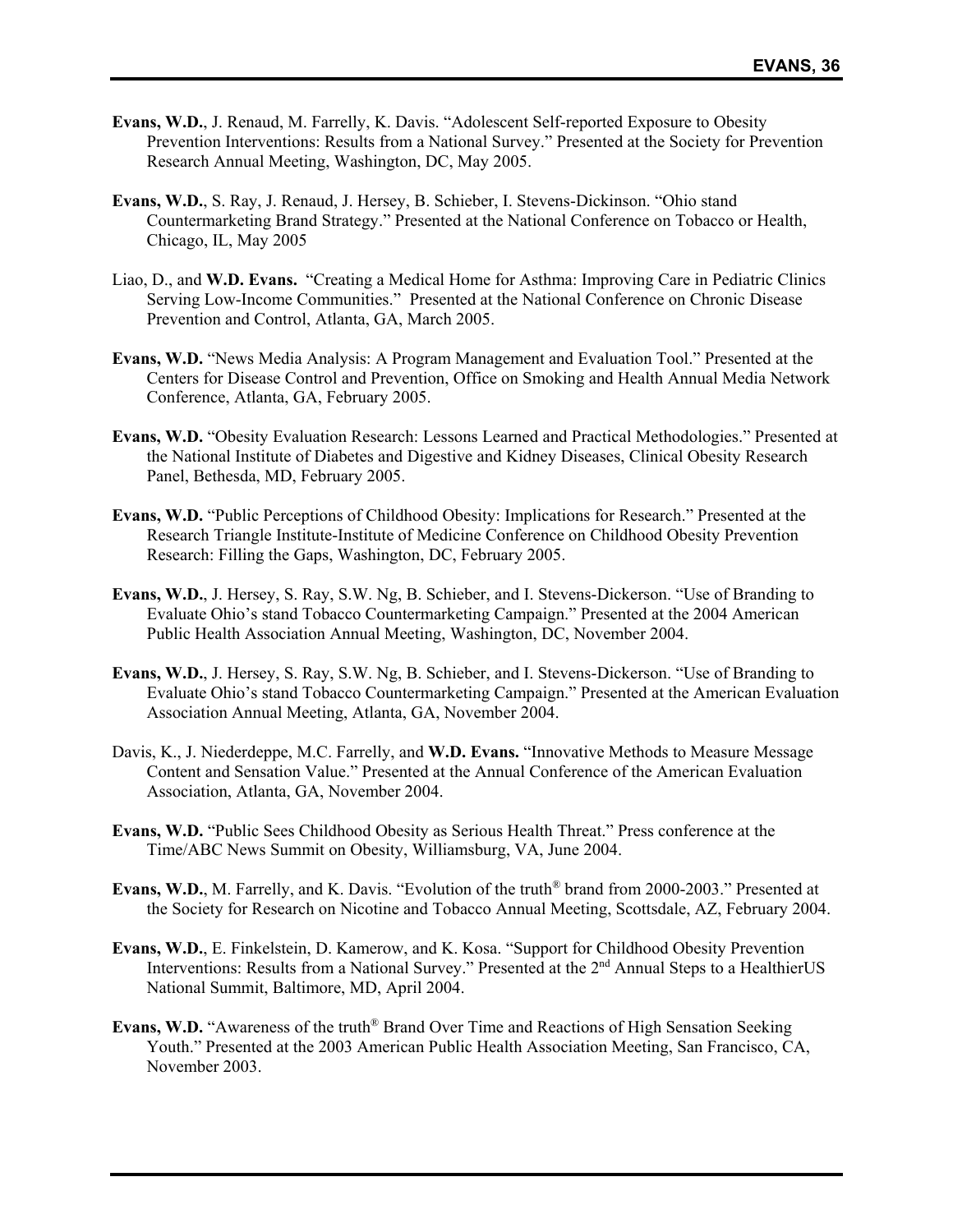- **Evans, W.D.**, and M. Farrelly. "Evolution of the truth® Brand Over Time." Presented at the National Conference on Tobacco or Health, Boston, MA, December 2003.
- **Evans, W.D.**, A. Ulasevich, M. Spitznagle, and S. Ray. "Designing a Statewide Comprehensive Tobacco Control Program." Presented at the 2003 American Public Health Association Meeting, San Francisco, CA, November 2003.
- Hersey, J.C., J. Niederdeppe, M.C. Farrelly, J. Yarsevich, **W.D. Evans**, J. Allen, and M.L. Haviland. "Synergies Between the National Truth and State Countermarketing Campaigns." Presented at the National Conference on Tobacco or Health, Boston, MA, December 2003.
- Niederdeppe, J., K.C. Davis, M.C. Farrelly, and **W.D. Evans.** "Designing Tobacco Countermarketing Advertisements: The Impact of Executional Style, Message Content and Audience Characteristics." Presented at the World Conference on Tobacco or Health, Helsinki, Finland, August 2003.
- **Evans, W.D.** "Empowering Youth to Take on Big Tobacco: Science-based Prevention Tools." Presented to the Indiana Partners Information X-Change, Indianapolis, IN, December 2002.
- **Evans, W.D.** "Evaluating Public Health Technical Assistance and Training." Presented at the National Conference on Tobacco or Health, San Francisco, CA, November 2002.
- **Evans, W.D.** "The truthsm Branding Strategy." Presented at the 2002 American Public Health Association meeting, Philadelphia, PA, November 2002.
- **Evans, W.D.**, A. Ulasevich, S. Blahut, and W.D. Austin. "Exploring Group Level Impacts of Participation in Youth Empowerment Programs." Presented at the National Conference on Tobacco or Health, San Francisco, CA, November 2002.
- Holden, D., **W.D. Evans**, P. Messeri, W.D. Austin, L. Hinnant, and T. Mason. "Measuring Youth Empowerment in the Context of Tobacco Control." Presented at the 2002 American Public Health Association meeting, Philadelphia, PA, November 2002.
- **Evans, W.D.** "Performance Measurement: Examples from Public Health." The Performance Institute, Washington, DC, December 2001.
- **Evans, W.D.**, J. Hersey, L. Haviland, and P. Messeri. "Social Imagery as a Construct to Evaluate the truth® Media Campaign." Presented at the 2001 American Public Health Association meeting, Atlanta, GA, October 2001.
- **Evans, W.D.**, J. Hersey, L. Haviland, and P. Messeri. "Social Imagery as a Construct to Evaluate the truth® Media Campaign." Presented at the 2001 National Conference on Tobacco or Health, New Orleans, LA, November 2001.
- **Evans, W.D.**, D. Holden, and P. Messeri. "A Conceptual Framework for Evaluating Tobacco Control Youth Empowerment Programs." Presented at the 2001 American Public Health Association meeting, Atlanta, GA, October 2001.
- **Evans, W.D.**, and A. Ulasevich. "News Media Analysis: A Tool to Measure Public Health Policy Change." Presented at the 2001 National Conference on Tobacco or Health, New Orleans, LA, November 2001.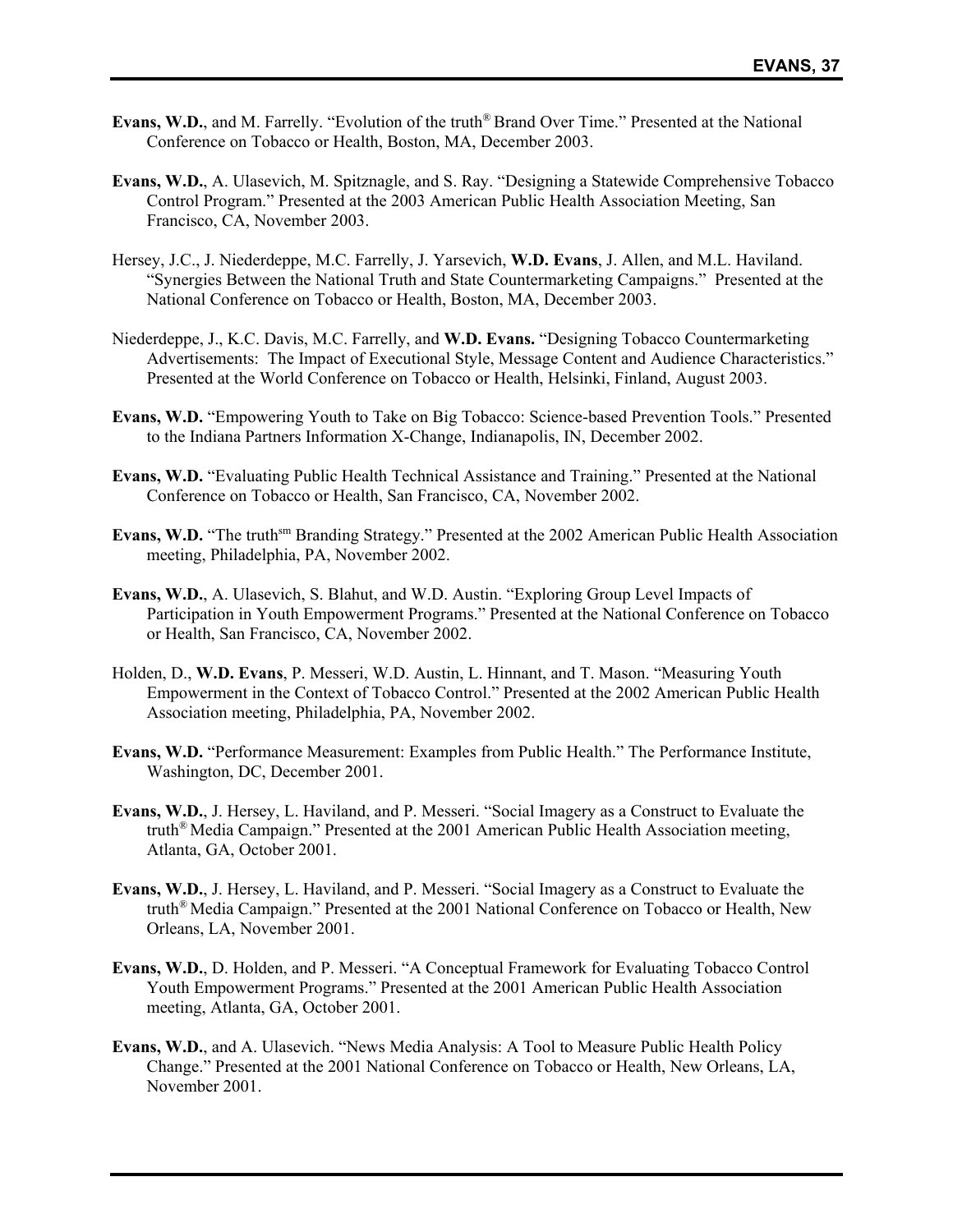- **Evans, W.D.**, A. Ulasevich, and F. Stillman. "Additional Evidence of the Effectiveness of ASSIST Media Advocacy." Presented at the 2001 American Public Health Association meeting, Atlanta, GA, October 2001.
- Ulasevich, A., and **W.D. Evans**. **"**Does Race/Ethnicity Influence Youth's Self-reported Exposure to Tobacco Point of Sale (POS) Advertising?" Poster presented at the annual meeting of American Public Health Association, Atlanta, GA, October 2001.
- Ulasevich, A., and **W.D. Evans**. "Tale of Two Laws: A Case Study Approach using ASSIST Media Analysis System." Poster presented at the annual meeting of American Public Health Association, Atlanta, GA, October 2001.
- **Evans, W.D.**, D. Holden, and C. Lefebvre. "Building a Conceptual Framework for Youth Empowerment." Presented at the Empowering Youth for Tobacco Control Conference, Orlando, FL, December 2000.
- **Evans, W.D.**, and A. Ulasevich. "Surveillance and Evaluation of Print Media on Tobacco." Presented at the World Conference on Tobacco or Health, Chicago, IL, August 2000.
- **Evans, W.D.**, A. Ulasevich, and F. Stillman. "Between States Comparisons using a Media Tracking System: An Illustration." Presented at the annual American Public Health Association meeting, Boston, MA, November 2000.
- Fulwood, R., A. Powers, **W.D. Evans**, and G. Morosco. "Partnership to Assess Heart-Healthy Behaviors in Union Workers." Presented at the annual American Public Health Association meeting, Boston, MA, November 2000.
- Stillman, F., **W.D. Evans**, and A. Ulasevich. "Media Coverage of Events Surrounding Tobacco Litigation, Legislation and the Master Settlement Agreement." Presented at the International Communication Association annual meeting, Acapulco, Mexico, May 2000.
- Stillman, F., **W.D. Evans**, and A. Ulasevich. "Media Coverage of the Master Settlement Agreement." Presented at the annual American Public Health Association meeting, Boston, MA, November 2000.
- **Evans, W.D.**, C. Lefebvre, F. Stillman, and A. Ulasevich. "The ASSIST Media Analysis System." Presented at the annual American Public Health Association meeting, Chicago, IL, November 1999.

#### Regional Presentations:

- **Evans, W.D.** "Public Health Brand Research." Presented at The George Washington University Symposium Series: Global Branding in Social Marketing, April, 2010.
- McCormack, L.A., Williams-Piehota, P.A., Burton, J., Bann, C., Karns, S.A., O'Toole, M., Wylie-Rosett, J., Squire, C.M., Kamerow, D.B., and **Evans, W.D.** "Healthy Eating and Exercising: Promoting Effective Diabetes Self-Management." Poster presented at the 2007 RTI Fellows Internal Symposium, Research Triangle Park, NC, October 2007.
- **Evans, W.D.** "Research Methods and Resources to Evaluate Social Marketing Campaigns." Presented at the Social Marketing and Public Policy Annual Workshop, Washington, DC, May 2007.